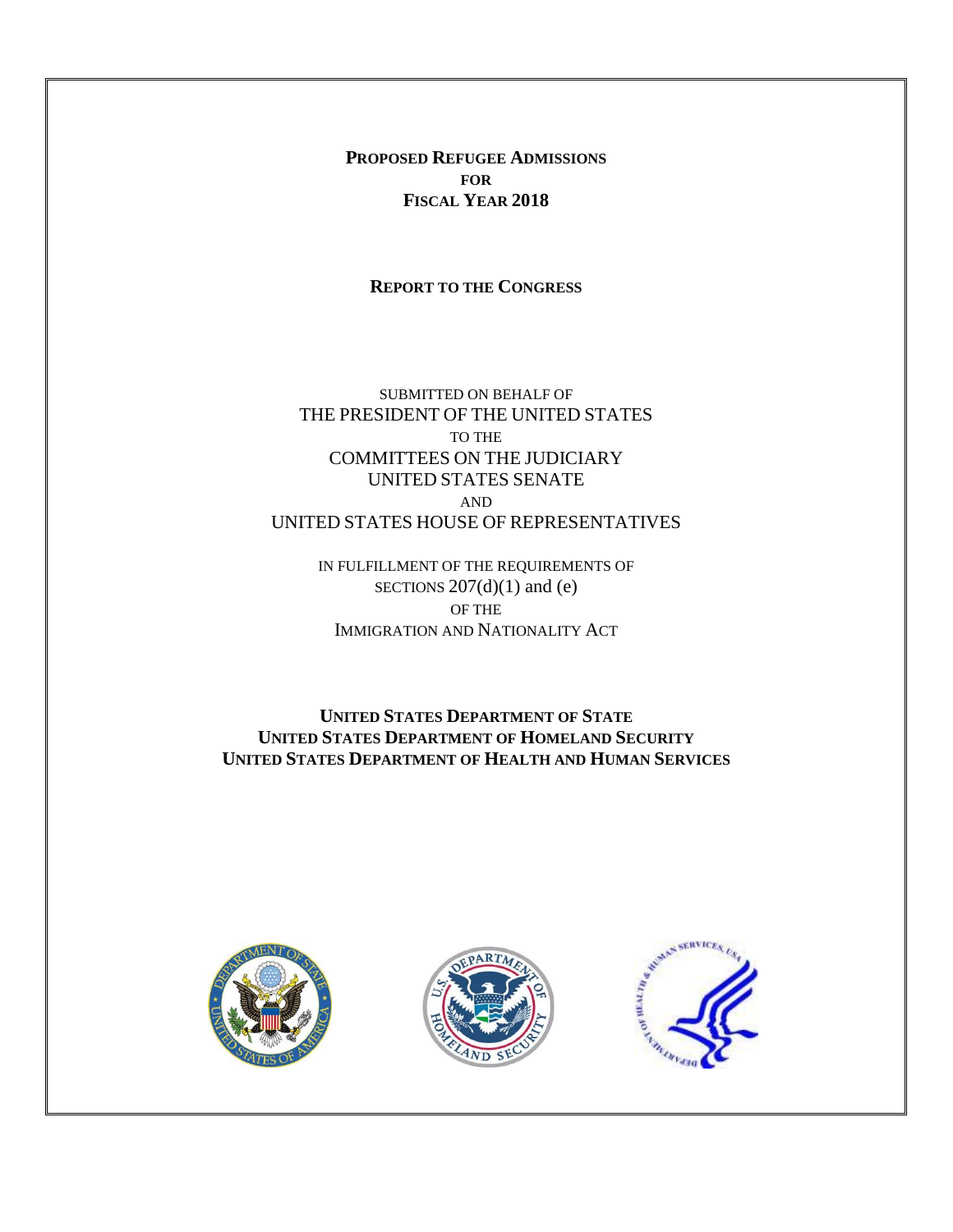#### *INTRODUCTION*

This *Proposed Refugee Admissions for Fiscal Year 2018 Report to the Congress* is submitted in compliance with Sections  $207(d)(1)$  and (e) of the Immigration and Nationality Act (INA). This report provides you with the following information:

- (1) A description of the nature of the refugee situation;
- (2) A description of the number and allocation of the refugees to be admitted and an analysis of conditions within the countries from which they came;
- (3) A description of the plans for their movement and resettlement and the estimated cost of their movement and resettlement;
- (4) An analysis of the anticipated social, economic, and demographic impact of their admission to the United States;  $<sup>1</sup>$ </sup>
- (5) A description of the extent to which other countries will admit and assist in the resettlement of such refugees;
- (6) An analysis of the impact of the participation of the United States in the resettlement of such refugees on the foreign policy interests of the United States; and
- (7) Such additional information as may be appropriate or requested by such members.

This report contains information as required by Section 602(d) of the International Religious Freedom Act of 1998 (Public Law 105-292, October 27, 1998, 112 Stat. 2787) (IRFA) about religious persecution of refugee populations eligible for consideration for admission to the United States.

Because the United States' humanitarian support for refugees extends beyond refugee resettlement, this report also contains information on requests for protection from asylum seekers domestically. Our nation's humanitarian response includes the work done to provide asylum to tens of thousands of refugees who are already in the United States.

This report meets the reporting requirements of Section 305(b) of the North Korean Human Rights Act of 2004 (Public Law 108-333, October 18, 2004, 118 Stat. 1287) by providing information about specific measures taken to facilitate access to the United States refugee program for individuals who have fled "countries of particular concern" for violations of religious freedoms, identified pursuant to Section 402(b) of the IRFA.

 $\overline{\phantom{a}}$ <sup>i</sup> Detailed discussion of the anticipated social and economic impact, including secondary migration, of the admission of refugees to the United States is being provided in the *Report to the Congress* of the Refugee Resettlement Program, Office of Refugee Resettlement, Department of Health and Human Services.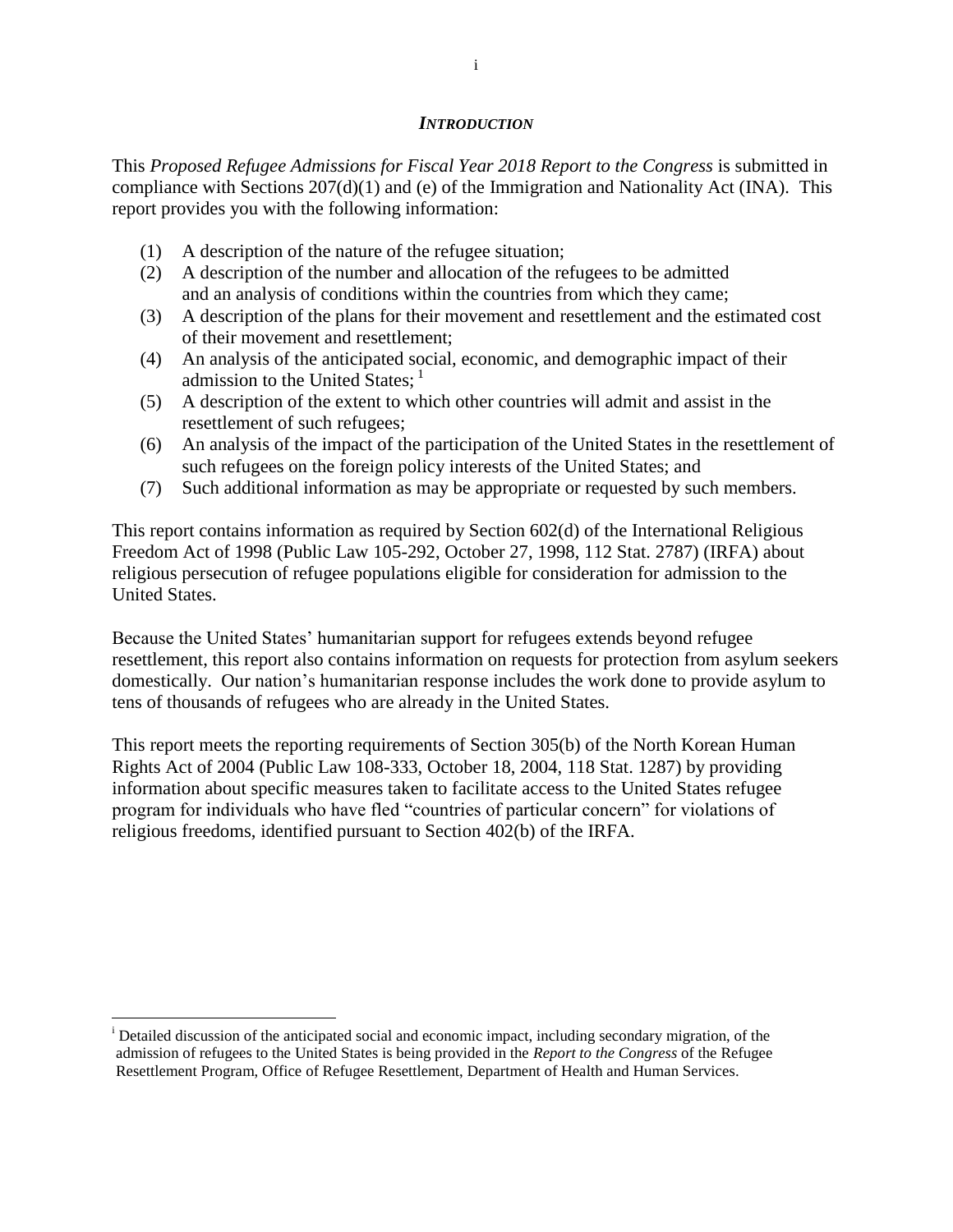# **TABLE OF CONTENTS**

|     | <b>Introduction</b>                                   | $\dot{i}$        |
|-----|-------------------------------------------------------|------------------|
| I.  | <b>OVERVIEW OF U.S. REFUGEE POLICY</b>                | 1                |
| II. | <b>OVERVIEW OF U.S. AFFIRMATIVE ASYLUM PROCESSING</b> | $\mathfrak{Z}$   |
| Ш.  | <b>REFUGEE ADMISSIONS PROGRAM FOR FY 2018</b>         | 6                |
|     | <b>Proposed Ceilings</b>                              | 6                |
|     | <b>Unallocated Reserve</b>                            | 7                |
|     | <b>Admissions Procedures</b>                          | 7                |
|     | Eligibility Criteria                                  | $\boldsymbol{7}$ |
|     | Priority 1: Individual Referrals                      | $8\,$            |
|     | Priority 2: Group Referrals                           | 8                |
|     | FY 2018 Priority 2 Designations                       | 10               |
|     | Priority 3: Family Reunification                      | 12               |
|     | FY 2018 Priority 3 Nationalities                      | 13               |
|     | Following-to-Join Family Reunification Petitions      | 13               |
|     | <b>Department of Homeland Security, USCIS</b>         | 14               |
|     | The Eligibility Determination                         | 15               |
|     | <b>Background Security Checks</b>                     | 15               |
|     | <b>Department of State, PRM</b>                       | 16               |
|     | <b>Overseas Processing Services</b>                   | 16               |
|     | <b>Cultural Orientation</b>                           | 17               |
|     | Transportation                                        | 18               |
|     | Reception and Placement (R&P)                         | 18               |
|     | <b>Department of Health and Human Services, ORR</b>   | 18               |
| IV. | <b>REGIONAL PROGRAMS</b>                              | 21               |
|     | Africa                                                | 22               |
|     | Religious Freedom                                     | 23               |
|     | <b>Voluntary Repatriation</b>                         | 24               |
|     | Local Integration                                     | 25               |
|     | <b>Third-Country Resettlement</b>                     | 26               |
|     | FY 2017 U.S. Admissions                               | 27               |
|     | FY 2018 U.S. Resettlement Program                     | 27               |
|     | <b>East Asia</b>                                      | 28               |
|     | Religious Freedom                                     | 30               |
|     | <b>Voluntary Repatriation</b>                         | 32               |
|     | Local Integration                                     | 32               |
|     | <b>Third-Country Resettlement</b>                     | 32               |
|     | FY 2017 U.S. Admissions                               | 33               |
|     | FY 2018 U.S. Resettlement Program                     | 33               |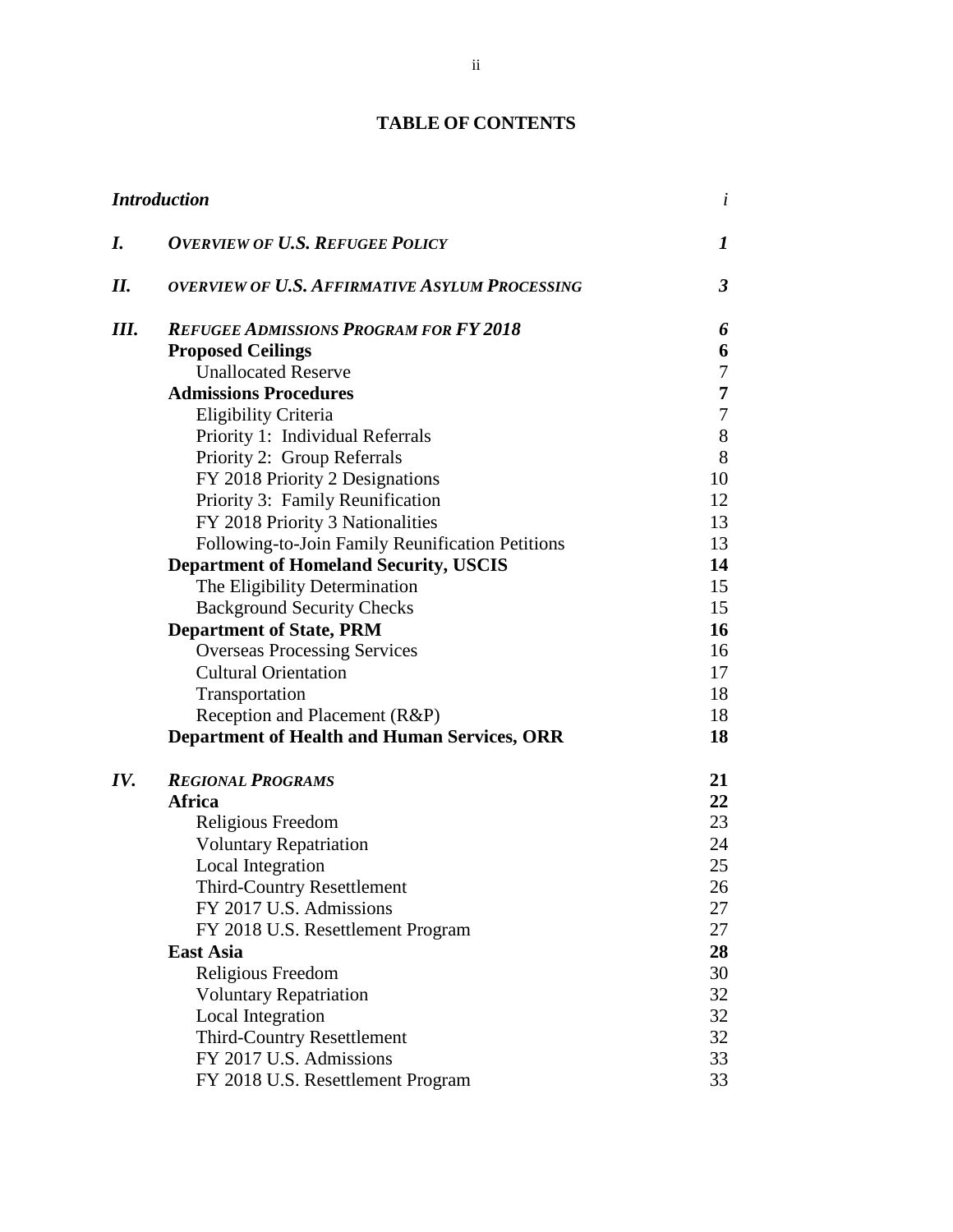|      | <b>Europe and Central Asia</b>                 | 33 |
|------|------------------------------------------------|----|
|      | Religious Freedom                              | 36 |
|      | <b>Voluntary Repatriation</b>                  | 37 |
|      | <b>Local Integration</b>                       | 38 |
|      | <b>Third-Country Resettlement</b>              | 38 |
|      | FY 2017 U.S. Admissions                        | 38 |
|      | FY 2018 U.S. Resettlement Program              | 39 |
|      | <b>Latin America and the Caribbean</b>         | 39 |
|      | Religious Freedom                              | 40 |
|      | <b>Voluntary Repatriation</b>                  | 41 |
|      | Local Integration                              | 41 |
|      | Third and In-Country Resettlement              | 42 |
|      | FY 2017 U.S. Admissions                        | 43 |
|      | FY 2018 U.S. Resettlement Program              | 43 |
|      | <b>Near East and South Asia</b>                | 43 |
|      | Religious Freedom                              | 45 |
|      | <b>Voluntary Repatriation</b>                  | 47 |
|      | Local Integration                              | 48 |
|      | <b>Third-Country Resettlement</b>              | 50 |
|      | FY 2017 U.S. Admissions                        | 52 |
|      | FY 2018 U.S. Resettlement Program              | 52 |
| V.   | <b>REFUGEE AND ASYLEE ASSIMILATION</b>         | 52 |
| VI.  | ANTICIPATED SOCIAL, ECONOMIC, AND DEMOGRAPHIC  |    |
|      | <b>IMPACT OF REFUGEE ADMISSIONS</b>            | 53 |
| VII. | <b>REFUGEE ADMISSIONS FOR FISCAL YEAR 2016</b> | 54 |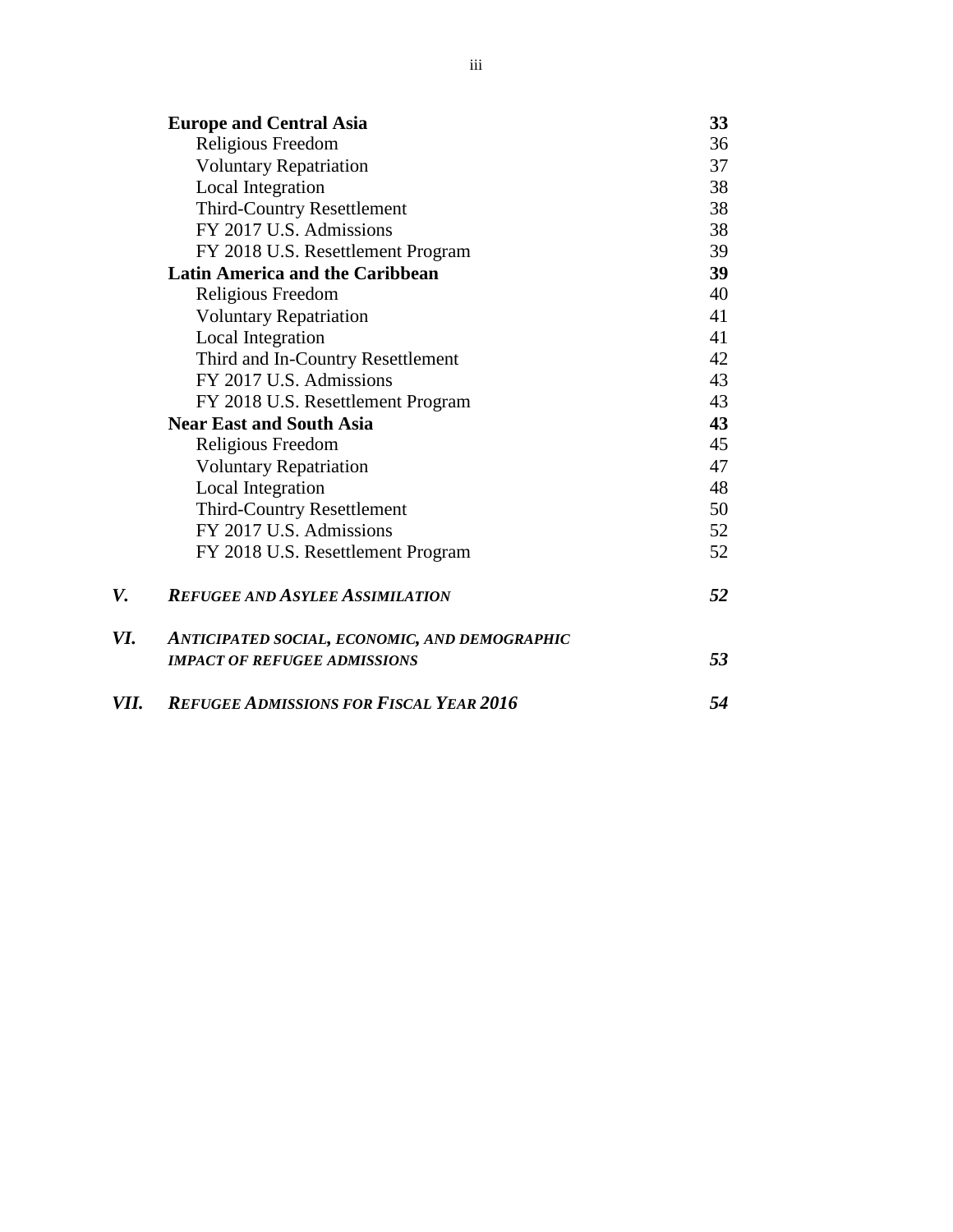# **LIST OF TABLES**

|       |                                                                                                 | Page |
|-------|-------------------------------------------------------------------------------------------------|------|
| I.    | Credible Fear Cases Completed – FY 2013 to FY2017                                               | 5    |
| Π.    | Asylum Receipts and Pending – FY 2013 to FY2017                                                 | 5    |
| III.  | Refugee Admissions in FY 2016 and FY 2017,<br>Proposed Refugee Admissions by Region for FY 2018 | 6    |
| IV.   | Proposed FY 2018 Regional Ceilings by Priority                                                  | 21   |
| V.    | Refugee Arrivals by Country of Origin, FY 2016                                                  | 56   |
| VI.   | Median Age and Gender of Refugee Arrivals, FY 2016                                              | 59   |
| VII.  | Select Age Categories of Refugee Arrivals, FY 2016                                              | 60   |
| VIII. | Refugee Arrivals by State of Initial Resettlement, FY 2016                                      | 61   |
| IX.   | Estimated Available Funding of Refugee Processing and<br>Resettlement FY 2017 and FY 2018       | 63   |
| X.    | <b>UNHCR Resettlement Statistics by Resettlement Country</b><br>CY 2016 Admissions              | 64   |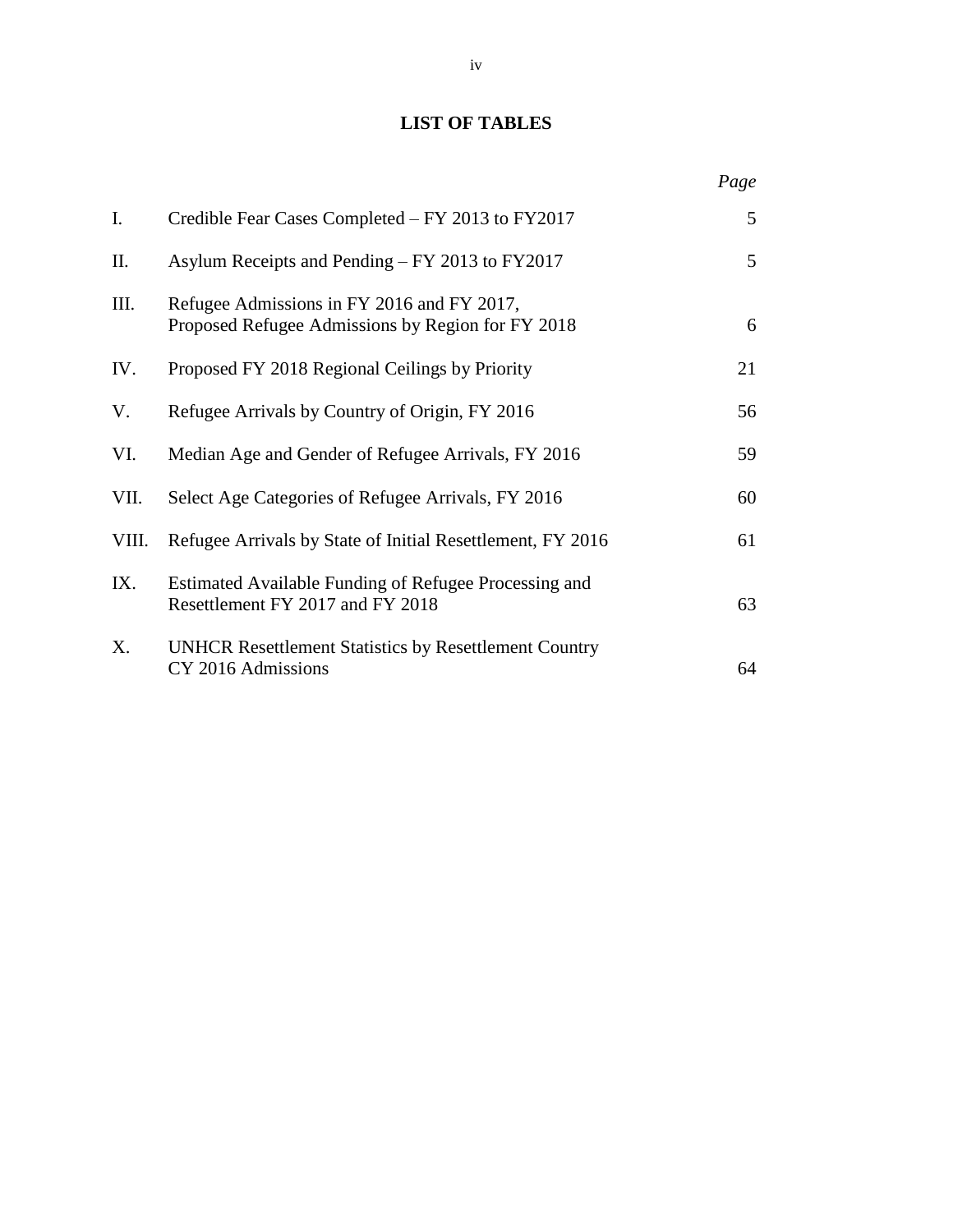## *I. OVERVIEW OF U.S. REFUGEE POLICY*

At the end of 2016, the estimated refugee population worldwide stood at 22.5 million, with 17.2 million under the mandate of the United Nations High Commissioner for Refugees (UNHCR). This represents an increase of 1.1 million refugees under UNHCR mandate in one year. The United States – in numerous ways – actively supports efforts to provide protection, assistance, and durable solutions to these refugees, which promotes our humanitarian interests and furthers our foreign policy and national security interests.

Under the authority of the Migration and Refugee Assistance Act of 1962, as amended, the United States contributes to the programs of UNHCR, the International Committee of the Red Cross (ICRC), the International Organization for Migration (IOM), the United Nations Relief and Works Agency for Palestine Refugees in the Near East (UNRWA), and other international and non-governmental organizations (NGOs) that provide protection and assistance to refugees, internally displaced persons (IDPs), victims of conflict, stateless persons, and other vulnerable migrants. These contributions are used to address the legal and physical protection needs of refugees and to furnish basic assistance such as water, sanitation, food, health care, shelter, education, and other services. The United States monitors these programs to ensure the most effective use of resources, maximizing humanitarian impact for the beneficiaries.

Pursuant to Executive Order 13780, Protecting the Nation From Foreign Terrorist Entry Into the United States, "It is the policy of the United States to protect its citizens from terrorist attacks, including those committed by foreign nationals. The screening and vetting protocols and procedures associated with the visa-issuance process and the United States Refugee Admissions Program (USRAP) play a crucial role in detecting foreign nationals who may commit, aid, or support acts of terrorism and in preventing those individuals from entering the United States. It is therefore the policy of the United States to improve the screening and vetting protocols and procedures associated with the visa-issuance process and the USRAP."

The United States and UNHCR recognize that most refugees desire safe, voluntary return to their homeland. In 2016, some 552,200 refugees voluntarily repatriated to their country of origin. Although this is more than double the number in 2015, but it still unfortunately demonstrates that not enough refugee producing countries have established the conditions to allow for safe and voluntary returns. Refugee repatriation operations brought refugees home to Afghanistan, Sudan, Somalia, and Central African Republic, among others. These operations were carried out to protect returning refugees as well as to help them contribute to the stabilization, reconstruction, and development of their home countries.

When safe and voluntary return is not possible, the United States and its partners pursue selfsufficiency and temporary, indefinite, or permanent local integration in countries of first asylum. The Department of State encourages host governments to protect refugees and to allow them to integrate into local communities. The Department of State further promotes local integration by funding programs to enhance refugee self-reliance and support community-based social services. Groups that have availed themselves of opportunities for local integration in recent years include Afghans in India, Angolans in Zambia, Burundians in Tanzania, Liberians and Sierra Leoneans in seven countries across West Africa, and Colombians in Ecuador, Costa Rica, Panama and Venezuela.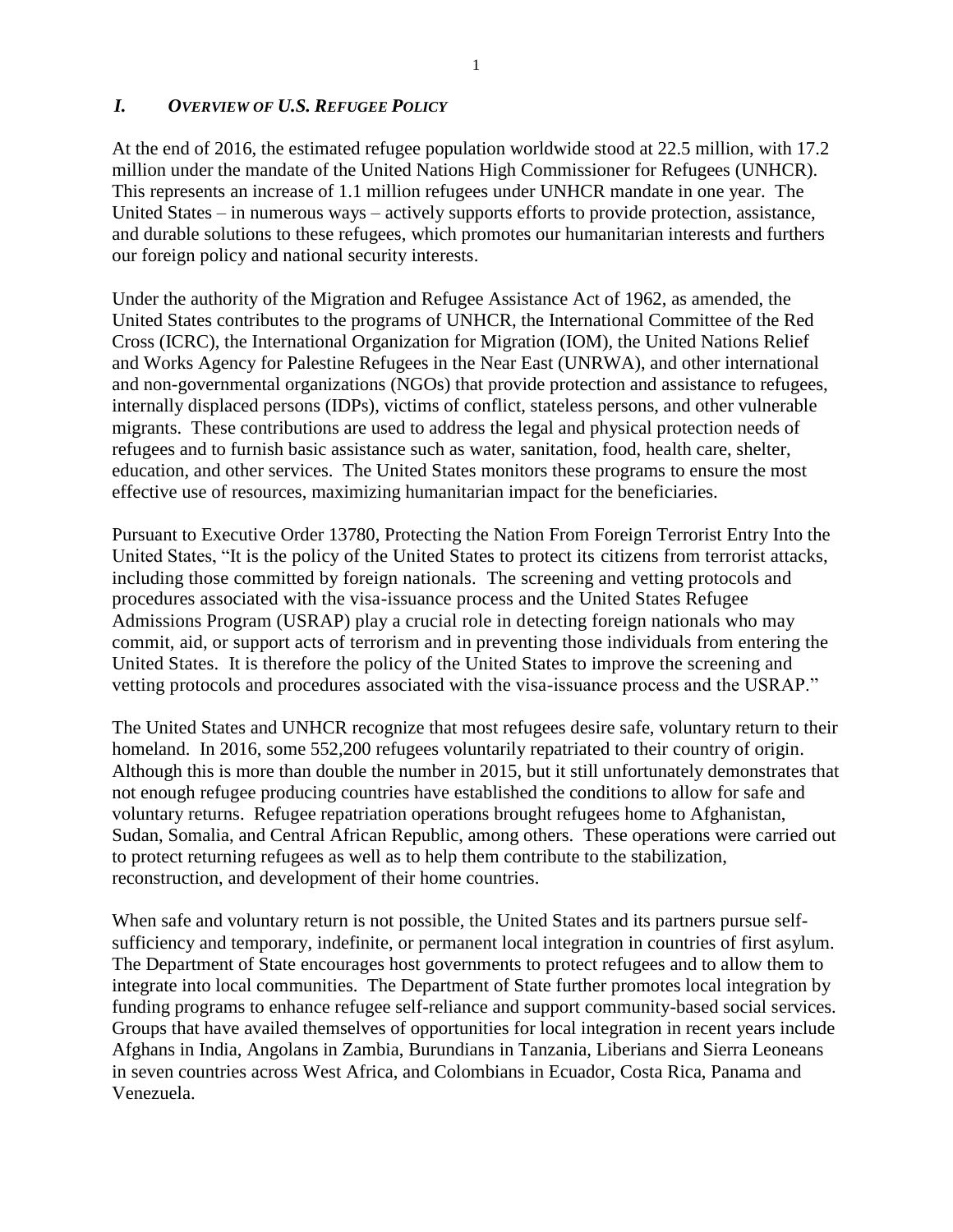UNHCR estimates that there are at least 10 million people worldwide who are not recognized as nationals of any state and are therefore stateless. Without citizenship in any country, many stateless persons are unable to move freely, to access basic services such as health care and education, to work legally, to own property, or to access police protection and systems of justice. The United States supports UNHCR's mandate to prevent and reduce statelessness. The United States is encouraging States to address gaps in citizenship laws that result in statelessness, to eliminate provisions that discriminate against women, to facilitate naturalization for stateless persons, and to ensure universal birth registration. U.S. contributions to UNHCR's core budget support efforts to prevent and address statelessness in Burma, the Dominican Republic, Cote d'Ivoire, Nepal, Sudan, Syria, and elsewhere. In addition, the Department of State seeks to use the U.S. Refugee Admissions Program (USRAP) to demonstrate leadership and encourage other countries to do more to help stateless people and refugees in protracted situations. For example, Mali agreed to provide birth certificates to some 8,000 Mauritanian refugee children, paving the way for them to eventually apply for Malian citizenship. This approach is also reflected by the current resettlement of protracted Rohingya refugees from Burma who were born outside Burma, mostly in Malaysia and Thailand.

The United States, like UNHCR, recognizes that resettlement in third countries is a vital tool for providing certain refugees protection and/or a durable solution. For some refugees, resettlement is the best alternative. In particular, stateless refugees who are resettled in the United States not only find a durable solution to their displacement, but are also placed on a path that will afford the opportunity to naturalize and resolve their stateless status.

For more than a decade, the U.S. government has provided financial support to expand and improve UNHCR's resettlement capacity, principally by funding staff and construction of facilities. As a result, UNHCR has substantially increased referrals to other resettlement countries, submitting more than 162,000 individuals for resettlement in 2016 – an increase of nearly 20 percent over 2015. We plan to continue to work with UNHCR and consult with host governments on group referrals to maximize the efficiency of the resettlement process.

The United States continues to support UNHCR's efforts to expand the number of countries active in resettlement. In 2016, UNHCR referred refugees to 37 countries for resettlement consideration. Over 90 percent of refugees referred for resettlement were referred to the United States, Australia, and Canada, but the addition of four new resettlement countries and increases in quotas by ten others creates opportunities for larger resettlement numbers in the future. Referrals were also made to Austria, Belgium, Brazil, Czech Republic, Denmark, Finland, France, Germany, Hungary, Iceland, Ireland, Italy, Japan, Monaco, Netherlands, New Zealand, Norway, Portugal, Republic of Korea, Spain, Sweden, Switzerland, Uruguay, and the United Kingdom.

The United States is by far the largest single donor to UNHCR, providing over \$1.5 billion in FY 2016. During the past few years, U.S. resettlement efforts in Africa, the Middle East, and East Asia have helped energize efforts by UNHCR and other countries to ensure that first asylum is maintained for larger refugee populations and that local integration or third country resettlement are options offered to those in need.

The USRAP endeavors to promote and secure other durable solutions for refugees or advance other human rights or foreign policy objectives, while incorporating the highest level of security protocols to ensure our national security.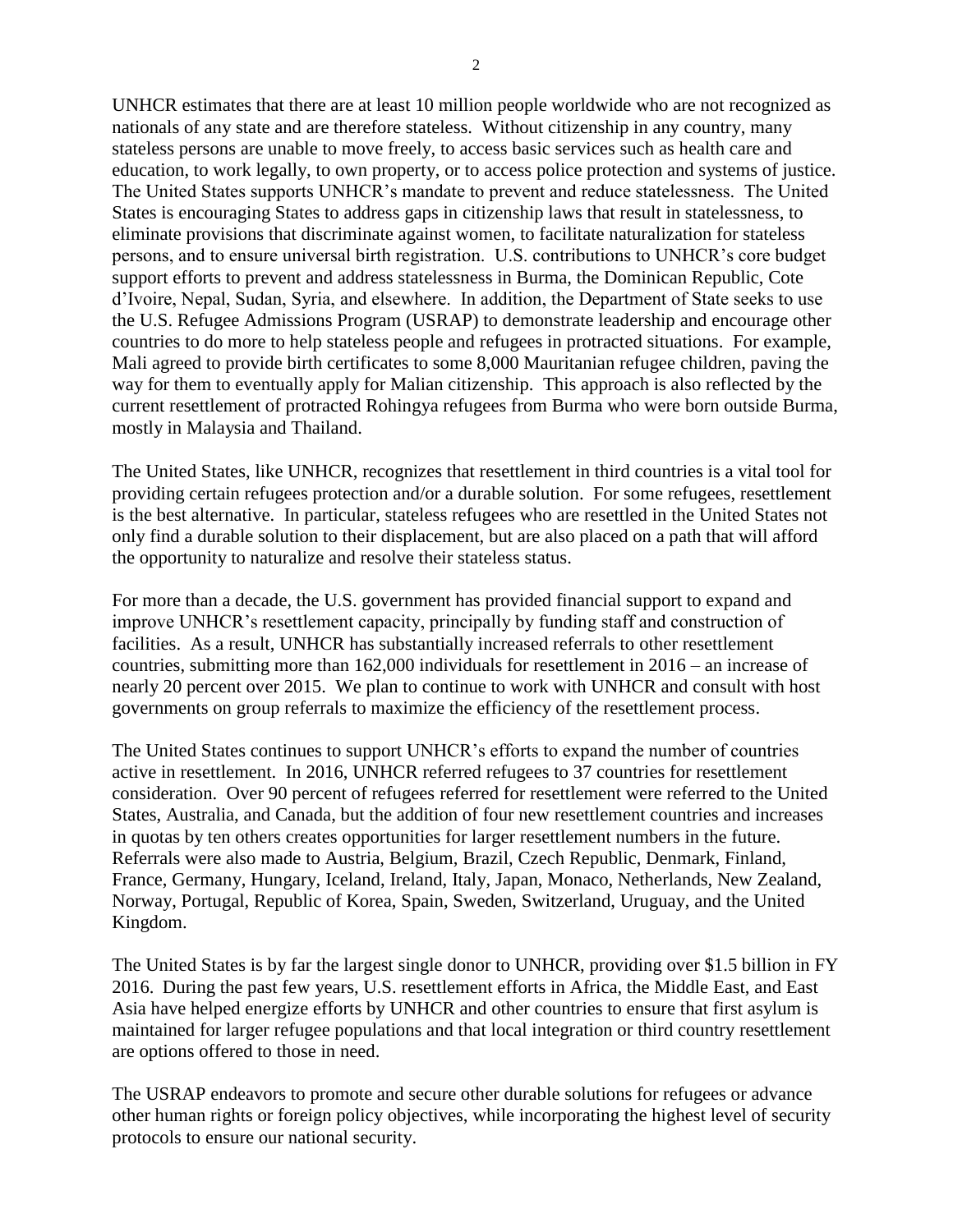During its history, the USRAP has responded to changing humanitarian needs. The program initially focused on resettling large groups concentrated in a few locations (primarily refugees from Vietnam, the former Soviet Union, and the former Yugoslavia), but later shifted its focus and began to admit refugees representing over 50 nationalities per year. Today, officials from the Department of Homeland Security's U.S. Citizenship and Immigration Services (DHS/USCIS) often conduct refugee applicant interviews in remote locations and focus on the individuals and populations who most need third country resettlement opportunities.

While maintaining the United States' leadership role in humanitarian protection, an integral part of this mission is to ensure that refugee resettlement opportunities go only to those who are eligible for such protection and who do not present a risk to the safety and security of our country. Accordingly, the USRAP is committed to deterring and detecting fraud among those seeking to resettle in the United States and continues to employ rigorous security measures to protect against threats to our national security.

Many refugees resettled to the United States have enriched our nation by bringing new ideas and innovation to our country. The USRAP is premised on the idea that refugees should become economically self-sufficient as quickly as possible. The Department of State works domestically with agencies participating in the Reception and Placement (R&P) program to ensure that refugees receive services during the first 90 days after arrival in accordance with established standards. During and after the initial resettlement period, the Department of Health and Human Services' Office of Refugee Resettlement (HHS/ORR) provides technical assistance and funding to states, the District of Columbia, and nonprofit organizations to help refugees become selfsufficient and integrated into U.S. society. ORR programs use formula and discretionary grants to provide cash and medical assistance, employment and training programs, and other services to newly arriving and recently arrived refugees. Refugees arriving in the United States are expected to be future U.S. citizens. Under the Immigration and Nationality Act (INA), refugees are immediately authorized to work upon resettlement in the United States, and after one year in this country are required to apply for lawful permanent resident status. Five years after admission, a refugee who has been granted lawful permanent resident status is eligible to apply for citizenship.

#### *II. OVERVIEW OF U.S. AFFIRMATIVE ASYLUM PROCESSING*

The United States' humanitarian support for refugees extends beyond the refugee admissions program. Every year, people come to the United States seeking protection because they have been persecuted or fear they will be persecuted on account of their race, religion, nationality, membership in a particular social group, or political opinion. Those found eligible for asylum may be permitted to remain in the United States. Therefore, it is important, when considering our nation's humanitarian response to consider not only refugee resettlement but also the work being done and the challenges confronted in providing asylum to tens of thousands of refugees who are already in the United States, many of whom have first made those claims upon arrival at the border or soon after crossing into the United States.

The United States has seen a substantial increase in the number of individuals seeking protection domestically over the last few years. Officials from the DHS/USCIS Asylum Division are responsible for adjudicating asylum applications filed affirmatively by individuals physically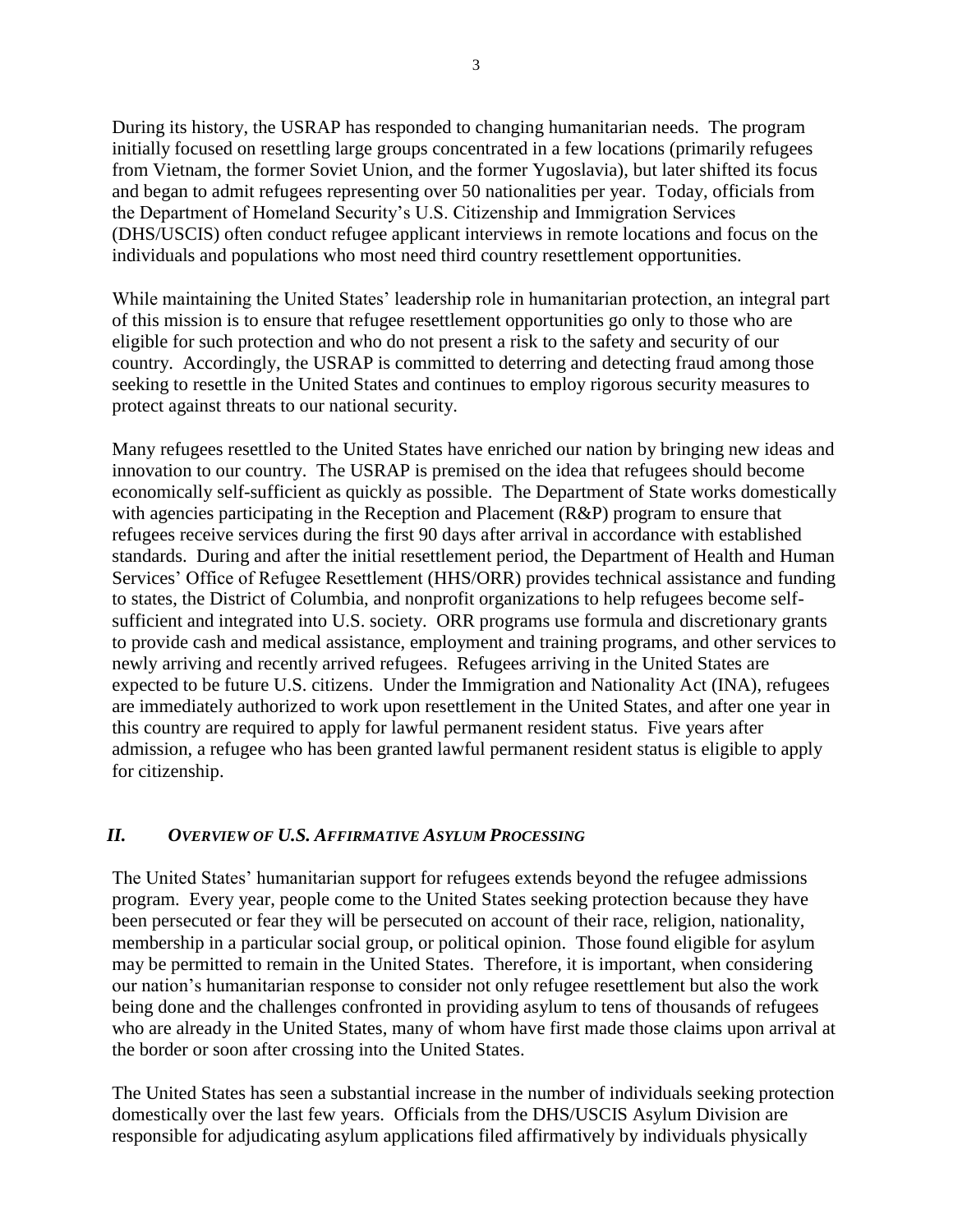present in the United States as well as conducting screening interviews for individuals apprehended at or near the Southwest Border who claim they are afraid to return to their home country.<sup>2</sup> In FY 2016, USCIS screened nearly 93,000 individuals who claimed a credible fear, including those apprehended at or near the border, nearly double the number of individuals screened the previous year and almost seven times the number screened as recently as FY2012. In FY2016, affirmative asylum application filings increased to over 100,000 for the first time in 20 years, reaching nearly 115,000 new filings. This was an increase of over 30,000 filings from the previous fiscal year, and double the number of filings received in FY2014. Through the third quarter of FY2017, USCIS has already received 61,063 credible fear referrals and 111,218 new affirmative asylum applications.

Because individuals in the credible fear screening process are detained while they await their interviews with USCIS asylum officers, USCIS has prioritized these cases for the last several years. To process these requests in a timely manner, USCIS has had to shift asylum officers from the affirmative asylum caseload to the credible fear caseload. Additional asylum officer resources were also diverted from asylum case processing over the previous two fiscal years to support increased overseas refugee processing. This diversion of resources, when coupled with the significant increase in the number of affirmative asylum filings, has resulted in a growing backlog of affirmative asylum cases. That backlog has increased from approximately 15,000 at the end of FY2012 to approximately 275,000 at the end of the 3rd quarter of FY2017, and will surpass 300,000 cases early in FY2018.

Delays in the timely processing of asylum applications are detrimental to legitimate asylum seekers. Furthermore, while a series of security checks are initiated when an asylum application is filed, lingering backlogs can be exploited and used to undermine the security and integrity of the country's asylum system. As such, in considering how to allocate its available resources for humanitarian work in FY 2018, DHS/USCIS is prioritizing adjudication of asylum cases to address this growing backlog, while still providing a portion of its resources to continue refugee processing activities.

 $\overline{\phantom{a}}$ 

<sup>&</sup>lt;sup>2</sup> The U.S. Department of Justice's Executive Office for Immigration Review (EOIR) also plays a significant role in the adjudication of asylum claims. Individuals found to have a credible fear during the protection screening process are placed into removal proceedings with EOIR where they can file for asylum or other forms of protection with an immigration judge. Affirmative asylum applicants who are not approved by USCIS and are not otherwise in lawful status in the United States are referred by USCIS to EOIR for removal proceedings, where the applicant can renew his or her asylum claim before the immigration judge. Finally, individuals illegally residing in the United States who are placed in removal proceedings with EOIR may file an asylum application with EOIR as a defense to removal, even if the person has not previously filed an affirmative asylum application with USCIS. Again, that asylum claim would be decided by the immigration judge.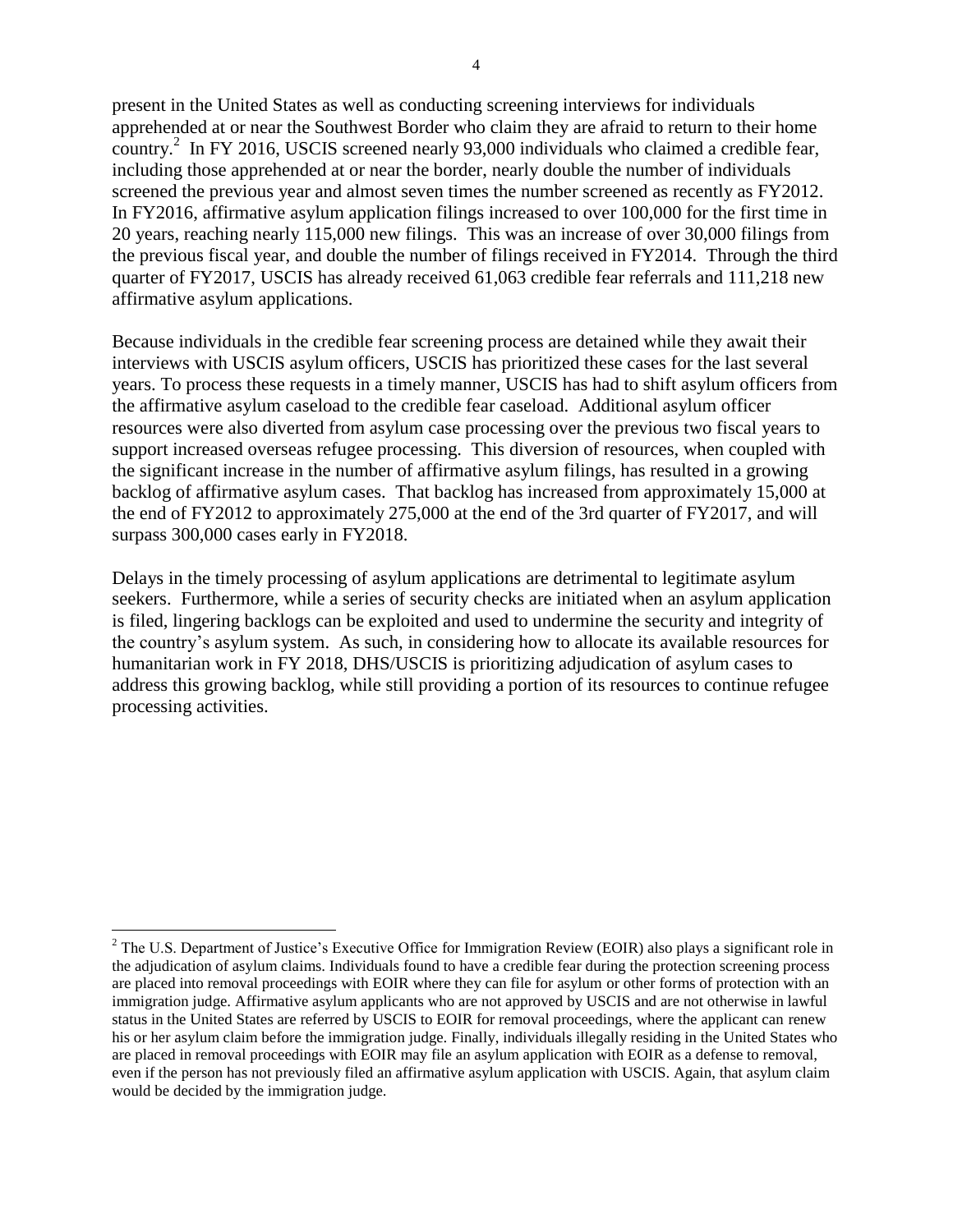| <b>CREDIBLE FEAR</b><br><b>CASES</b> | $FY-13$ | $FY-14$ | $FY-15$ | $FY-16$ | $FY-17$<br>THRU Q3 | $FY-17$<br>(PROJECTED) |
|--------------------------------------|---------|---------|---------|---------|--------------------|------------------------|
| <b>REFERRALS</b><br><b>RECEIVED</b>  | 36,035  | 51,001  | 48,052  | 94,048  | 61,063             | 78,600                 |
| <b>COMPLETED</b>                     | 36,174  | 48,637  | 48,415  | 92,990  | 62,757             | 78,800                 |
| <b>FEAR FOUND</b>                    | 30,393  | 35,456  | 33,988  | 73,081  | 47,883             | $\frac{1}{2}$          |
| <b>FEAR NOT FOUND</b>                | 2,587   | 8,977   | 8,097   | 9,697   | 6,826              | $\frac{1}{2}$          |
| <b>CLOSED</b>                        | 3,194   | 4,204   | 6,330   | 10,212  | 8,048              | $- - -$                |

**TABLE I CREDIBLE FEAR CASES COMPLETED – FY 2013 TO FY 2017**

**TABLE II ASYLUM RECEIPTS AND PENDING – FY 2013 TO FY 2017**

| <b>AFFIRMATIVE</b><br><b>ASYLUM CASES</b>  | $FY-13$ | $FY-14$ | $FY-15$ | $FY-16$ | $FY-17$<br>THRU Q3 | $FY-17$<br>(PROJECTED) |
|--------------------------------------------|---------|---------|---------|---------|--------------------|------------------------|
| <b>NEW RECEIPTS</b>                        | 44,446  | 56,912  | 83,254  | 114,927 | 111,172            | 145,300                |
| <b>APPROVALS</b>                           | 10,981  | 10,811  | 14,344  | 9,538   | 9,595              | $- - -$                |
| <b>DENIALS/REFERRALS/</b><br><b>CLOSED</b> | 17,400  | 18,161  | 22,980  | 20,189  | 22,696             | $- - -$                |
| PENDING CASES                              | 32,526  | 61,479  | 108,725 | 194,986 | 274,986            | 290,000                |

--- USCIS does not calculate projections for decision outcomes because all cases are adjudicated on an individualized, case by case basis.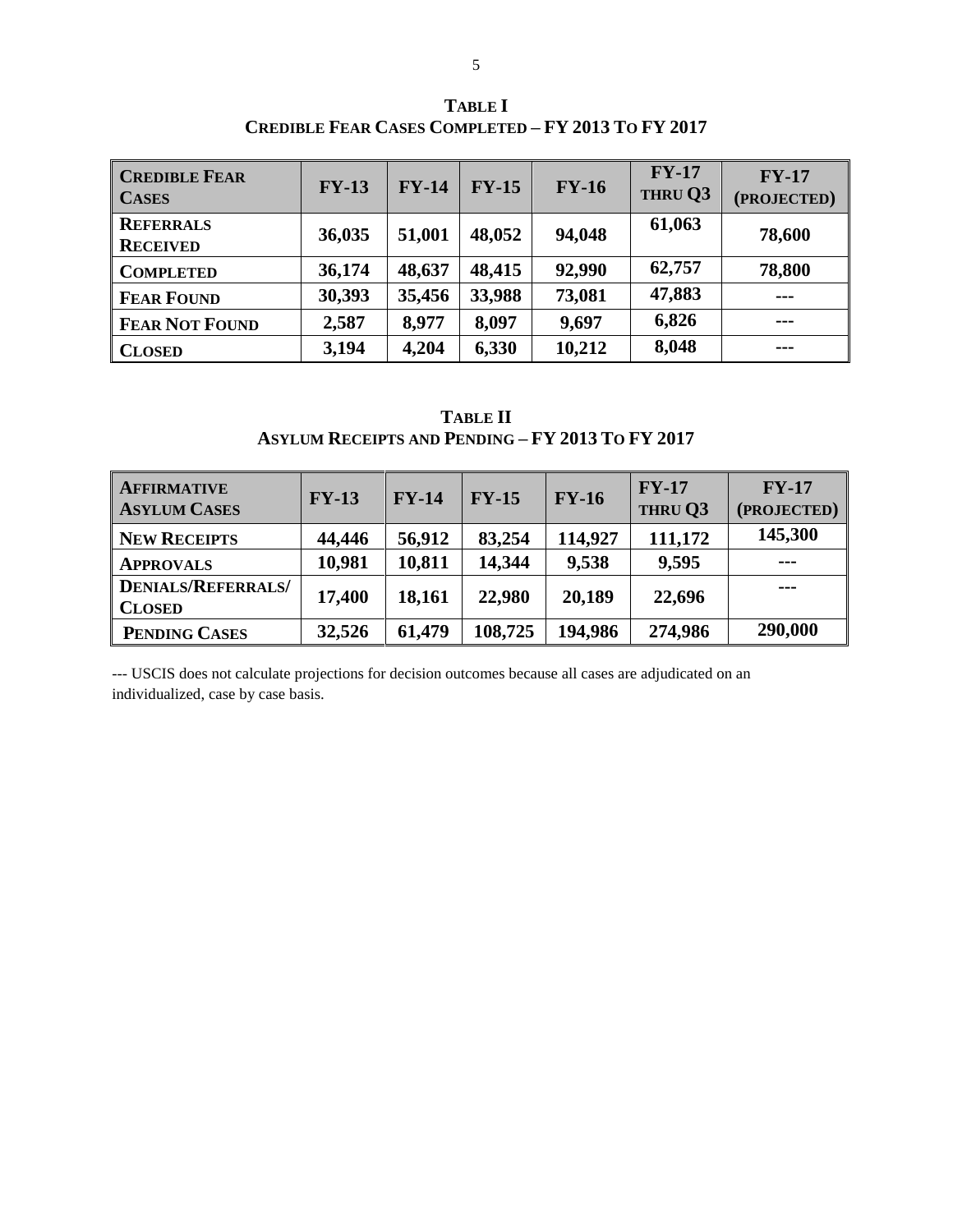#### *III. REFUGEE ADMISSIONS PROGRAM FOR FY 2018*

#### *PROPOSED CEILINGS*

 $\overline{\phantom{a}}$ 

#### **TABLE III**

| <b>REGION</b>              | <b>FY 2016</b><br><b>ACTUAL</b><br><b>ARRIVALS</b> | <b>FY 2017</b><br><b>CEILING</b> | <b>FY 2017</b><br><b>PROJECTED</b><br><b>ARRIVALS</b> | <b>PROPOSED</b><br><b>FY2018</b><br><b>CEILING</b> |
|----------------------------|----------------------------------------------------|----------------------------------|-------------------------------------------------------|----------------------------------------------------|
| Africa                     | 31,624                                             | 35,000                           | 19,700                                                | 19,000                                             |
| East Asia                  | 12,518                                             | 12,000                           | 5,200                                                 | 5,000                                              |
| Europe and Central<br>Asia | 3,957                                              | 4,000                            | 5,100                                                 | 2,000                                              |
| Latin<br>America/Caribbean | 1,340                                              | 5,000                            | 1,600                                                 | 1,500                                              |
| Near East/South Asia       | 35,555                                             | 40,000                           | 21,900                                                | 17,500                                             |
| <b>Regional Subtotal</b>   | 84,994                                             | 96,000                           | 53,500                                                | 45,000                                             |
| <b>Unallocated Reserve</b> |                                                    | 14,000                           |                                                       |                                                    |
| Total                      | 84,994                                             | 110,000                          | 53,500                                                | 45,000                                             |

#### **REFUGEE ADMISSIONS IN FY 2016 AND FY 2017 PROPOSED REFUGEE ADMISSIONS BY REGION FOR FY 2018<sup>3</sup>**

The Immigration and Nationality Act (INA)  $\S$  101(a)(42) refugee definition includes multiple elements including that, generally, to be considered a refugee a person must be outside his or her country of nationality or, if stateless, outside his or her country of last habitual residence. Additionally, under the INA  $\S$  101(a)(42)(B), the President may specify circumstances under which individuals who are within their countries of nationality or last habitual residence may be considered a refugee for purposes of admission to the United States. The FY 2017 refugee admissions program included in-country processing for specified persons in Iraq, Cuba, Eurasia and the Baltics, Honduras, El Salvador and Guatemala. Persons for whom resettlement is requested by a U.S. ambassador in any location in the world may also be considered, with the understanding that those within their countries of nationality or last habitual residence will only be referred to the USRAP following Department of State consultation with DHS/USCIS.

<sup>&</sup>lt;sup>3</sup> These proposed figures assume enactment by Congress of the President's budget levels related to the U.S. Refugee Admissions Program elements.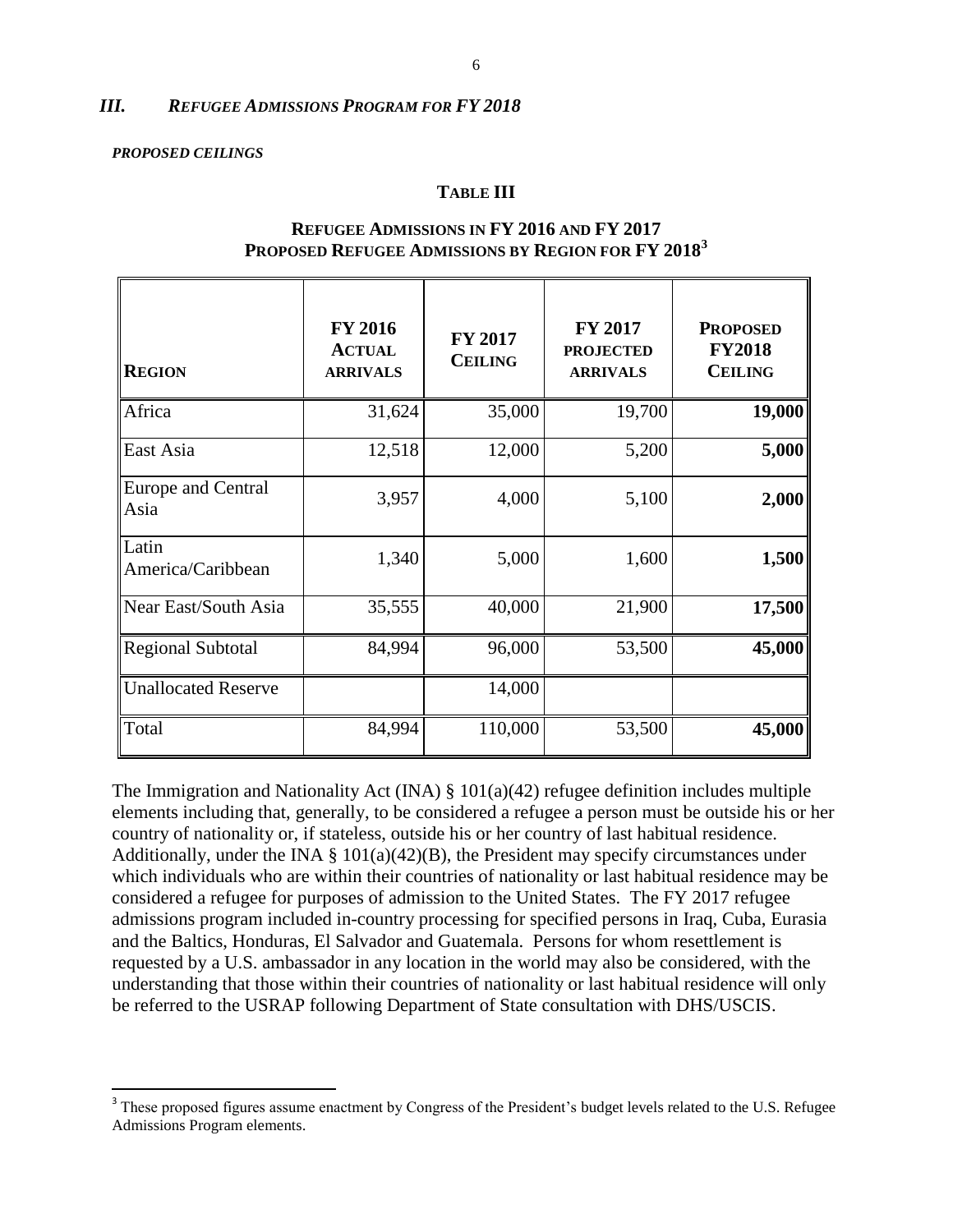The proposed FY 2018 ceiling has been established taking into account the number of cases that have been interviewed and tentatively approved, but not yet traveled to the United States; historical data and projections to determine how many refugees can be interviewed using enhanced screening methods; analysis of staffing needs for other humanitarian protection priorities, including processing asylum claims filed by applicants present in the United States; and the need to work with the law enforcement and intelligence communities to assess their resource capacity for employing enhanced screening methods.

## *Unallocated Reserve*

This proposal does not include unallocated admissions numbers to be used if needed for additional refugee admissions from any region. In prior years, the unallocated reserve gave the executive branch flexibility to resettle individuals in unforeseen circumstances, without needing to formally adjust the ceiling. The unallocated numbers have been used only following notification to Congress.

## **ADMISSIONS PROCEDURES**

## *Eligibility Criteria*

The Department of State's Bureau of Population, Refugees, and Migration (PRM) is responsible for coordinating and managing the USRAP. A critical part of this responsibility is determining which individuals or groups from among the millions of refugees worldwide will have access to the USRAP for resettlement consideration. PRM coordinates within the Department of State, as well as with DHS/USCIS and other agencies, in carrying out this responsibility.

Section  $207(a)(3)$  of the INA states that the USRAP shall allocate admissions among refugees "of special humanitarian concern to the United States in accordance with a determination made by the President after appropriate consultation." Which individuals are "of special humanitarian concern" to the United States for the purpose of refugee resettlement consideration is determined through the USRAP priority system. There are currently three priorities or categories of cases:

- Priority  $1$  Individual cases referred by designated entities to the program by virtue of their circumstances and apparent need for resettlement;
- Priority  $2 -$  Groups of special concern designated by the Department of State as having access to the program by virtue of their circumstances and apparent need for resettlement; and
- Priority 3 Individual cases from designated nationalities granted access for purposes of reunification with family members already in the United States.

(Note: Refugees resettled in the United States may also seek the admission of spouses and unmarried children under 21 who are still abroad by filing a "Following to Join" petition, which obviates the need for a separate refugee claim adjudication. This option is described in more detail in the discussion of Following to Join cases below.)

Access to the USRAP under one of the above-listed processing priorities does not necessarily mean an applicant meets the statutory definition of a "refugee" or is admissible to the United States under the INA. Applicants who are eligible for access to the USRAP within the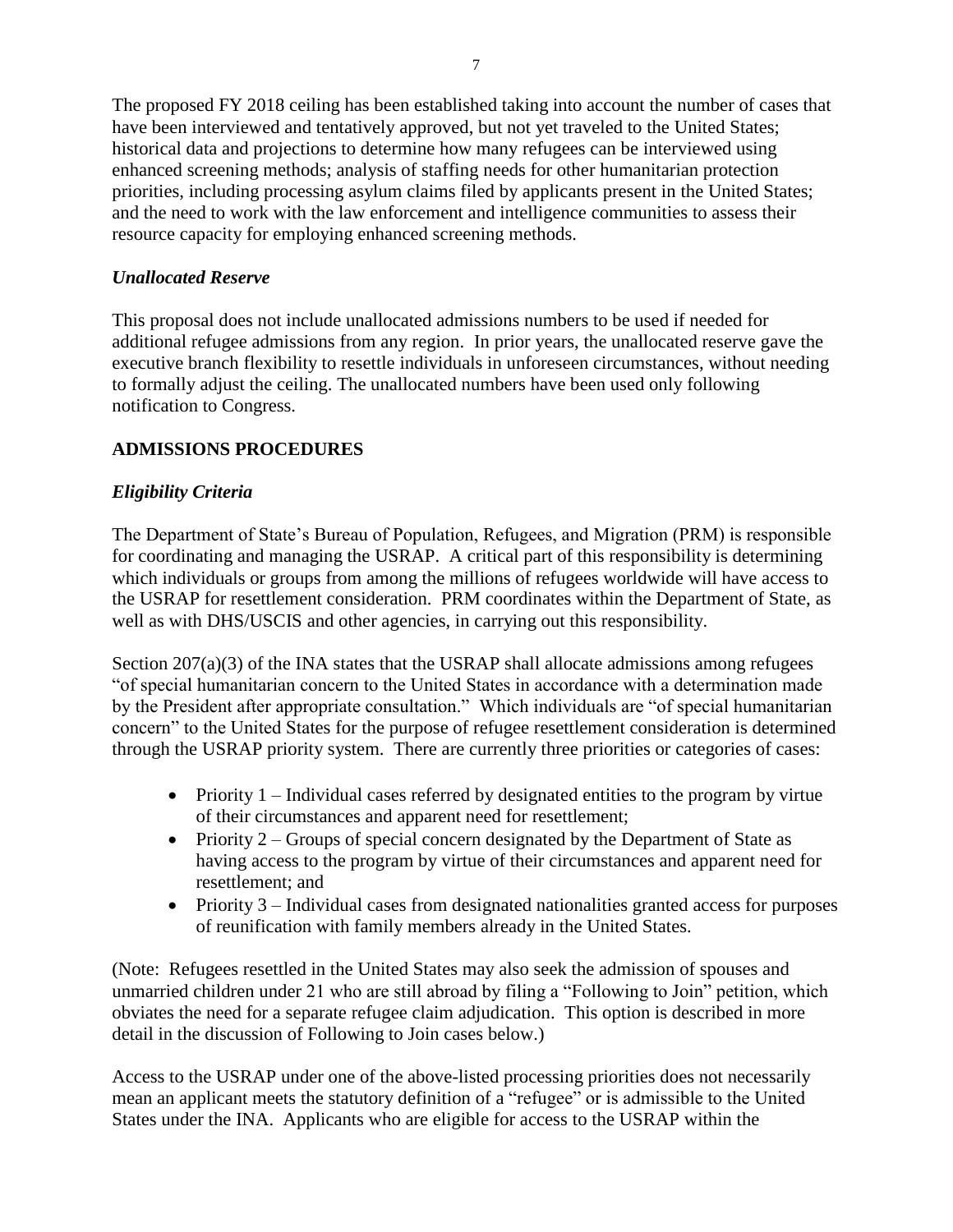established priorities are presented to DHS/USCIS officers for interview. The ultimate determination as to whether an applicant can be approved for classification as a refugee is made by DHS/USCIS in accordance with criteria set forth in the INA and various security protocols.

Although the access categories to the USRAP are referred to as "processing priorities," it is important to note that entering the program under a certain priority does not establish precedence in the order in which cases will be processed. Once cases are established as eligible for access under one of the three processing priorities, they all undergo the same processing steps.

## **PRIORITY 1 – INDIVIDUAL REFERRALS**

Priority 1 (P-1) allows consideration of refugee claims from persons of any nationality,<sup>4</sup> usually with compelling protection needs, for whom resettlement appears to be the appropriate durable solution. Priority 1 cases are identified and referred to the program by UNHCR, a U.S. Embassy, or a designated NGO. UNHCR, which has the international mandate to provide protection to refugees worldwide, has historically referred the vast majority of cases to the United States under this priority. Some NGOs providing humanitarian assistance in locations where there are large concentrations of refugees have also undergone training by PRM and DHS/USCIS and have been designated as eligible to provide Priority 1 referrals.

PRM and DHS/USCIS will work closely with UNHCR to ensure that, in addition to referrals of refugees with compelling protection needs, referrals may also take into account certain criteria that enhance a refugee's likelihood of successful assimilation and contribution to the United States.

## *Process for Priority 1 Individual Referral Applications*

Priority 1 (P-1) referrals from UNHCR and NGOs are submitted to the appropriate Department of State Regional Refugee Coordinator, who forwards the referrals to the appropriate Resettlement Support Center (RSC) for case processing and scheduling of the DHS/USCIS interview. PRM's Office of Admissions reviews embassy referrals for completeness and may consult with DHS/USCIS in considering these referrals.

A U.S. ambassador may make a Priority 1 referral for persons still in their country of origin if the ambassador determines that such cases are in need of exceptional treatment and the Departments of State (PRM) and DHS/USCIS concur.

## **PRIORITY 2 – GROUP REFERRALS**

 $\overline{\phantom{a}}$ 

Priority 2 (P-2) includes specific groups whose members are in need of resettlement (within certain nationalities, clans, or ethnic groups; sometimes in specified locations) identified by the Department of State in consultation with DHS/USCIS, NGOs, UNHCR, and other experts. Some Priority 2 groups are processed in their country of origin. The process of identifying the group and its characteristics includes consideration of whether the group is of special

<sup>&</sup>lt;sup>4</sup> Referrals of North Koreans and Palestinians require State Department and DHS/USCIS concurrence before they may be granted access to the USRAP.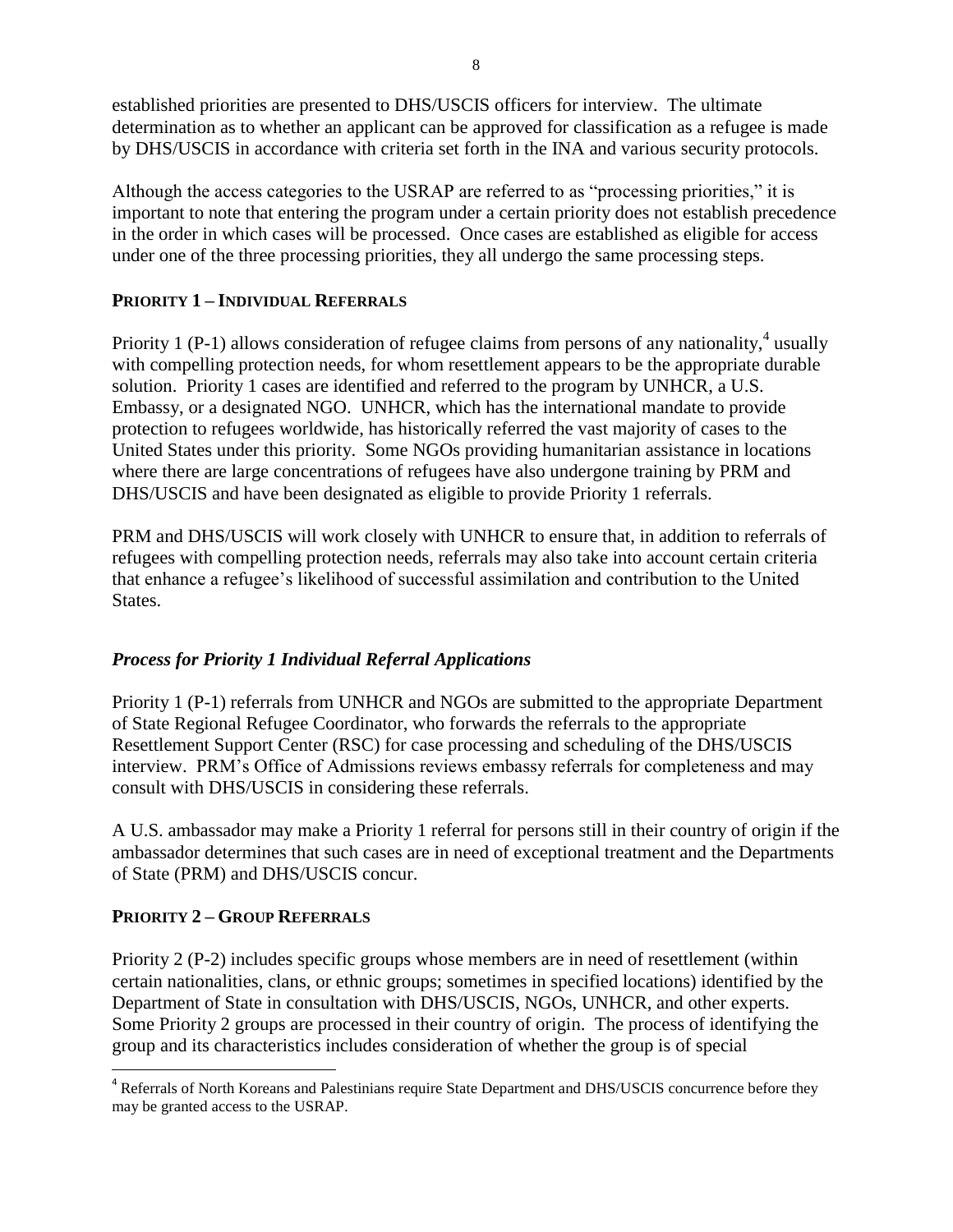humanitarian concern to the United States and whether individual members of the group will likely be able to qualify for admission as refugees under U.S. law. Groups may be designated as Priority 2 during the course of the year as circumstances dictate, and the need for resettlement arises. PRM plays the coordinating role for all group referrals to the USRAP.

There are two distinct models of Priority 2 access to the program: open access and predefined group access, often upon the recommendation of UNHCR. Under both models, Priority 2 designations are made based on shared characteristics that define the group. In general, these characteristics are the reason members of the group have been persecuted in the past or face persecution in the future.

The open-access model for Priority 2 group referrals allows individuals to seek access to the program on the basis of meeting designated criteria. To establish an open-access Priority 2 group, PRM, in consultation with DHS/USCIS, and (as appropriate) with UNHCR and others, defines the specific criteria for access. Once the designation is in place, applicants may approach the program at any of the processing locations specified as available for the group to begin the application process. Applicants must demonstrate that they meet the specified criteria to establish eligibility for access to the USRAP.

The open-access model functions in the in-country programs in Eurasia and the Baltics and in Cuba. It is also used for Iranians belonging to religious minority groups and for Iraqis with links to the United States. The open-access program for individuals from El Salvador, Guatemala, and Honduras with lawfully present parents in the United States will be phased out in early FY 2018.

The RSCs responsible for handling open-access Priority 2 applications, working under the direction of PRM, make a preliminary determination as to whether individual applicants qualify for access and should be presented to DHS/USCIS for interview. Applicants who clearly do not meet the access requirements are "screened out" prior to the DHS/USCIS interview.

In contrast to an open-access group, a predefined group designation is normally based on a UNHCR recommendation that lays out eligibility criteria that should apply to individuals in a specific location. Once PRM, in consultation with DHS/USCIS, has established the access eligibility criteria for the group, the referring entity (usually UNHCR) provides the biographical data of eligible refugee applicants for processing. This type of group referral is advantageous in situations in which the intensive labor required to generate individual UNHCR referrals would be impractical, potentially harmful to applicants due to delays, or counterproductive. Often, predefined groups are composed of persons with similar persecution claims. The predefined group referral process saves the labor intensive individual referral step and can conserve scarce UNHCR resources. In recent years, predefined groups have included certain Burmese in Thailand, certain Bhutanese in Nepal, and certain Congolese in Tanzania and Rwanda. Predefined group referrals with clear, well-defined eligibility criteria and several methods for cross-checking group membership can serve as a fraud deterrent as well, preventing non-group members from gaining access to the USRAP by falsely claiming group membership. Once an individual gains access to processing via a P-2 designation, all other processing steps are the same as for those referred by P-1, including individual pre-screening and USCIS interviews, and all security and medical checks.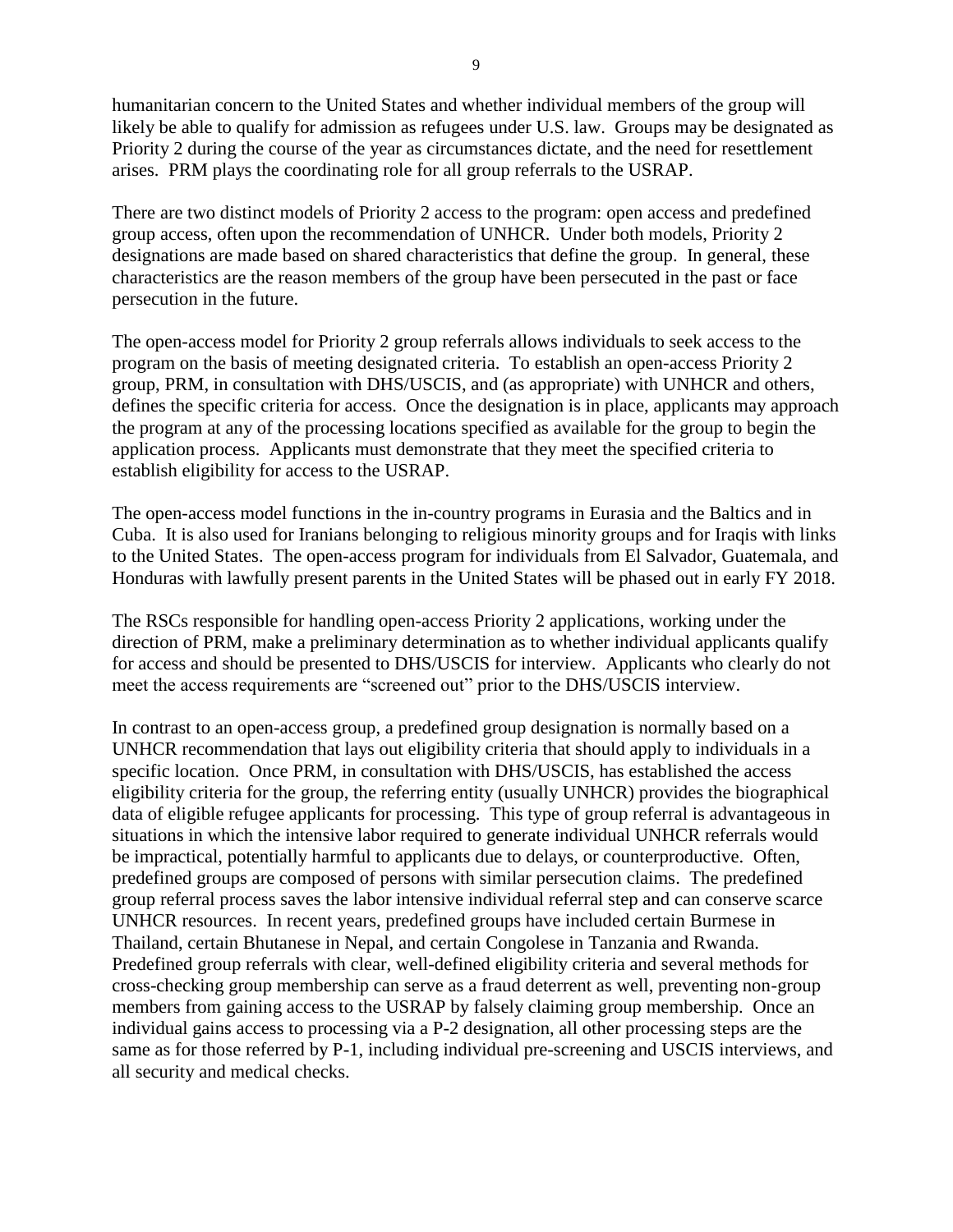## **FY 2018 Priority 2 Designations**

#### *In-country processing programs*

The following ongoing programs that process individuals still in their country of origin under Priority 2 group designations will continue in FY 2018, all of which are "open-access" type P-2s:

## Eurasia and the Baltics

This Priority 2 designation applies to Jews, Evangelical Christians, and Ukrainian Catholic and Orthodox religious adherents identified in the Lautenberg Amendment, Public Law No. 101-167, § 599D, 103 Stat. 1261 (1989) (codified at 8 U.S.C. § 1157) as amended ("Lautenberg Amendment"), with close family in the United States. With annual renewal of the Lautenberg Amendment, these individuals are considered under a reduced evidentiary standard for establishing a well-founded fear of persecution.

## Cuba

Included in this Priority 2 program are human rights activists, members of persecuted religious minorities, former political prisoners, forced-labor conscripts, and persons deprived of their professional credentials or subjected to other disproportionately harsh or discriminatory treatment resulting from their perceived or actual political or religious beliefs.

## Iraqis Associated with the United States

Under various Priority 2 designations, including those set forth in the Refugee Crisis in Iraq Act, employees of the U.S. Government, a U.S. government-funded contractor or grantee, U.S. media or U.S. NGOs working in Iraq, and certain family members of such employees, as well as beneficiaries of approved I-130 (immigrant visa) petitions, are eligible for refugee processing in Iraq.

The following program that processes individuals still in their country of origin under Priority 2 group designations will be phased out in FY 2018:

#### Persons in El Salvador, Guatemala, and Honduras

The Priority 2 program for certain Central American Minors (CAM) and other designated qualifying family members.

#### *Groups of Humanitarian Concern outside the Country of Origin*

The following Priority 2 groups are already designated and, in most cases, undergoing processing with significant arrivals anticipated during FY 2017. (Additional Priority 2 groups may be designated over the course of FY 2018.)

## *Pre-defined Group Access P-2s:*

## Ethnic Minorities and Others from Burma in Camps in Thailand

Under this existing Priority 2 designation, individuals who have fled Burma, are registered in one of nine refugee camps along the Thai/Burma border, are identified by UNHCR as in need of resettlement, and expressed interest in third-country resettlement prior to January 2014 (depending on the location), are eligible for processing.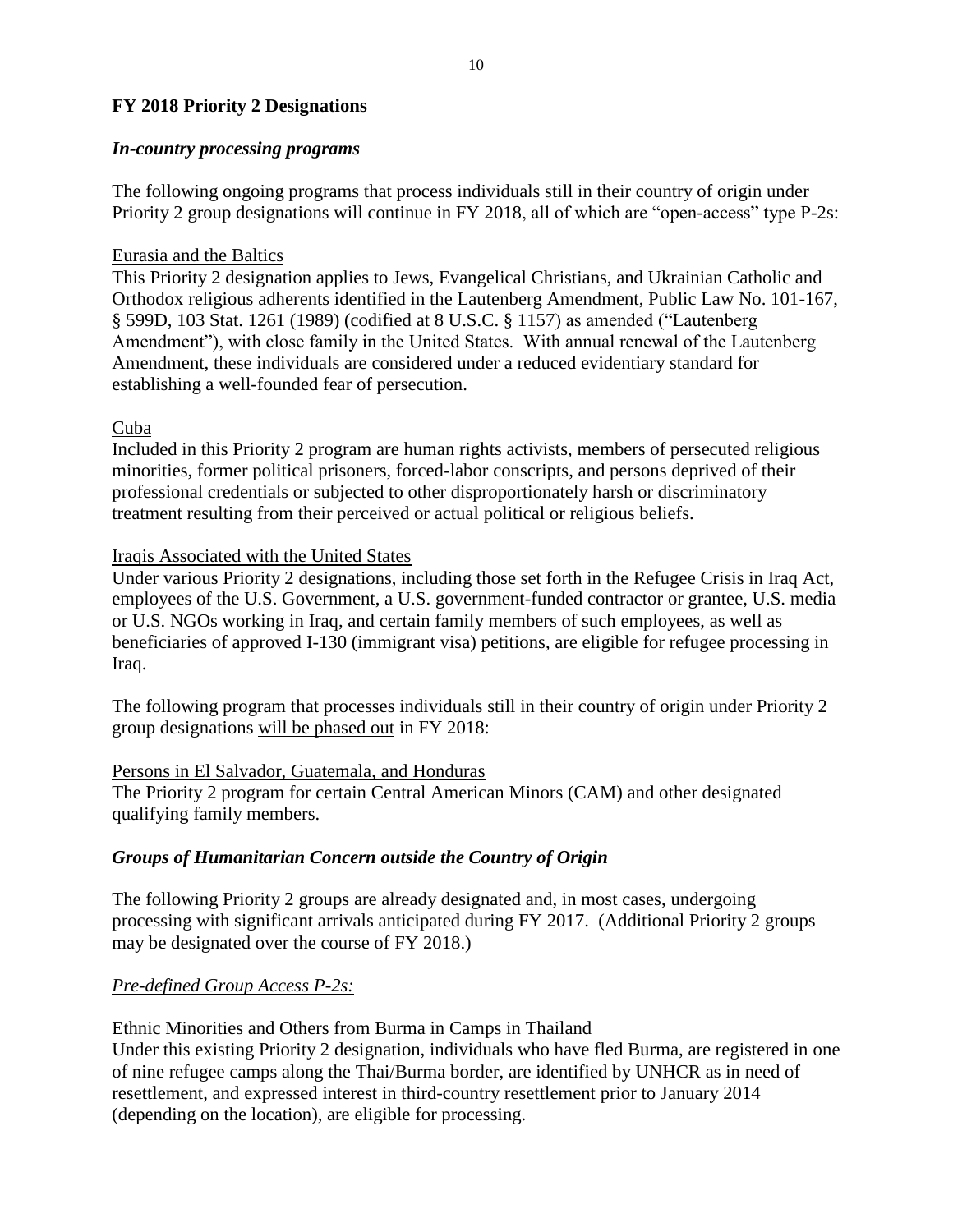## Ethnic Minorities from Burma in Malaysia

Under this Priority 2 designation, members of ethnic minorities from Burma who are recognized by UNHCR as refugees in Malaysia, registered by August 17, 2010, and identified as being in need of resettlement, are eligible for resettlement consideration. UNHCR has referred all P-2 cases and we will focus on resolving the residual caseload in FY2018.

#### Bhutanese in Nepal

Under this existing Priority 2 designation, Bhutanese refugees registered by UNHCR in camps in Nepal, identified as in need of resettlement, and who expressed interest in third-country resettlement prior to June 30, 2014, are eligible for processing. We are reaching the conclusion of this resettlement program with the vast majority of the residual caseload projected to arrive in FY2018.

## Congolese in Rwanda

Under this Priority 2 designation, certain Congolese refugees in Rwanda who arrived between 1994 and 2005 were verifiably registered in 2011 or 2012 and identified as in need of resettlement are eligible for processing.

## Congolese in Tanzania

Under this Priority 2 designation signed in May 2015, certain Congolese refugees registered by UNHCR in Tanzania whose residence in Nyarugusu camp was confirmed in a 2013-2014 UNHCR verification exercise are eligible for processing.

## *Open Access Model P-2s:*

#### Iranian Religious Minorities

Under this Priority 2 designation, Iranian members of certain religious minorities are eligible for processing and are considered under a reduced evidentiary standard for establishing a wellfounded fear of persecution, pursuant to annual renewal of the Lautenberg Amendment as amended in 2004 by Sec. 213 of Title II, Division E, of the Consolidated Appropriations Act of 2004, P.L. 108-199, 118 Stat. 3 ("the Specter Amendment").

#### Iraqis Associated with the United States

Under various Priority 2 designations, including those set forth in the Refugee Crisis in Iraq Act, employees of the U.S. government, a U.S. government-funded contractor or grantee, U.S. media or U.S. NGOs working in Iraq, and certain family members of such employees, as well as beneficiaries of approved I-130 (immigrant visa) petitions, are eligible for refugee processing. This program is operating in Jordan and Egypt, in addition to the in-country program in Iraq.

#### Syrian Beneficiaries of Approved I-130 petitions

Under this Priority 2 designation that began in FY 2016, Syrian beneficiaries of approved I-130 immigrant visa petitions, for whom immigrant visas have not yet been issued, are eligible for refugee processing. For U.S. citizens, eligible relationships to the U.S.-based petitioner include spouse, children (regardless of age or marital status), siblings and parents. For lawful permanent residents, eligible relationships to the petitioner include spouse and unmarried children (regardless of age).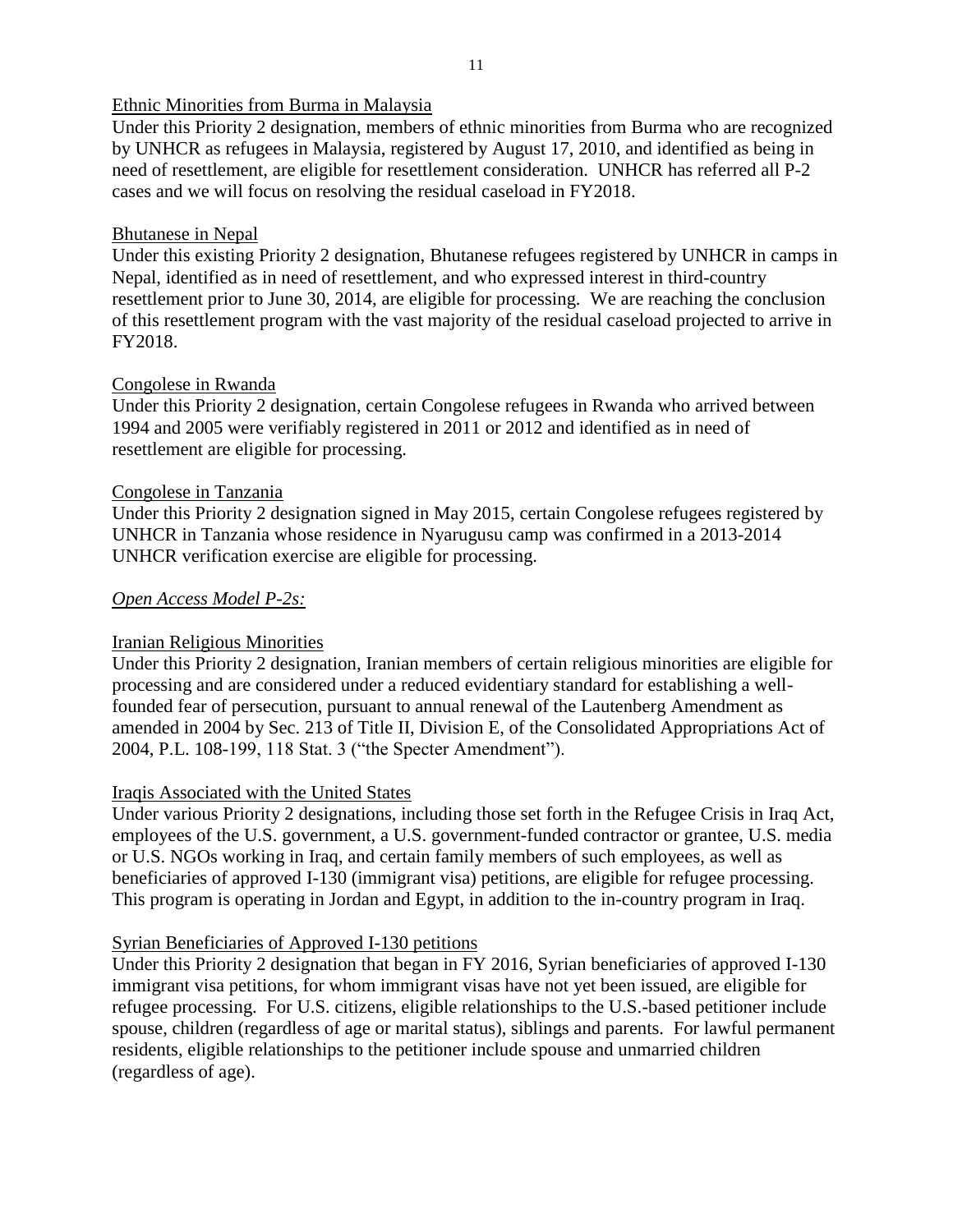#### **PRIORITY 3 – FAMILY REUNIFICATION**

The Priority 3 (P-3) category has historically afforded USRAP access to members of designated nationalities who have immediate family members in the United States who initially entered as refugees or were granted asylum. However, as the program has evolved in recent years, including the addition of mechanisms to combat fraud, the number of refugee applicants admitted under this category has declined significantly from 27,818 at the height of its usage in 1991 to 228 in FY 2017 to date. At the beginning of each fiscal year, PRM, in consultation with DHS/USCIS, establishes the list of nationalities eligible for processing under this priority. The PRM Assistant Secretary may modify the list during the year, in consultation with DHS/USCIS, but additions or deletions are generally made to coincide with the fiscal year.

The P-3 program has undergone significant changes in recent years. In order to qualify for access under the P-3 program, an applicant must be outside of his or her country of origin, be registered or have legal status in the country of asylum, have had an Affidavit of Relationship (AOR) filed on his or her behalf by an eligible family member in the United States during a period in which the nationality was included on the eligibility list, and have been cleared for onward processing by the DHS/USCIS Refugee Access Verification Unit (RAVU).

Family members who are eligible to file an AOR are persons who were admitted to the United States as refugees or were granted asylum, including persons who are lawful permanent residents of the United States or U.S. citizens who initially were admitted to the United States as refugees or were granted asylum. The U.S.-based filer must be at least 18 years of age at the time the AOR is filed and must file the AOR within 5 years of the date he or she entered the United States as a refugee or was granted asylum. The USRAP may reject any AOR for a relationship that does not comport with public policy, such as under-age or plural marriages.

The following family members of the U.S.-based family members are qualified for P-3 access: spouse, unmarried children under 21, and/or parents. A U.S.-based family member may apply for a same-sex spouse if a legal marriage was conducted and documented. Cognizant that samesex marriage is not legal in the vast majority of refugee-producing and refugee-hosting countries, the United States will allow a qualifying individual to file for P-3 access for a same-sex partner if he or she can provide evidence that he/she had a relationship with the partner for at least one year overseas prior to the submission of the AOR and considered that person to be his/her spouse or life partner, and that the relationship is ongoing, together with evidence that legal marriage was not an obtainable option due to social and/or legal prohibitions.

Under certain circumstances, a U.S.-based individual may file for P-3 access for an opposite-sex partner if he or she can provide evidence that he/she had a relationship with the partner for at least one year overseas prior to the submission of the AOR and considered that person to be his/her spouse or life partner, and that the relationship is ongoing, together with evidence that legal marriage was not an obtainable option due to social and/or legal prohibitions.

In addition to the qualifying family members of a U.S.-based individual identified above, the qualifying family member's spouse and unmarried children under 21 may derive refugee status from the principal applicant for refugee status.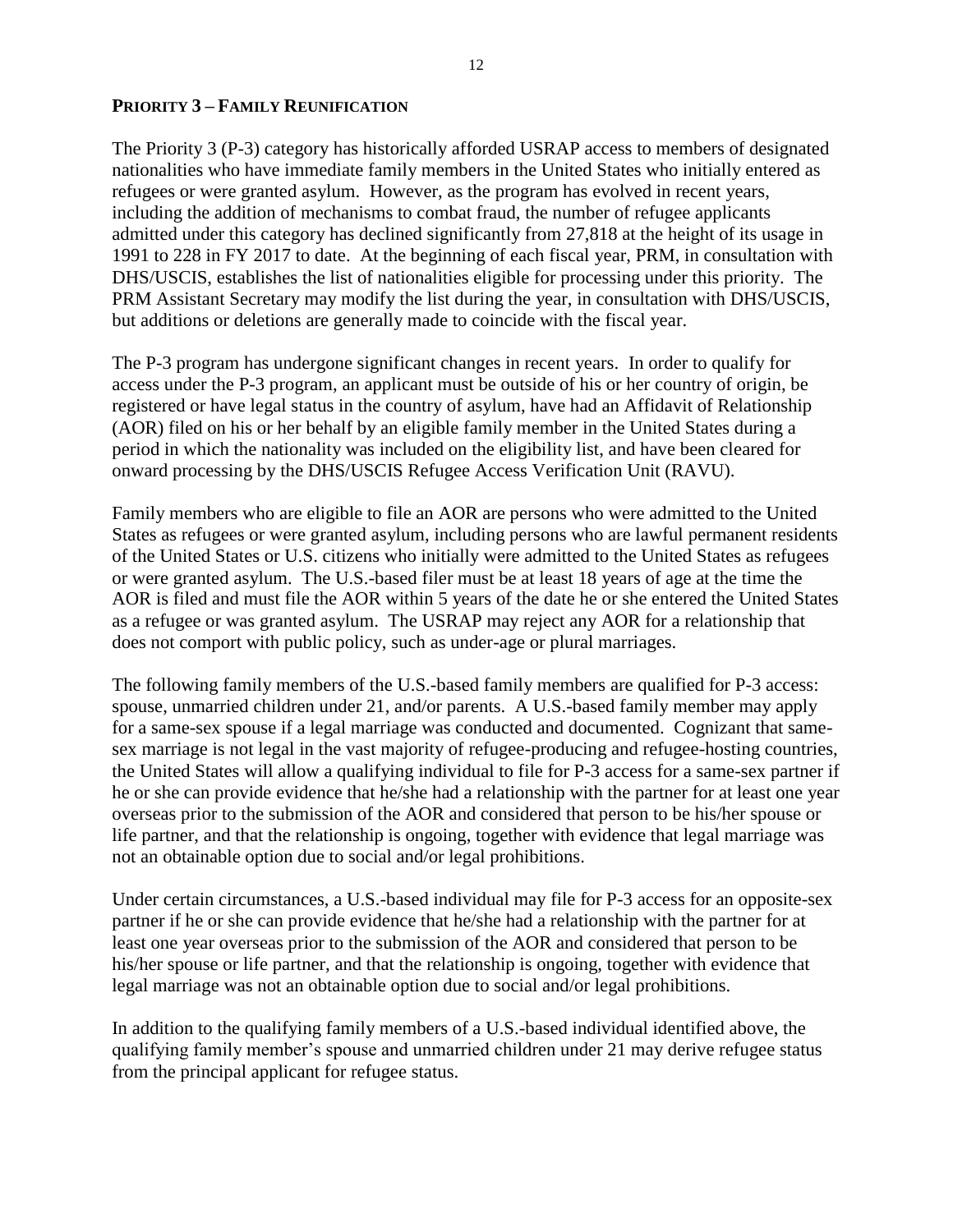On a case-by-case basis, an individual may be added to a qualifying family member's P-3 case if that individual:

- 1) lived in the same household as the qualifying family member in the country of nationality or, if stateless, last habitual residence; AND
- 2) was part of the same economic unit as the qualifying family member in the country of nationality or, if stateless, last habitual residence; AND
- 3) demonstrates exceptional and compelling humanitarian circumstances that justify inclusion on the qualifying family member's case.

These individuals are not "spouses" or "children", under INA  $207(c)(2)(A)$  and thus cannot derive their refugee status from the principal applicant. They must, therefore, independently establish that they qualify as a refugee.

## **FY 2018 Priority 3 Nationalities**

 $\overline{a}$ 

P-3 processing is available to individuals of the following nationalities:

Afghanistan Burundi Central African Republic Cuba Democratic People's Republic of Korea (DPRK) Democratic Republic of Congo (DRC) Eritrea Ethiopia Iran Iraq Mali Somalia South Sudan Sudan Syria

#### **FOLLOWING-TO-JOIN FAMILY REUNIFICATION PETITIONS**

Under 8 CFR Section 207.7, a principal refugee admitted to the United States may request following-to-join benefits for his or her spouse and/or unmarried children under the age of 21 who were not previously granted refugee status. Once in the United States, and within two years of admission, the refugee may file a Form I-730 Refugee/Asylee Relative Petition<sup>5</sup> with DHS/USCIS for each eligible family member. If the Form I-730 petition for a beneficiary residing abroad is approved or transferred by DHS/USCIS' Service Center Operations Directorate, preliminarily or finally, (signifying adequate proof of eligibility based on a file

<sup>&</sup>lt;sup>5</sup> This petition is used to file for the relatives of both refugees and asylees, also known as Visa 93 and Visa 92 cases respectively. The USRAP handles only Visa 93 cases, which are counted within the annual refugee admissions ceiling. Visa 92 cases are not considered to be refugee admissions cases and are not counted in the number of refugees admitted annually.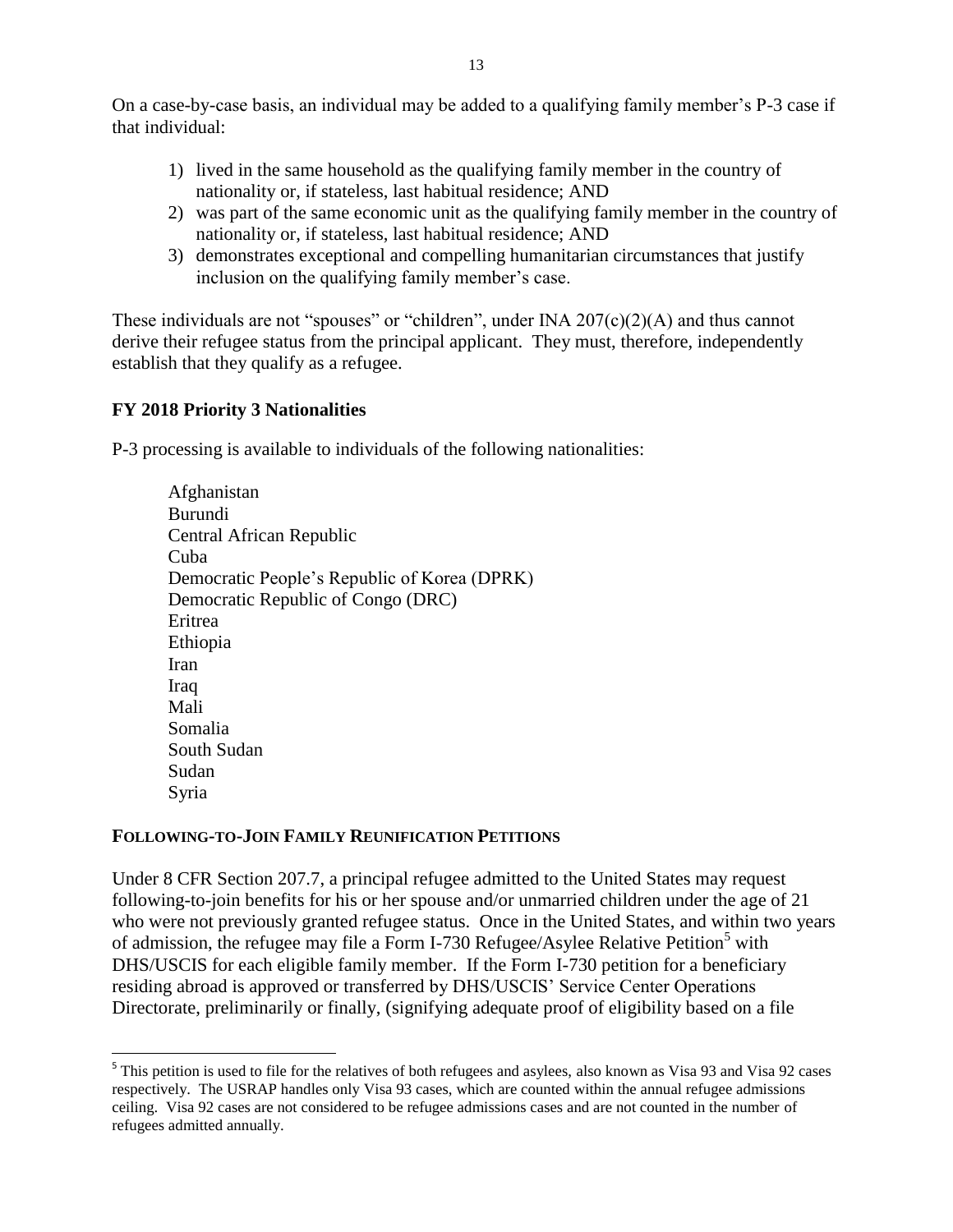review), the State Department's National Visa Center forwards the petition to the USCIS office,<sup>6</sup> embassy, or consulate nearest to the location of the beneficiary for adjudication or travel eligibility determination.

Individuals who gain access to the USRAP through the Form I-730 petition are interviewed by DHS/USCIS or consular officers to verify the relationships claimed in the petition, as well as to examine any applicable bars to status and admissibility to the United States. Beneficiaries are not required to establish past persecution or a well-founded fear of persecution, as they derive their status from the refugee relative in the United States who filed the petition. Beneficiaries of I-730 petitions may be processed within their country of origin or in other locations

Certain relatives in the United States may file an I-730 Refugee/Asylee Relative Petition and seek Priority 3 access for their qualifying family members (if eligible) simultaneously. In some cases, the I-730 petition will be the only option as the family members are still in their country of origin. It is also important to note that unlike the P-3 process, the I-730 or "follow-to-join" process does not allow the relative in the United States to petition for parents.

## **DEPARTMENT OF HOMELAND SECURITY (DHS), U.S. CITIZENSHIP AND IMMIGRATION SERVICES (USCIS)**

Section 207(c) of the INA grants the Secretary of DHS authority to admit, at his or her discretion, any refugee who is not firmly resettled in a third country, who is determined to be of special humanitarian concern, and who is admissible to the United States. The authority to determine eligibility for refugee status has been delegated to DHS/USCIS. In 2005, DHS/USCIS restructured the Refugee Affairs Division and established the Refugee Corps, a specially trained cadre of officers dedicated to adjudicating applications for refugee status. The Refugee Corps provides DHS/USCIS with the necessary resources and flexibility to respond to an increasingly diversified refugee admissions program.

In FY 2017, DHS/USCIS deployed over 300 staff (including adjudicating officers, fraud detection and national security officers, supervisors, and fingerprinters) $\int$  to over 50 countries around the world to process refugee applicants. In addition, DHS/USCIS staff permanently posted at USCIS international offices conducted refugee interviews in several countries where they are stationed, including Russia, India, Kenya and Thailand. DHS/USCIS also devotes substantial resources to security vetting, anti-fraud, and training related to refugee processing, and it has strong partnerships with the law enforcement, national security, and intelligence communities to maintain and promote the integrity of the USRAP.

In order to support the increased refugee admissions ceilings in FY 2016 and FY 2017, the Refugee Affairs Division was authorized to increase its staffing from 158 in FY 2015 to 354 employees in FY 2017, which includes adjudicators, headquarters staff, and supervisors/managers. However, in addition to processing refugee applicants for U.S. resettlement, the United States has seen a substantial increase in the number of individuals

 $\overline{a}$ 

<sup>&</sup>lt;sup>6</sup> As of July 2017, the adjudication of I-730 petitions transferred to all USCIS international field offices are made by USCIS international staff.

This figure includes staffing estimates for Fourth Quarter circuit rides. In addition, some staff travel on more than one circuit ride within the Fiscal Year.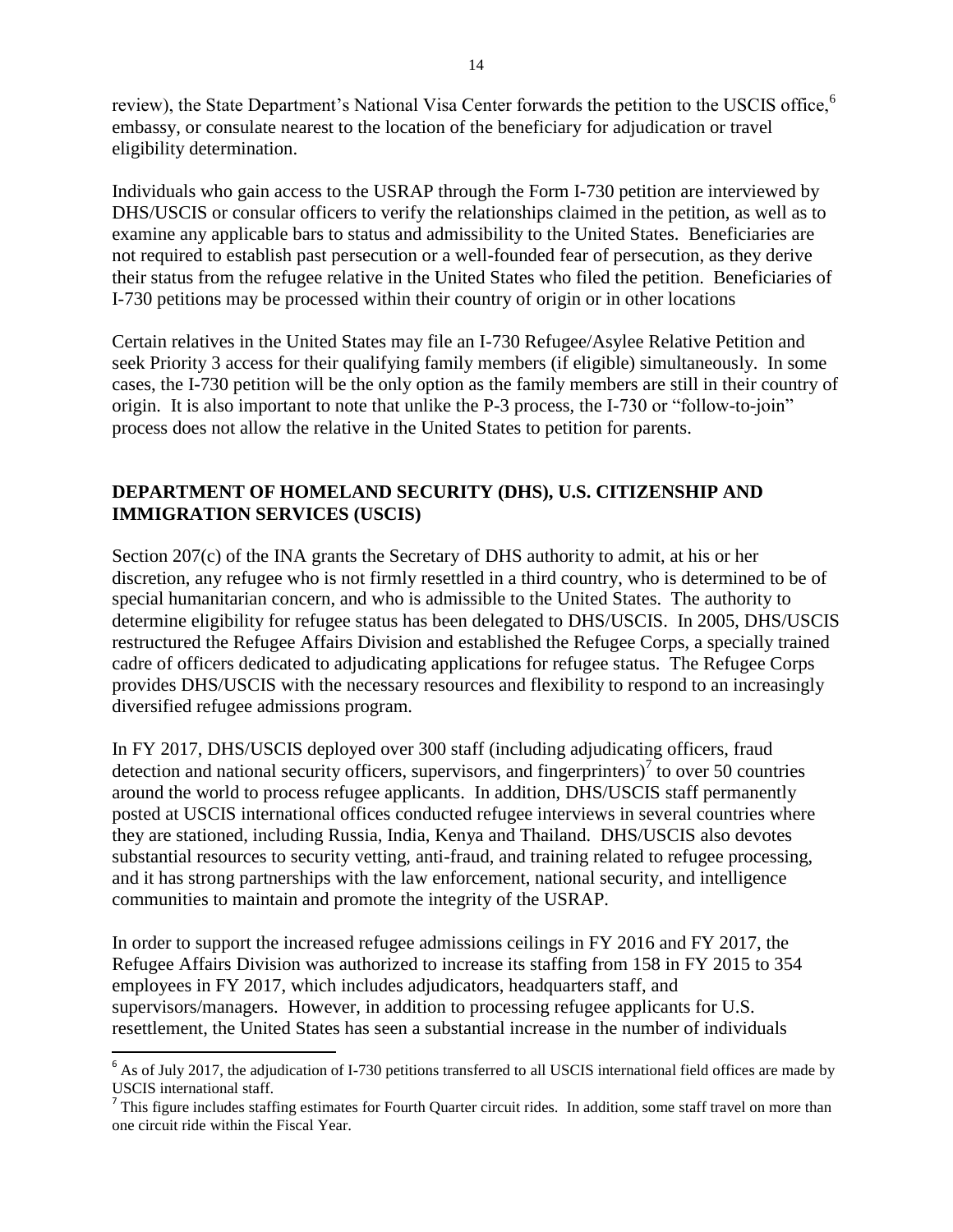seeking protection domestically. In FY 2017, USCIS received more than 135,000 affirmative asylum applications and screened over 75,000 individuals claiming a credible fear, including those who were apprehended at or near the Southwest Border. As a result, the number of asylum applications pending with DHS/USCIS has grown considerably to nearly 300,000, as resources were diverted from adjudicating affirmative asylum cases to handling the surge of credible fear screening requests along the Southwest Border and supporting increased refugee processing. In considering how to allocate its available resources for humanitarian work in FY 2018, DHS/USCIS is prioritizing adjudication of asylum cases to address the growing backlog, while still providing a portion of its resources to continue refugee processing activities.

## *The Eligibility Determination*

In order to be approved for classification as a refugee, an applicant must meet the refugee definition as defined in  $\S 101(a)(42)$  of the INA. That section provides that a refugee is a person who is outside his or her country of nationality or last habitual residence and is unable or unwilling to return to that country because of persecution or a well-founded fear of persecution on account of race, religion, nationality, membership in a particular social group, or political opinion. As mentioned above, the President may specify special circumstances under which a person can meet the refugee definition when he or she is still within his or her country of origin. The refugee definition excludes a person who has ordered, incited, assisted, or otherwise participated in persecution on account of race, religion, nationality, membership in a particular social group, or political opinion. Further, an applicant who has been "firmly resettled" in a third country may not be admitted as a refugee under INA Section 207. Applicants are also subject to various statutory grounds of inadmissibility, including criminal, security, and public health grounds, some of which may be waived or from which applicants may be exempted.

A DHS/USCIS officer conducts a non-adversarial, in-person interview of each refugee applicant designed to elicit information about the principal applicant's claim for refugee status and any grounds of ineligibility and to assess credibility. The officer asks questions about the applicant's experiences in the country of origin, including problems and fears about returning (or remaining), as well as questions concerning the principal applicant's activities, background, and criminal history. The officer also considers evidence about conditions in the country of origin and assesses the applicant's credibility and claim.

## *Background Security Checks*

Refugee applicants of all nationalities are required to undergo background security checks. Security checks include biographic name checks for all refugee applicants and biometric (fingerprint) checks for refugee applicants within certain age limits. PRM, through its overseas Resettlement Support Centers, initiates required biographic name checks, while DHS/USCIS is responsible for collecting biometric data for screening. Biographic and biometric information is vetted against a broad array of law enforcement, intelligence community, and other relevant databases to help confirm identity, to check for any criminal or other derogatory information (including watchlist information), and to identify information that could inform lines of questioning during the interview. Refugee applicants must clear all required security checks prior to final approval of their application.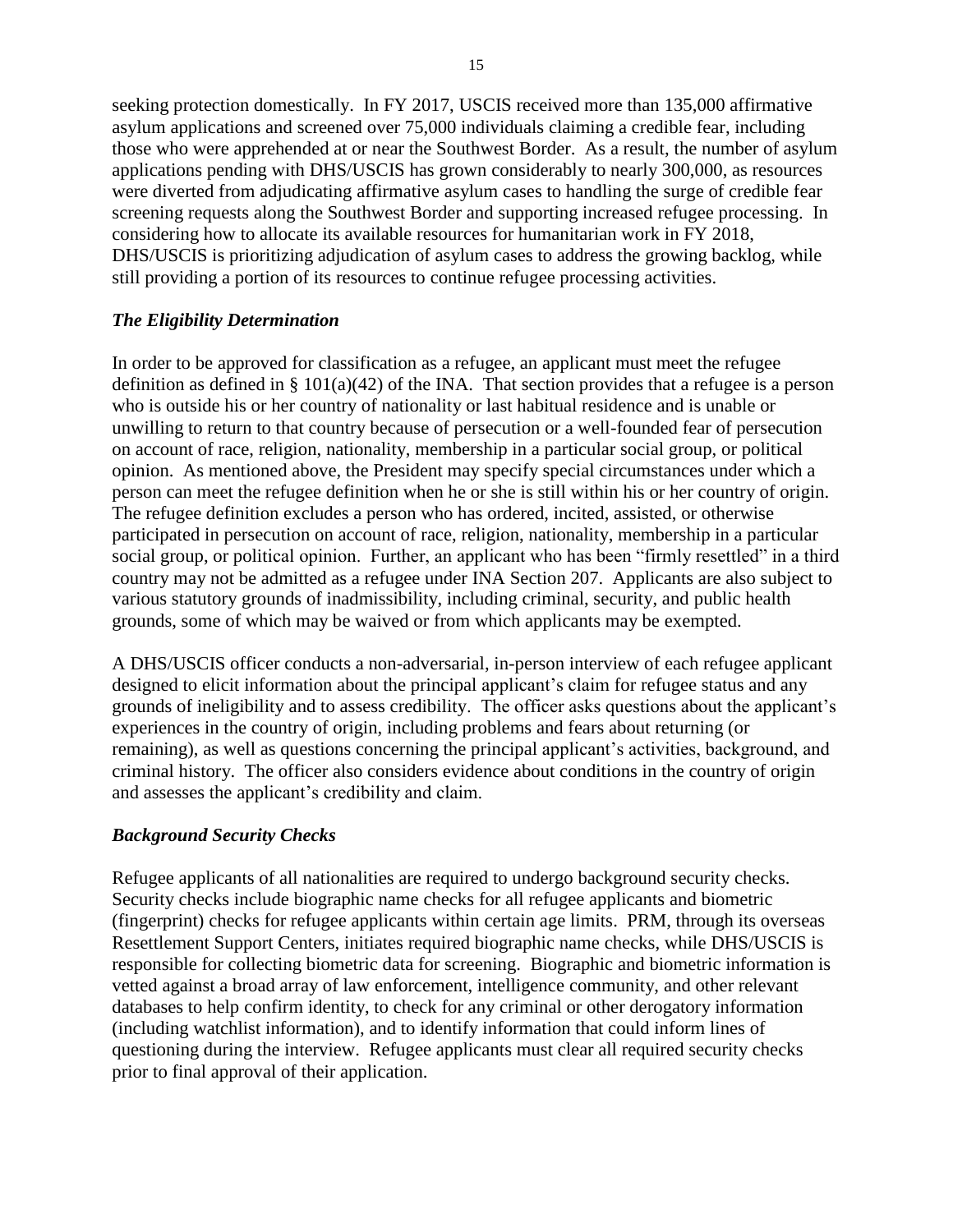In addition, PRM and DHS/USCIS work continually with interagency partners to identify opportunities to enhance security screening for refugee applicants. Beginning in 2014, DHS/USCIS introduced Syrian Enhanced Review to provide intelligence-driven support to refugee adjudicators. This now includes social media checks, and the enhanced review methodology is being expanded to additional refugee applicant populations. Pursuant to Executive Order 13780, Protecting the Nation From Foreign Terrorist Entry Into the United States, a 120-day review is currently underway to identify additional procedures that should be used to ensure that individuals seeking admission as refugees do not pose a threat to the security and welfare of the United States.

In FY 2018, DHS/USCIS plans to utilize additional screening methods and identification tools to ensure that refugee applicants do not pose a threat to the security and welfare of the United States. A full review of additional security enhancements and anti-fraud measures, including a review of documentary requirements, is currently being developed pursuant to Executive Order 13780, Protecting the Nation From Foreign Terrorist Entry Into the United States.

In addition, DHS/USCIS is also exploring steps that may be taken to strengthen its adjudication of requests for Refugee Travel Documents in cases where the requesting refugee or asylee has traveled or intends to travel to the country from which he or she fled persecution.

## **DEPARTMENT OF STATE, BUREAU OF POPULATION, REFUGEES, AND MIGRATION (PRM)**

#### *Overseas Processing Services*

In most processing locations, PRM engages an NGO, an international organization (IO), or U.S. embassy contractors to manage a RSC that assists in the processing of refugee applicants for admission to the United States. RSC staff pre-screen applicants to determine preliminarily if they qualify for one of the applicable processing priorities and to prepare cases for DHS/USCIS adjudication. The RSCs assist applicants in completing documentary requirements and schedule DHS/USCIS refugee eligibility interviews. If an applicant is conditionally approved for resettlement by DHS/USCIS, RSC staff guide the refugee through post-adjudication steps, including obtaining medical screening exams and attending cultural orientation programs. The RSC obtains sponsorship assurances and, once all required steps are completed, including all necessary security clearances, refers the case to IOM for transportation to the United States.

In FY 2017, NGOs (Church World Service, HIAS, the International Rescue Committee, and the International Catholic Migration Commission) worked under cooperative agreements with PRM as RSCs at locations in Austria (covering Austria and Israel), Kenya (covering sub-Saharan Africa), Thailand (covering East Asia), and Turkey (covering Turkey and Lebanon). The International Organization for Migration (IOM) supported refugee processing activities based in Ecuador, Jordan, Russia, and Nepal which covered Latin America and the Caribbean, the Middle East, and South and Central Asia. The Department of State supported refugee processing in Havana, Cuba.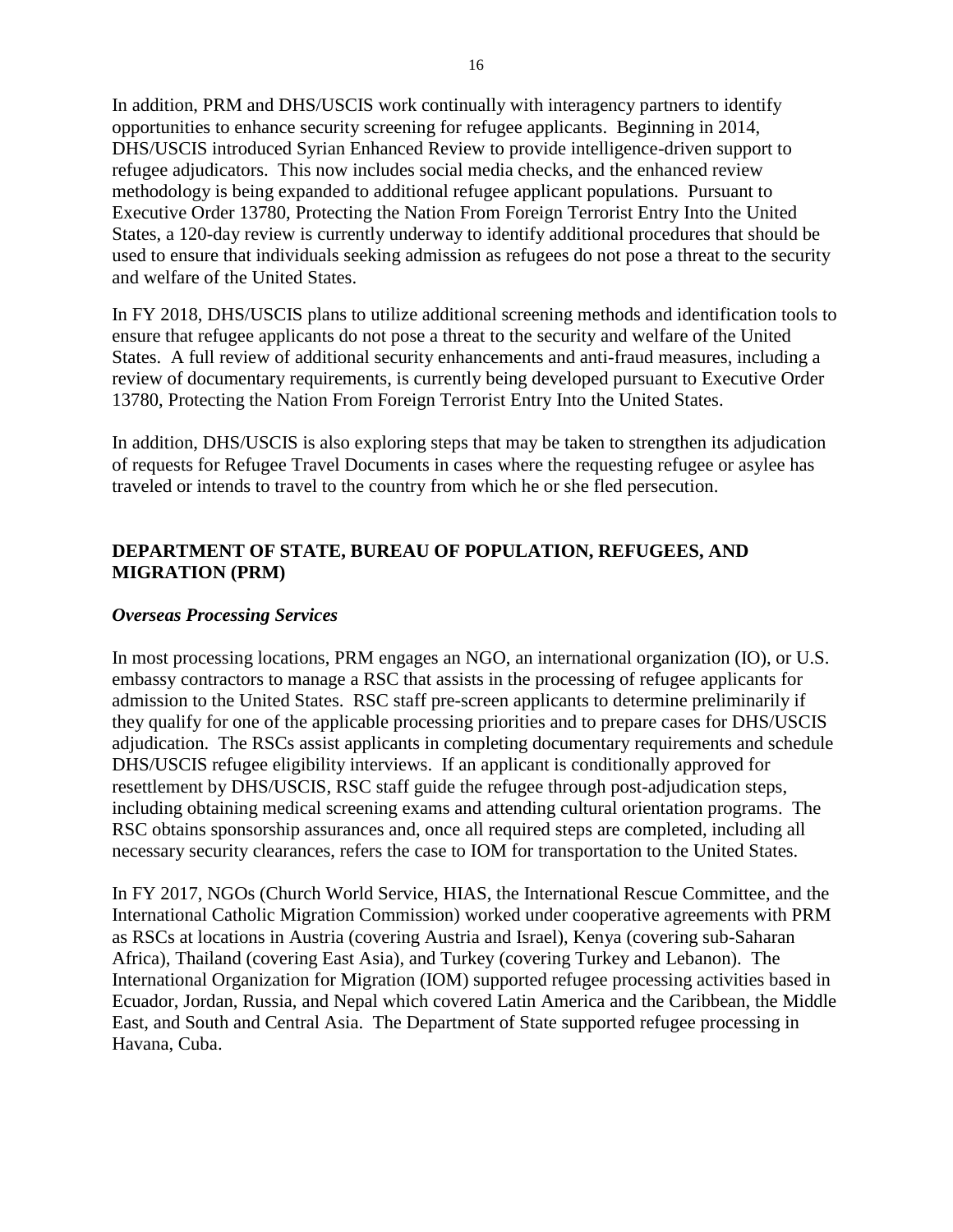#### *Cultural Orientation*

The Department of State strives to ensure that refugees who are accepted for admission to the United States are prepared for the profound life changes they will experience by providing cultural orientation programs prior to departure for the United States as well as upon arrival. It is critical that refugees have a realistic idea of what their new lives will be like, what services will be available to them, and what their responsibilities will be.

Every refugee family is offered a copy of Welcome to the United States, a resettlement guidebook developed with contributions from refugee resettlement workers, resettled refugees, and government officials. The current edition is available in twelve languages: Arabic, Burmese, Chin, Dari, English, Farsi, Karen, Kinyarwanda, Nepali, Somali, Spanish, and Swahili. The previous (2007) edition is still available in six other languages: Amharic, French, Kirundi, Russian, Tigrinya, and Vietnamese. Through this book, refugees have access to accurate information about the initial resettlement period before they arrive in the United States. The Welcome to the United States refugee orientation video is available in twelve languages: Arabic, Burmese, Chin, Dari, English, Farsi, Karen, Kinyarwanda, Nepali, Somali, Spanish, and Swahili. The 2004 version of the video is available in four other languages: Karenni, Kirundi, Russian, and Tigrinya. All of these materials are available to download free of charge at [www.COResourceExchange.org.](http://www.coresourceexchange.org/)

In addition, the Department of State funds one- to five-day pre-departure orientation classes for eligible refugees at sites throughout the world. In an effort to further bridge the information gap for certain refugee groups, brief video presentations featuring the experience of recently resettled refugees of the same ethnic group are made available to refugee applicants overseas. Groups featured include refugees from Bhutan, Burma, the Democratic Republic of Congo, Cuba, Darfur, and Iraq. *Faces of Resettlement* shows five individuals who entered the United States as refugees, from Bhutan, Burma, Burundi, Iraq, and Sudan. Each of them tells their own story of the ways in which they are rebuilding their lives in their new communities. *Faces of Resettlement* also includes interviews with receiving community members. This video is accompanied by discussion guides for community members, service providers, and refugees. In order to provide an overview of the USRAP to refugee applicants, a short animated video was produced outlining the steps of the process from referral to life in the United States. In an effort to reach Afghan and Iraqi Special Immigrant Visa (SIV) holders, a population that does not routinely have access to pre-departure classroom cultural orientation, a series of four videos was produced. The videos feature several SIV families and groups of single SIVs that have been resettled to the United States.

The Department of State also offers a curriculum for cultural orientation after refugees' arrival in the United States. Based on Reception and Placement (R&P) Program objectives and indicators, the curriculum was developed to provide domestic cultural orientation providers with lesson plans, tools, and techniques to help refugees develop the knowledge, skills, and attitudes they will need to adjust to new life in the United States. In addition to lesson plans, the publication contains a User's Guide; a section on staff preparation; and a section on tools for trainers and orientation development, with sub-sections on topics such as instructional approach, working with groups of different sizes, incorporating English into orientation, and conducting needs assessments. A companion toolkit includes a model assessment intended to provide domestic orientation providers with a sample tool for assessing refugee understanding of orientation topics during the R&P period.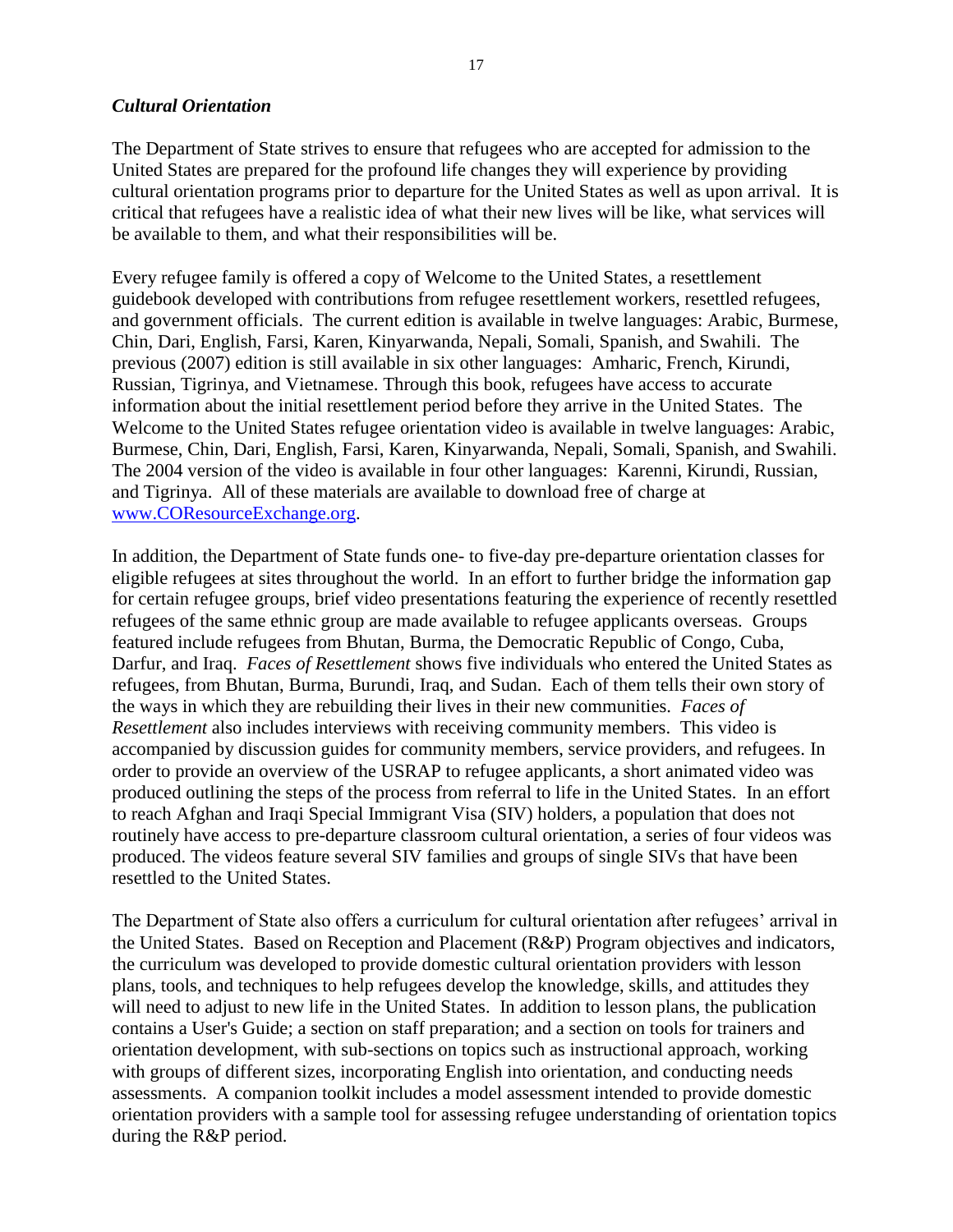## *Transportation*

The Department of State funds the international transportation of refugees resettled in the United States through a program administered by IOM. The cost of transportation is provided to refugees in the form of a loan. Refugees are responsible for repaying these loans over time, beginning six months after their arrival, although it is possible to request a deferral based on inability to begin paying at that time.

## *Reception and Placement (R&P)*

In FY 2017, PRM funded cooperative agreements with nine private resettlement agencies to provide initial resettlement services to refugees arriving in the United States. The R&P agencies are responsible for providing initial reception and core services (including housing, furnishings, clothing and food, as well as assistance with access to medical, employment, educational, and social services) to arriving refugees. These services are provided according to standards of care within a framework of outcomes and indicators developed jointly by the NGO community, state refugee coordinators, and U.S. government agencies. The nine organizations maintain a nationwide network of 328 affiliated offices in 191 locations to provide services. Two of the organizations also maintain a network of 30 affiliated offices in 29 locations through which unaccompanied refugee minors are placed into foster care, a program administered and funded by HHS/ORR.

Using R&P funds from PRM supplemented by funds and in-kind contributions from private and other sources, the participating agencies provide the following services, consistent with the terms of the R&P cooperative agreement:

- Sponsorship;
- Pre-arrival resettlement planning, including placement;
- Reception on arrival;
- Basic needs support (including housing, furnishings, food, and clothing) for at least 30 days;
- Cultural orientation;
- Assistance with access to health, employment, education, and other services, as needed; and
- Development and implementation of an initial resettlement service plan for each refugee.

## **DEPARTMENT OF HEALTH AND HUMAN SERVICES (HHS), OFFICE OF REFUGEE RESETTLEMENT (ORR)**

Through the United States Refugee Act of 1980, Congress directed HHS/ORR to provide refugees with resettlement assistance that includes employment training, English language training, cash assistance (in a manner that promotes early independence), and job placement – including providing women with equal opportunities to employment as men. ORR's mission is to help refugees transition into the United States by providing benefits and assistance to achieve self-sufficiency and become integrated members of society as soon as possible. To this end, ORR funds and administers various programs, some of which are highlighted below.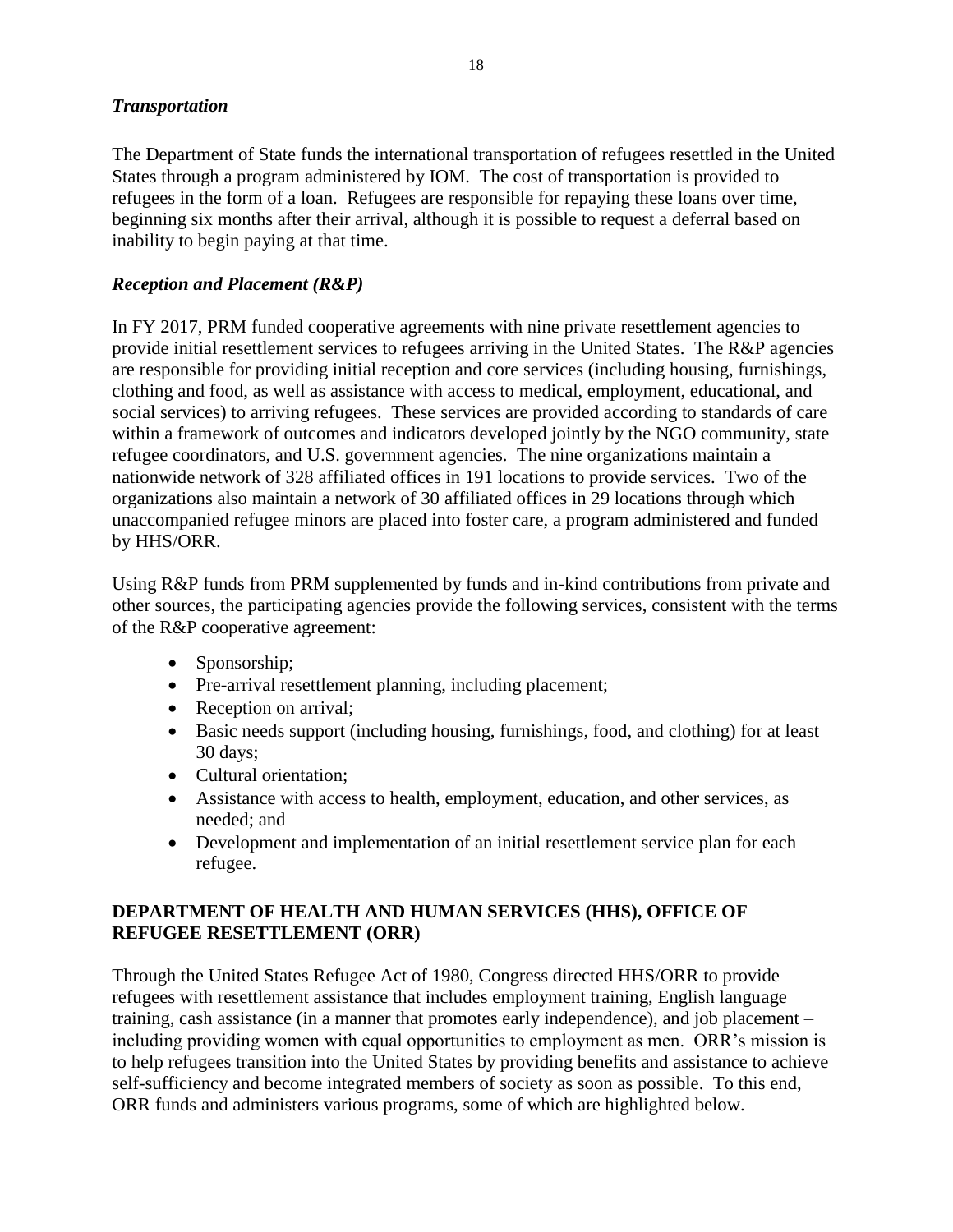#### *State-Administered Programs, State Replacement Designees and Wilson-Fish Programs*

Under ORR's state-administered, replacement designees (RD) or Wilson-Fish (WF) programs, refugees who are not eligible for Temporary Assistance for Needy Families (TANF) or Supplemental Security Income (SSI) are eligible to receive up to eight months of Refugee Cash Assistance (RCA).Refugees not eligible for Medicaid are eligible to receive up to eight months of Refugee Medical Assistance (RMA*)* upon arrival. In addition, each refugee receives a medical screening within the initial resettlement period.

State-administered programs operate a publically administered RCA program in thirty states. In addition, there are four states that operate through a Public Private Program (PPP) model in which the state enters into a partnership agreement with local resettlement agencies for the provision of RCA.

The WF program, operating in twelve States and one county, is an alternative to the traditional state-administered program, and is usually administered by local resettlement agencies. The WF program emphasizes early employment and economic self-sufficiency by integrating cash assistance, case management, and employment services, and by incorporating innovative strategies for the provision of cash assistance (e.g. financial bonuses for early employment). WF programs also serve as a replacement for the state when the state government declines to participate in the ORR-funded refugee assistance program.

In the past year, Kansas, Maine, New Jersey and Texas withdrew from the ORR funded Refugee Assistance Program and now operate as RDs. In these states a local resettlement agency has been designated by ORR to coordinate and administer the provision of assistance and services.

ORR also provides states/WF programs with *Formula Refugee Social Services (RSS)* and *Targeted Assistance (TAG)* funds. ORR distributes these funds based on arrival numbers and refugee concentration levels in counties with a high utilization of public assistance. Funding is time limited, and refugees can only access RSS and TAG services up to five years after arrival. These services include: employment services, on-the-job training, English language instruction, vocational training, case management, translation/interpreter services, social adjustment services, health-related services, home management, childcare, and transportation.

Additionally, to assist specific groups of refugees, ORR administers specialized programs through states/WF programs, including Cuban-Haitian, Older Refugees, Refugee School Impact, and Targeted Assistance.

#### *ORR Matching Grant Program*

The ORR Voluntary Agencies Matching Grant Program (MG) is provided through the 9 national resettlement agencies that provide R&P services and their resettlement affiliates in 42 states. The objective of MG is to guide newly arrived refugee households toward economic selfsufficiency through employment within four to six months of program eligibility (which usually begins on the date of arrival in the United States). In MG, self-sufficiency is defined as total household income from employment that enables a family unit to support itself without receipt of public cash assistance. For each MG participant, ORR awards \$2,200 to participating national resettlement agencies, which then allocate funds to their networks of local affiliates. Agencies provide a 50 percent match to every federal dollar.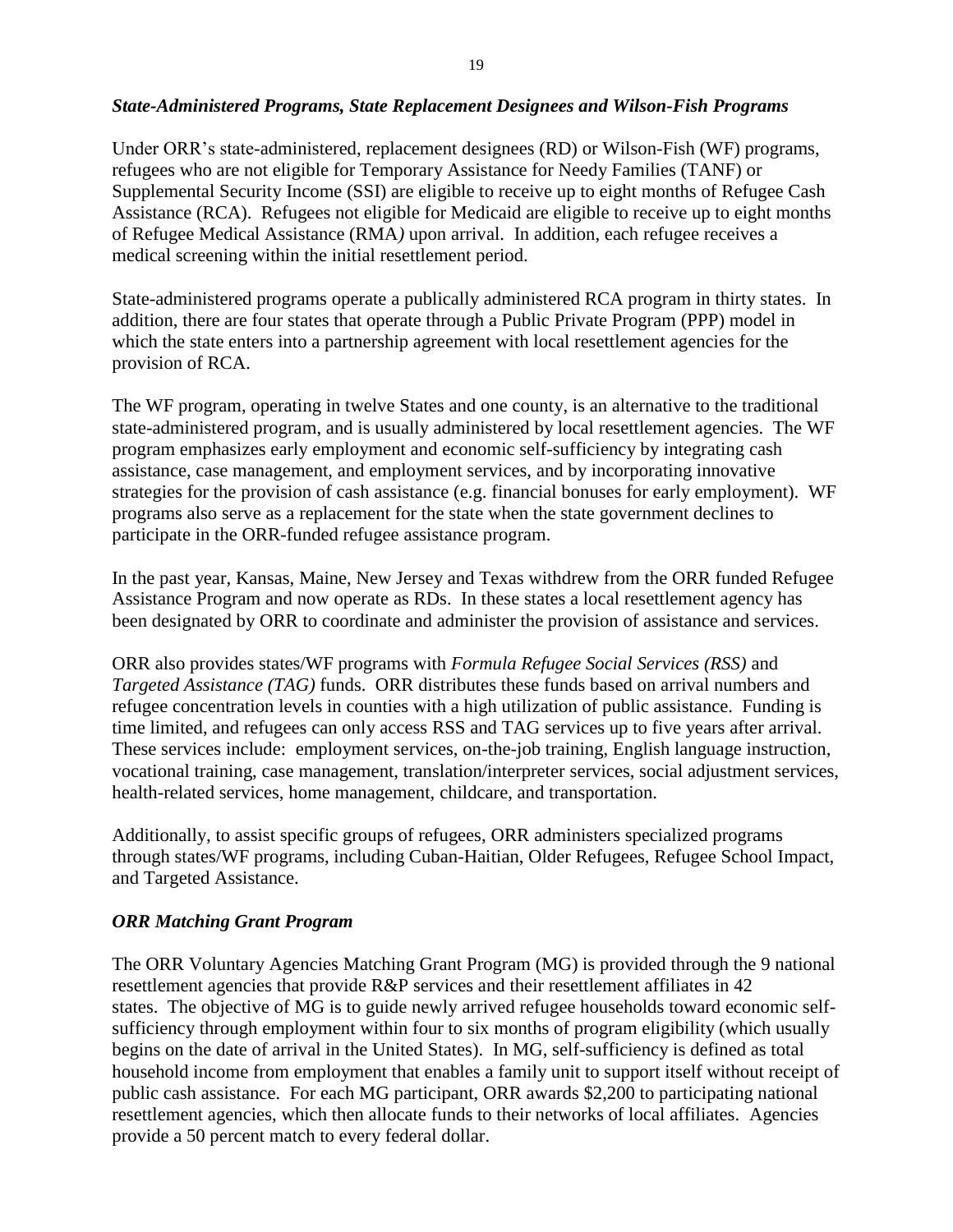Through the ORR Matching Grant Program, local service providers ensure core maintenance services for a minimum of 120 days which include housing, transportation, food, and a cash allowance. Clients also receive intensive case management and employment services throughout the 180 day service period. Refugees who are unable to attain self-sufficiency by the end of the MG service period (day 180) may access RCA for the remainder of their eight month eligibility period. In FY 2016, nearly 35,000 individuals were newly enrolled in the program, and, of those who completed the 180 day service period, 84 percent achieved self-sufficiency. Approximately 30 percent of refugees who arrived in FY 2016 participated in the ORR MG Program.

## *ORR Refugee Health*

ORR addresses the health and emotional well-being of refugees by providing technical assistance on Refugee Medical Assistance and domestic refugee medical screening, supporting mental health awareness, managing the Services for Survivors of Torture and Refugee Health Promotion grant programs, and other health initiatives.

## *ORR Unaccompanied Refugee Minor (URM) Program*

ORR provides funds to 15 states which administer over 20 Unaccompanied Refugee Minor (URM) programs. States contract with local licensed foster care agencies that provide specialized placements and services to URMs. URMs live in various placements including: traditional and therapeutic foster homes, group homes, semi-independent and independent living and residential treatment centers, and homes of relatives. URMs receive various services including: English language training, educational and vocational training, cultural preservation, social integration, family tracing, permanency planning, independent living, medical care, and mental health care. ORR regulations require states to provide services to URM in parity with the state's Title IV-B foster care plan.

## *Other ORR Discretionary Refugee Service Programs*

ORR also provides funding to non-profit agencies to carry out special initiatives or programs for refugees including: case management, ethnic community development, career pathways, individual development accounts, microenterprise development, and agricultural projects.

The Preferred Communities Program is implemented through the nine resettlement agencies and focuses on building capacity to receive an increasingly vulnerable refugee population. The program supports long-term case management services to the more at-risk populations including, but not limited to, women heads of household and refugees with significant medical and mental health needs. Additionally, the program has allowed resettlement agencies the flexibility to address unanticipated arrivals such as refugees arriving in underserved areas, and secondary migrants.

## *ORR Technical Assistance*

ORR provides technical assistance (TA) to resettlement stakeholders through various organizations that have relevant expertise. Currently ORR's TA providers assist stakeholders in the areas of community engagement/integration, employment, mental health, youth initiatives, services to survivors of torture, and monitoring.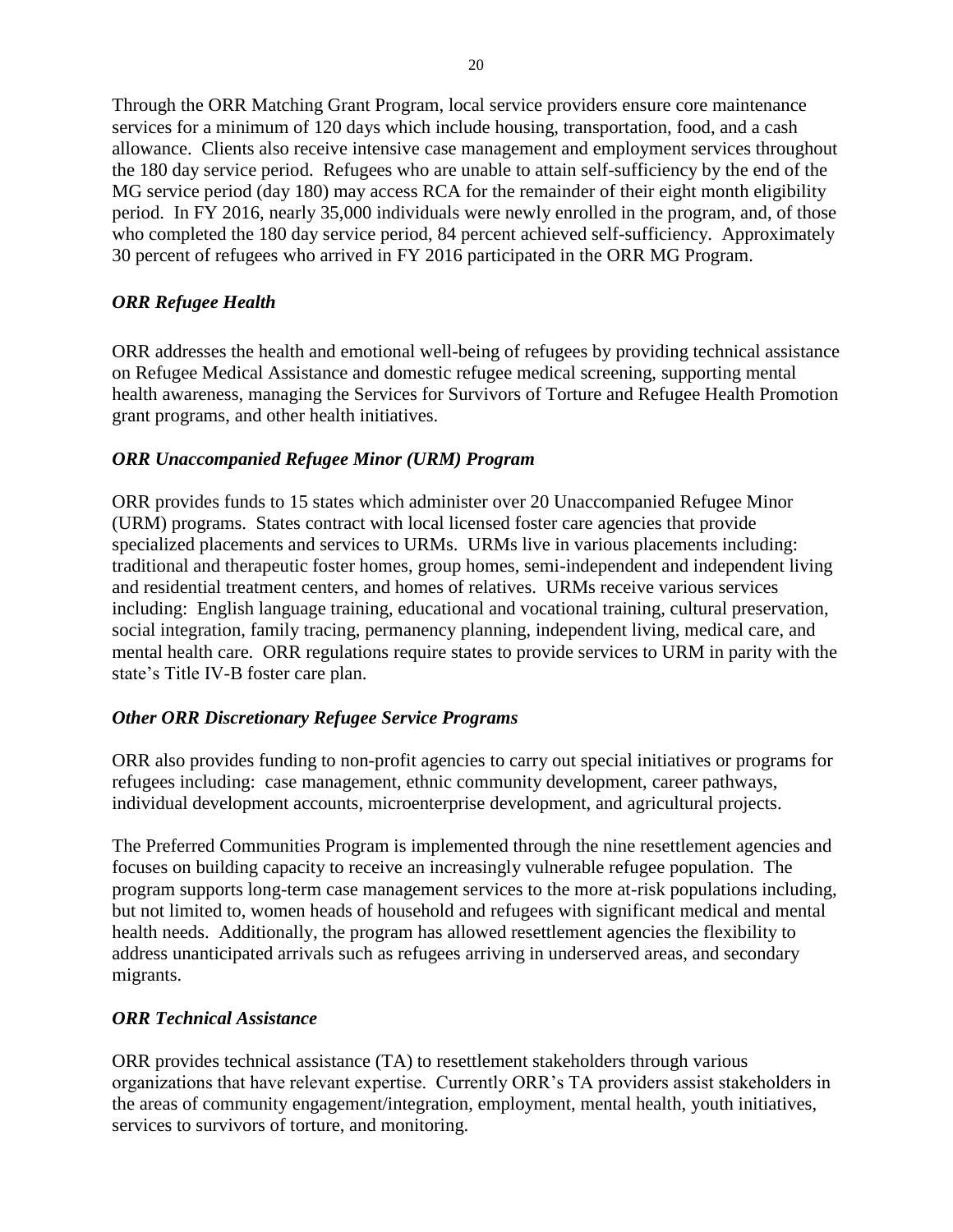## **TABLE IV**

## **PROPOSED FY 2018 REGIONAL CEILINGS BY PRIORITY**

| <u> Africa</u>                                                     |                |
|--------------------------------------------------------------------|----------------|
| <b>Priority 1 Individual Referrals</b>                             | 13,500         |
| <b>Priority 2 Groups</b>                                           | 5,000          |
| <b>Priority 3 Family Reunification Refugees</b>                    | 500            |
| <b>Total Proposed:</b>                                             | <u> 19,000</u> |
| <b>EAST ASIA</b>                                                   |                |
| <b>Priority 1 Individual Referrals</b>                             | 750            |
| <b>Priority 2 Groups</b>                                           | 4,150          |
| <b>Priority 3 Family Reunification Refugees</b>                    | 100            |
| <b>Total Proposed:</b>                                             | <u>5,000</u>   |
| <u>Europe / Central Asia</u>                                       |                |
| <b>Priority 1 Individual Referrals</b>                             | 90             |
| <b>Priority 2 Groups</b>                                           | 1,900          |
| <b>Priority 3 Family Reunification Refugees</b>                    | 10             |
| <b>Total Proposed:</b><br><b>LATIN AMERICA / CARIBBEAN</b>         | <u>2,000</u>   |
|                                                                    | 200            |
| <b>Priority 1 Individual Referrals</b><br><b>Priority 2 Groups</b> | 1,250          |
| <b>Priority 3 Family Reunification Refugees</b>                    | 50             |
| <b>Total Proposed:</b>                                             | <u>1,500</u>   |
| Near East / South Asia                                             |                |
| <b>Priority 1 Individual Referrals</b>                             | 8,400          |
| <b>Priority 2 Groups</b>                                           | 9,000          |
| <b>Priority 3 Family Reunification Refugees</b>                    | 100            |
| <b>Total Proposed:</b>                                             | 17,500         |
| <b>UNALLOCATED RESERVE</b>                                         | <u>0</u>       |
| <u>TOTAL PROPOSED CEILING:</u>                                     | <u>45,000</u>  |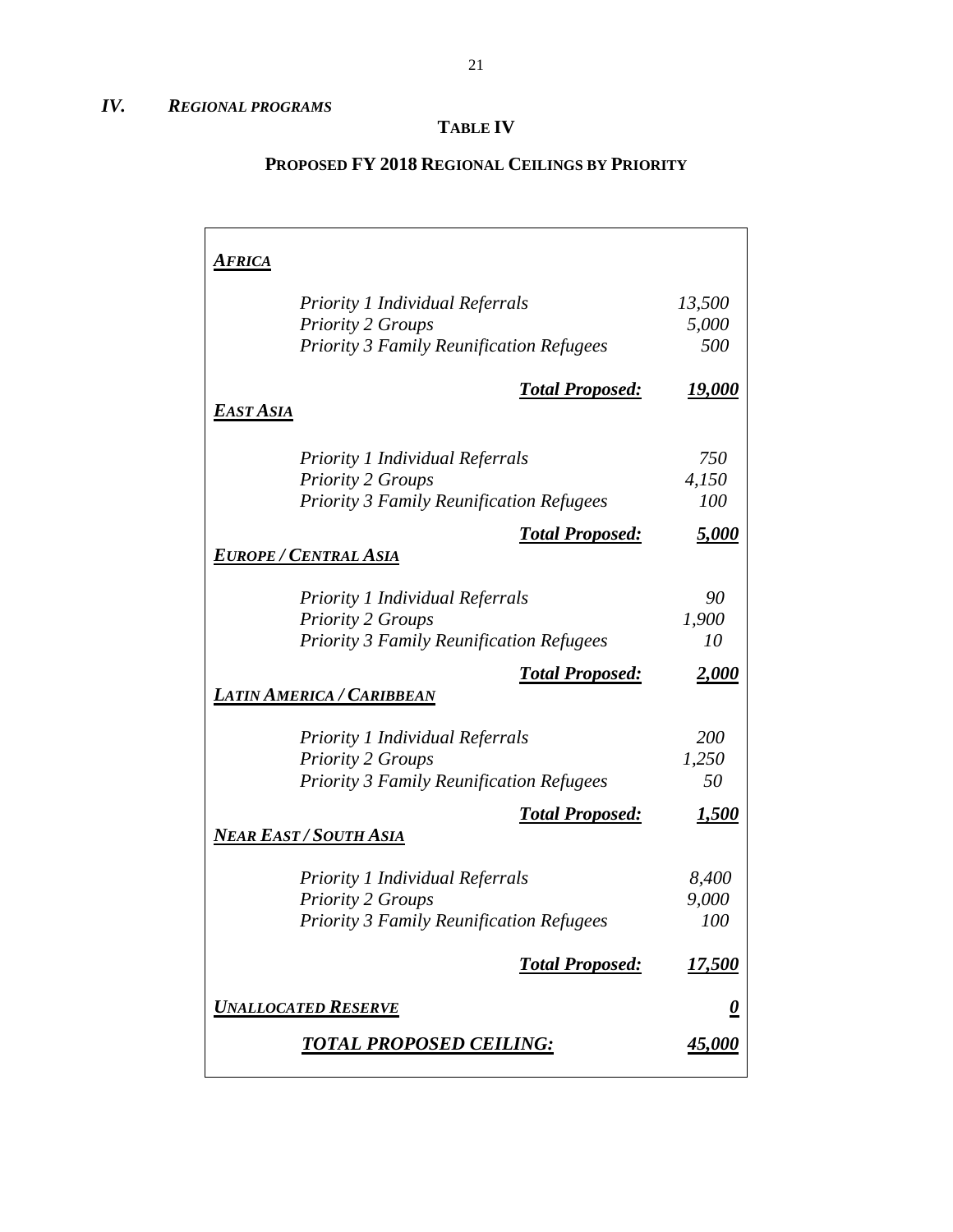## **AFRICA**

There are currently over 5.6 million refugees across the African continent, constituting over 30 percent of the global refugee population. Refugee numbers in Africa increased by 1.5 million since 2015 due to new or intensified conflicts across the continent. There has been some progress finding opportunities for local integration in host countries in Africa but limited refugee repatriation. Third country resettlement has increased from the continent but falls short of needs.

Ongoing conflicts in three countries – Burundi, Nigeria, and South Sudan – are primarily responsible for the growth in refugee numbers in 2016 and 2017. In Burundi, early 2015 election-related violence and the aftermath forced over 400,000 refugees to flee to neighboring Democratic Republic of Congo (DRC), Rwanda, Tanzania, and Uganda; this outflow has continued but slowed throughout 2017. Instability and violence in Nigeria, Cameroon, Chad, and Niger have displaced more than 2.4 million people in the region, including 1.9 million Nigerian internally displaced persons (IDPs) and some 200,000 Nigerian refugees to neighboring countries. Cameroon, Niger and Chad continue to struggle with rising numbers of IDPs. In South Sudan, ethnic-fueled political conflict that erupted in December 2013 continues. Nearly two million South Sudanese are internally displaced and total refugee numbers have now surpassed two million.

Conflict in the DRC and Sudan has also continued to generate new refugee outflows over the past few years. Conflict in eastern DRC since mid-2012 has led steady flows of Congolese to seek asylum in Uganda, Rwanda, and Burundi, while an uptick in violence in the Kasai Province in 2017 has sent a new wave of refugees into Angola. The total number of Congolese refugees is over 600,000 and over 3.5 million are believed to be displaced internally. Conflict in Sudan's Darfur region continued to displace people internally. The ongoing conflict with rebel groups in Sudan's Southern Kordofan and Blue Nile states has forced some 300,000 Sudanese refugees to flee to South Sudan, Ethiopia, and Kenya since June 2011. The steady outflow of Eritreans also continues, to refugee camps in Ethiopia and eastern Sudan, and also further north as Eritreans attempt to migrate to Europe and beyond.

Conflicts beyond the continent have also augmented Africa's refugee numbers, primarily in the neighboring Near East region. North Africa has long hosted large numbers of Palestinian refugees. The ongoing crisis in Syria has added more than 140,000 new refugees to the region, including 120,000 in Egypt and 18,000 in Libya. Since March 2015 the crisis in Yemen has led more than 188,300 people of multiple nationalities living in Yemen to flee to Djibouti, Ethiopia, Somalia, and Sudan. No progress was made over the past year in seeking a resolution to the Western Saharan conflict that would enable an estimated 90,000 Sahrawi refugees in Algeria to return home.

Most African countries honor the principle of first asylum and most have allowed refugees to remain – and in some cases to effectively integrate economically and/or socially – until voluntary repatriation is possible. Some countries, such as Cameroon, and Egypt, have forcibly returned refugees over the past year. For countries growing weary of hosting large refugee caseloads, we continue to advocate for first asylum and inclusion for refugees. For those countries that lack formal mechanisms for asylum, we continue, in consultation with UNHCR, to advocate for the establishment of such systems.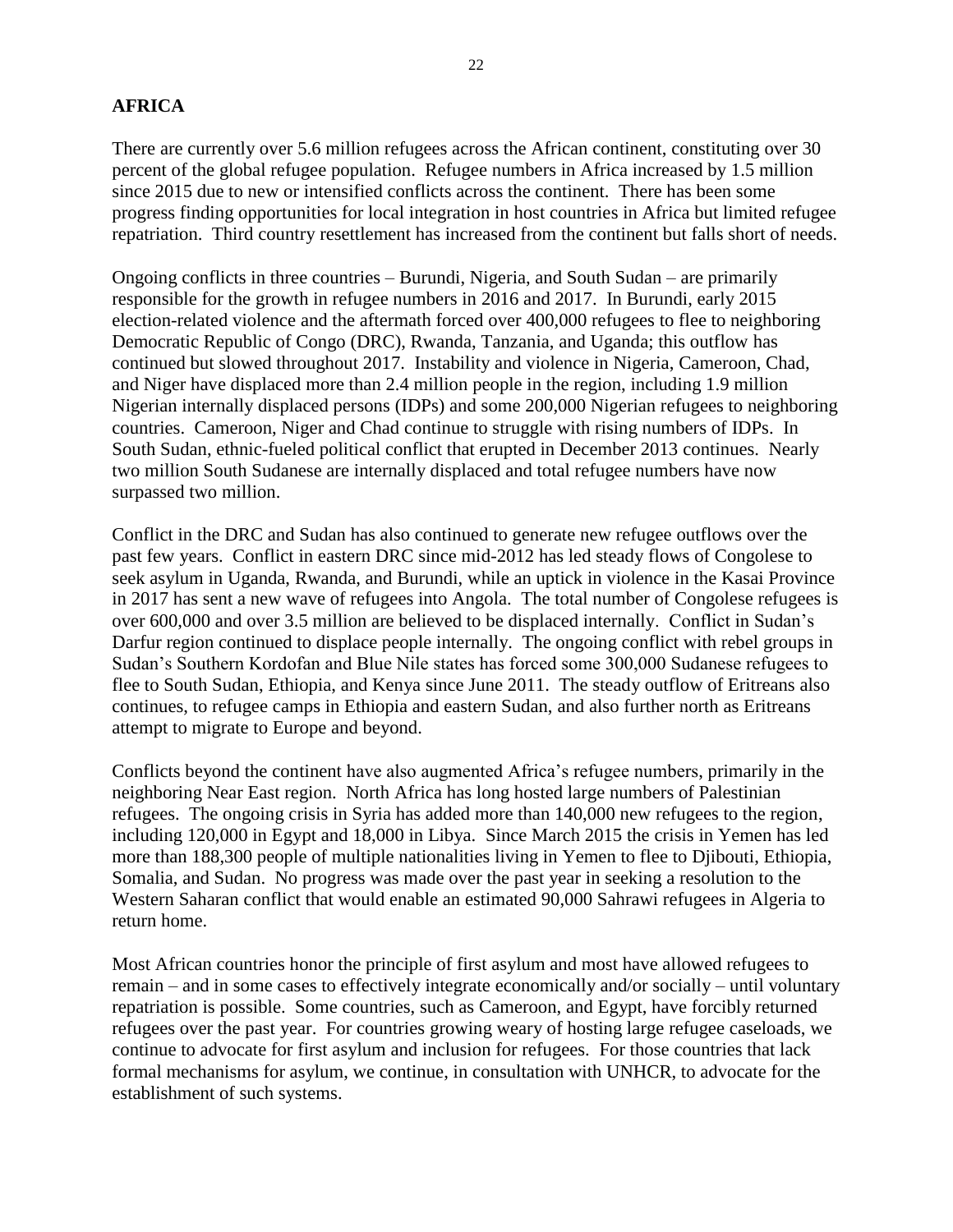#### *Religious Freedom*

In Sub-Saharan Africa, people are generally free to practice their chosen religions. Governments regularly provide for and respect freedom of religion, although in some countries, such as Eritrea and Sudan, religious freedom is limited, particularly in the midst of ethnic and other conflicts. In other countries, such as Nigeria and Mauritania, religious freedom is restricted through the use of blasphemy laws.

The Government of the State of Eritrea is responsible for severe religious freedom abuses. In recent years the country has engaged in serious religious repression by harassing, arresting, and detaining members of independent evangelical groups, including Pentecostals and Jehovah's Witnesses (who lost certain rights of citizenship for not participating in the 1993 national referendum). Detainees are held in harsh conditions and some have died in custody. The government has also sought greater control over the four state-approved religious groups: the Eritrean Orthodox Church, the Roman Catholic Church, the Evangelical (Lutheran) Church, and the Sunni Islamic community. The government reportedly holds at various locations individuals who are jailed for their religious affiliation. Often detainees are not formally charged, accorded due process, or allowed access to their families. While many are ostensibly jailed for evasion of military conscription, significant numbers were being held solely for their religious beliefs. The U.S. Committee for International Religious Freedom (USCIRF) estimates that between 1,200 and 3,000 individuals are being detained on religious grounds. At least three Jehovah's Witnesses had been detained since September 24, 1994 (almost 22 years), reportedly for evading compulsory military service, a term far beyond the maximum legal penalty of two years for refusing to perform national service.

In Sudan, the government continues to deny permits for the construction of new churches, detain church members, close or demolish pre-existing churches, restrict non-Muslim religious groups and missionaries from operating in or entering the country, censor religious materials and leaders, and arrest or intimidate suspected proselytizers. The government places restrictions on non-Muslims in a manner that is inconsistent with domestic and international obligations to uphold freedom of religion. Although there is no penalty for converting from another religion to Islam, converting from Islam is punishable by death. Authorities express their strong prejudice against conversion by occasionally subjecting converts to intense scrutiny, ostracism, and intimidation, or by encouraging converts to leave the country.

Both Eritrea and Sudan are currently designated by the Secretary of State as Countries of Particular Concern (CPCs) under the International Religious Freedom Act of 1998 for engaging in or tolerating systematic, ongoing, and egregious violations of religious freedom. The USRAP continues to be available through Priority 1 referrals to Sudanese, Eritrean, and other refugees who are victims of religious intolerance. Refugees from Eritrea and Sudan with certain refugee or asylee family members in the United States have access to the USRAP through Priority 3.

In Somalia the provisional federal constitution provides for freedom of religion within limits, although it enshrines Islam as the state religion. The law prohibits proselytism for any religion other than Islam. Since its inception in July 2012, the Federal Government of Somalia has made incremental progress to establish institutions and expanding its authority, but its capacity to enforce the provisional constitution remains extremely limited, particularly outside of Mogadishu. There have been reports that non-Muslim individuals experience discrimination, violence, and detention because of their religious beliefs. Refugees from Somalia with certain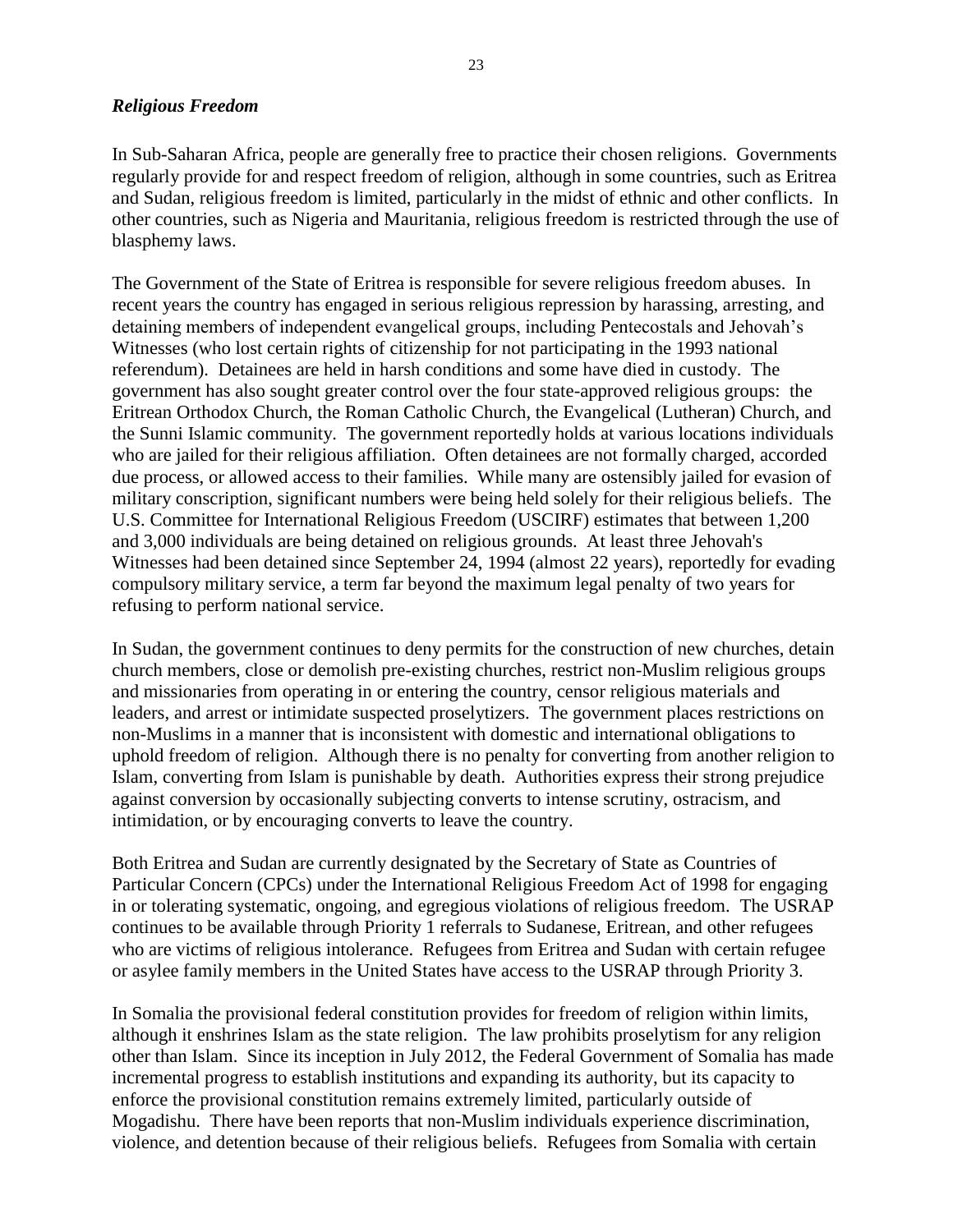refugee or asylee family members in the United States also have access to the USRAP through Priority 3.

In Nigeria, the constitution guarantees religious freedom, but religious groups reported instances in which both the state and federal governments often did not investigate, prosecute, or punish those responsible for abuses committed due to religious intolerance, such as the November 3 release of five Muslim men arrested for the June 2 killing of a Christian woman in Kano who was accused of blasphemy for preventing a Muslim from praying in front of her shop. There were at least three separate cases in Kano State in 2016 in which clerics and their followers were sentenced to death for blasphemy. All cases are on appeal. There were religiously-motivated attacks by mobs; one instance led to the deaths of eight Muslims in Zamfara State when Muslim students burned down the home of another Muslim for helping a Christian accused of insulting the Prophet Muhammad. A mob killed a Christian man in May in Niger State for posting a statement considered blasphemous against Islam.

Boko Haram continued to carry out attacks targeting citizens who did not adhere to its radical beliefs. In 2016, the Kaduna State government banned the Islamic Movement of Nigeria (IMN), the country's largest Shia group, following the 2015 altercation between the army and the IMN members.

There were incidents of killings and other religiously motivated violence, including clashes between Christian farmers and Fulani Muslim herdsmen. According to the Catholic Diocese, by late December 2016, 808 people had died in attacks on 53 villages in clashes between Christian farmers and Fulani Muslim herdsmen in the Middle Belt.

In Mauritania, only Muslims may be citizens, and apostasy is a crime punishable by death. In April, 2016, the Regional Court of Appeals in Nouadhibou upheld the 2014 conviction of Mohammad Cheikh Ould Mkheytir ("MKheytir"), a blogger charged with apostasy and sentenced to death after he published an online article the government said criticized the Prophet Mohammad and implicitly blamed the nation's religious establishment for the plight of the country's *forgeron* (blacksmith) caste, which traditionally suffers discrimination. At the end of 2016, the Supreme Court sent the case back to an appellate court to be re-tried. During the appellate court trial, protesters called for the death of both Mkheytir and the human rights activist who defended him. Authorities issued an arrest warrant for the leader of the protests but did not arrest him.

#### *Voluntary Repatriation*

Voluntary repatriation to improved conditions in the home country is the most common and desirable durable solution, however there have been few refugee returns on the continent in recent years. Recent outflows have far surpassed repatriation reversing a trend of falling refugee numbers since the mid-1990s. Large-scale organized repatriations to Angola, Liberia, and Rwanda are largely complete, but residual populations remain. In the case of Burundi and South Sudan, many who returned in the early 2000s have fled again. UNHCR recommended cessation of prima facie refugee status for refugees from Angola and Liberia effective June 30, 2012, and for pre-1999 caseload Rwandan refugees effective June 30, 2013. Efforts continue to repatriate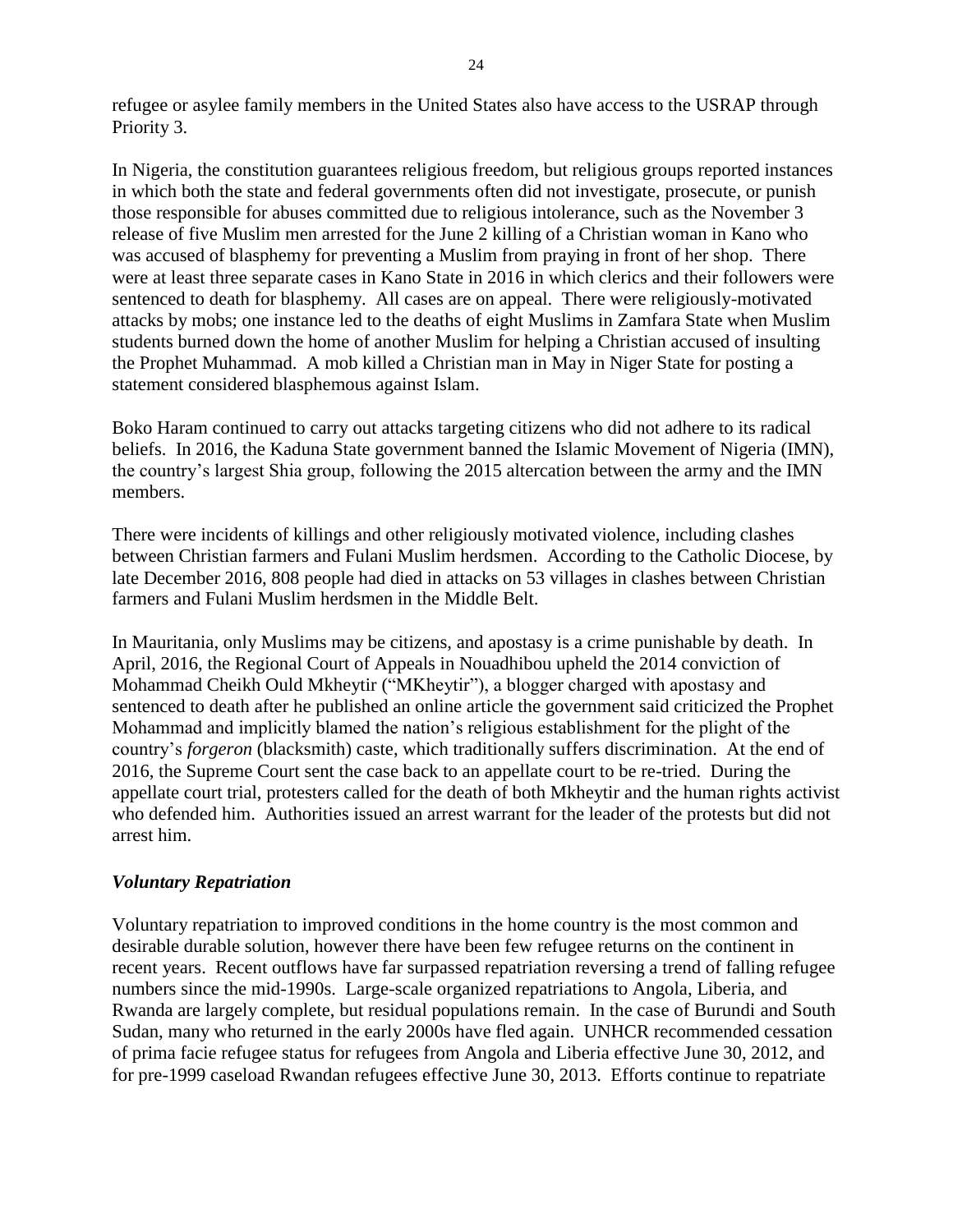those who still wish to return, and to locally integrate residual populations where asylum countries agree to provide permanent residence or citizenship. The local integration of former Angolan refugees in Zambia has progressed, though resources are a constraint.

Smaller-scale repatriation efforts continue throughout the continent. In West Africa, out of an estimated 300,000 individuals who fled the 2010-2011 election-related violence in Côte d'Ivoire, over 260,000 have now returned home. Repatriation was delayed in 2014 and 2015 due to the Ebola crisis and related border closures but started up again in December 2015. UNHCR sought to assist with the return of 15,000 Ivoirian refugees primarily from Liberia in 2017. In Mali, while UNHCR is not yet promoting refugee return to northern Mali, more than 40,000 refugees have returned spontaneously to safe regions under government control but periodic outbreaks of violence in 2015 in northern Mali have deterred would-be returnees and caused new refugee outflows to Niger during the year.

In East Africa, the repatriation to South Sudan that started in 2005 was largely concluded in 2011 with the return of more than 370,000 refugees. However, due to widespread conflict since 2013, all repatriation stopped and the focus continues to be the emergency response to the new refugees. UNHCR, the Government of Kenya, and the Government of Somalia signed a tripartite agreement in 2013 that established a legal framework for the voluntary repatriation of Somali refugees from Kenya, and UNHCR has supported the voluntary return of more than 59,000 Somalis to date to nine identified "safe" areas within Somalia. Most parts of Somalia, however, are not conducive to safe and sustainable refugee return. Despite the efforts of some asylum countries, including Israel and Sudan, to repatriate Eritrean refugees, UNHCR has strongly discouraged returns to Eritrea given ongoing political repression and harsh treatment of returnees.

In Central Africa, while there were over 500,000 refugee returns to Burundi from 2002 to 2014, election-related violence that erupted in Burundi in April 2015 has generated over 400,000 refugees to date, many of them former refugees. Although the majority of Rwandan refugees returned home in the late 1990s, some 200,000 are thought to remain in exile. With the cessation of prima facie refugee status for pre-1999 Rwandan refugees on June 30, 2013 and host country commitment to implement the cessation clause by the end of 2017, most remaining Rwandans will be required either to repatriate or to seek non-refugee means of remaining in asylum countries. UNHCR had made significant progress in repatriating Congolese to eastern DRC earlier in the past decade. However, renewed hostilities between the Congolese government and other armed groups across central and eastern DRC erased most of these gains. The relatively peaceful elections in the Central African Republic have raised hopes of refugee repatriation but while we anticipate some spontaneous returns to assess the situation, most refugees are still wary.

#### *Local Integration*

While most African countries adhere to encampment policies for refugees, many have allowed, or even encouraged, refugees to pursue economic activities, a sort of de facto integration, by providing land for refugee farmers or permitting refugees to open small businesses. Despite such de facto integration, refugees residing among the local population do not necessarily enjoy the same rights, entitlements to social services, or economic opportunities available to citizens or permanent residents. As a result, this piecemeal integration is often an interim, rather than a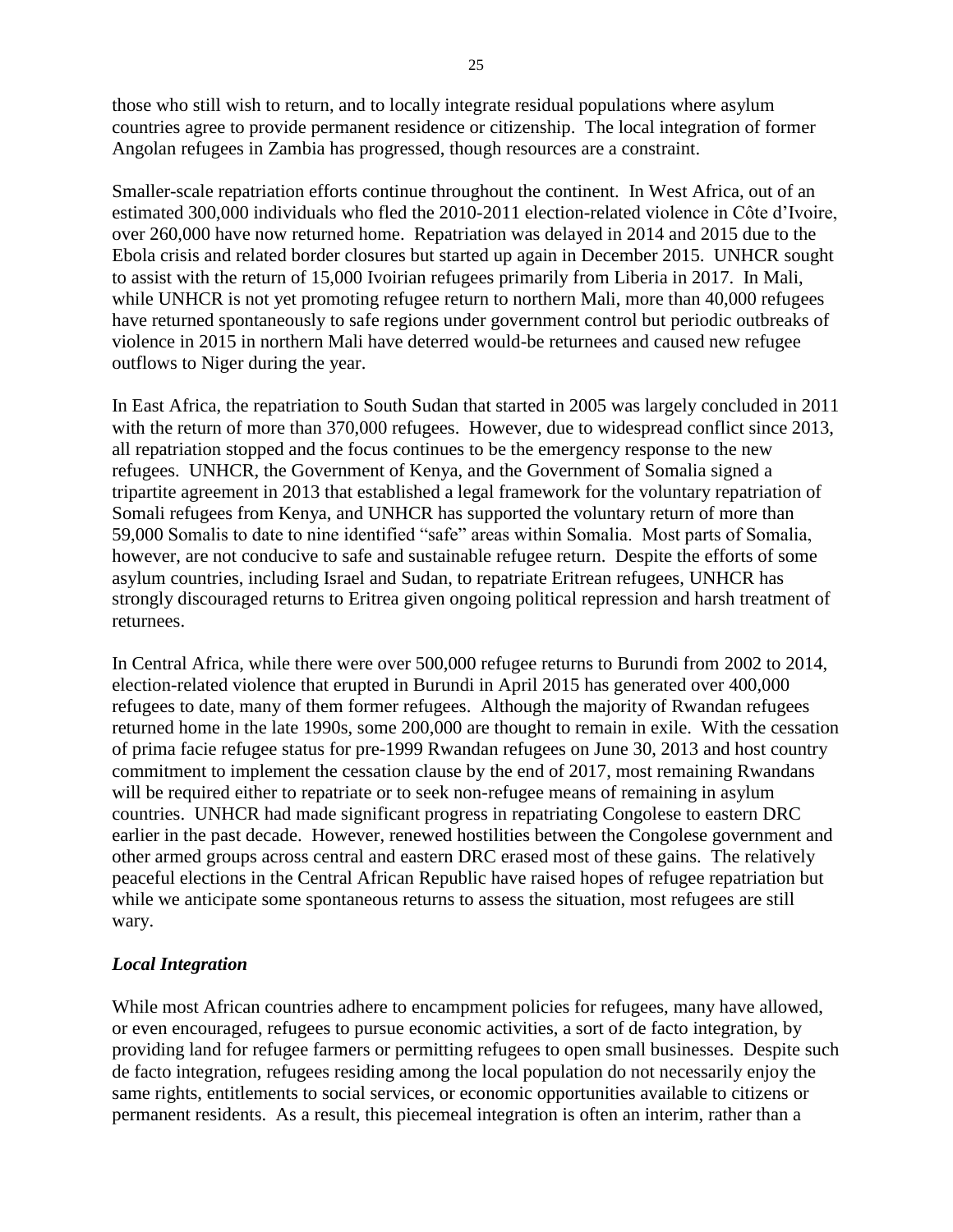durable, solution for many African refugees. However, strengthened partnerships with development actors, including the World Bank, shows promise in facilitating more sustainable socio-economic integration of refugees.

In recent years, a number of African countries have offered more formal integration as a durable solution for residual refugee populations who will not or cannot repatriate. Among member countries of the Economic Community of West African States (ECOWAS), the issuance of identity documents by home governments and subsequent regularization of immigration status allows refugees to access legal residency and the right to work in host countries; Ivoirians will be the latest refugee population to benefit under these ECOWAS protocols as UNHCR pursues local integration for those who wish to remain in their countries of asylum in the coming years. Senegal offered Mauritanian refugees who wished to remain in Senegal the option of becoming Senegalese citizens in 2007, and UNHCR, in partnership with the Senegalese government, launched a campaign in 2012 to provide digitized and biometric identity cards to some 19,000 refugees (of whom 14,000 were Mauritanians). The identity card guarantees holders the same rights as Senegalese citizens, including the right to residence in the country and to travel to ECOWAS member states. In 2015, Mali provided birth certificates to some 8,000 Mauritanian refugee children, facilitating access to state services such as education and paving the way for them to eventually apply for Malian citizenship.

In Southern Africa, the Government of Zambia has offered local integration to some 20,000 former Angolan refugees and up to 4,000 Rwandans. The 2012 initiative offers permanent residence status to the former Angolan refugees mainly refugees who arrived before 1986, were born in Zambia, are married to Zambians, or otherwise have strong ties to the country. The Government of Zambia has approved over 10,000 applicants who meet eligibility criteria but residency documentation has been slow to come.

In East Africa, the Government of Tanzania has finalized citizenship for nearly 200,000 1972-era Burundi former refugees. While not offering a formal integration program, Uganda has permitted refugees to live and work outside of camps – most are in rural settlements where they have access to land or in urban areas. Ethiopia formally introduced an out-of-camp policy for Eritrean refugees in August 2010, allowing Eritreans to live outside camps if they are able to support themselves or if they have someone to sponsor them financially. Approximately 14,000 Eritreans are part of this program now. While it does not give Eritrean refugees the right to work, it does offer the ability to pursue additional educational opportunities, including tertiary education. In 2013, Sudan agreed to issue work permits to some 30,000 Eritrean refugees who wish to work outside of refugee camps in eastern Sudan, although only a handful have been issued permits to date.

#### *Third-Country Resettlement*

Given the political and economic volatility in many parts of Africa, resettlement to third countries outside the region is an essential durable solution and element of protection for certain refugees. With limited opportunities for permanent integration in many countries of asylum and the protracted nature of some refugee situations, the need for third-country resettlement of African refugees is expected to continue. In recent years, UNHCR has increasingly viewed resettlement as an important tool of protection for refugees in Africa and has increased resettlement referrals this past year.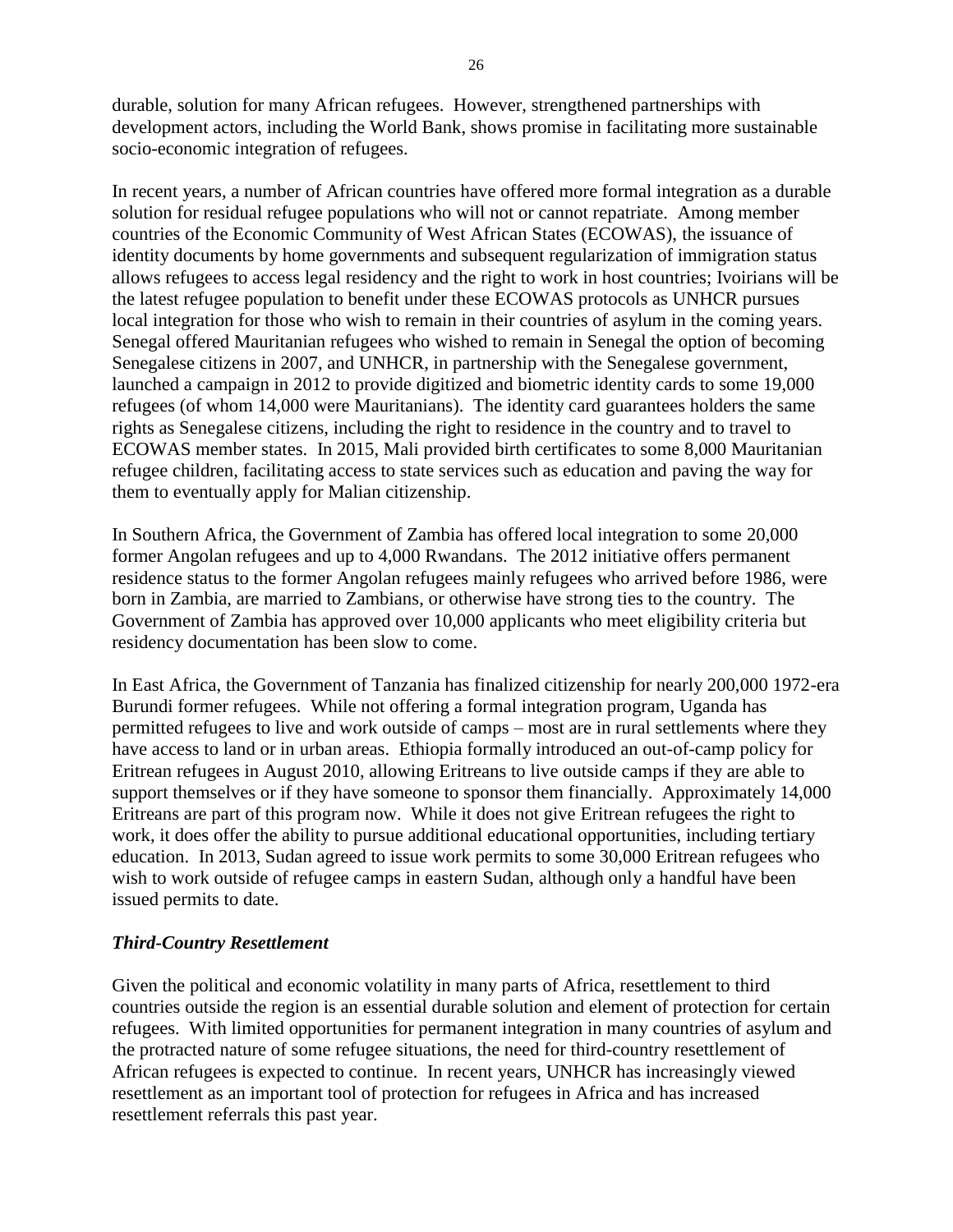#### *FY 2017 U.S. Admissions*

We project approximately 19,700 African refugee arrivals in FY 2017. Two countries of origin – Somalia and DRC – still account for the vast majority of U.S. refugee admissions from Africa, followed by Eritrea, Sudan and Ethiopia. UNHCR's enhanced Congolese Resettlement Strategy effort has reached its stated goal to refer 50,000 DRC refugees for resettlement from Rwanda, Uganda, Tanzania, and Burundi to resettlement countries over five years. In FY 2017, the number of Congolese resettled to the United States (more than 9,000) will equal or surpass the number of Somalis. UNHCR will continue to refer Congolese refugees from the four countries, as the resettlement need for Congolese from the eastern Congo still exists.

We expect to admit nearly 8,000 refugees from our two largest processing locations in Africa: Kenya and Ethiopia, plus another 400 from other locations in East Africa. Close to 5,500 refugees will depart for the United States from Kenya this year, mostly Somalis in the Kakuma and Dadaab camps. PRM continues to fund movements of refugee applicants from Dadaab to Kakuma for the purposes of DHS/USCIS interview and adjudication, since DHS/USCIS staff cannot work at Dadaab due to the security conditions. Applicants return to Dadaab for medical exams and other post-DHS/USCIS steps until their departure for the United States. Admissions from Ethiopia also continue to be strong, with approximately 2,500 U.S. arrivals projected this year. Populations include primarily Somalis from camps in the east and Eritreans from the northern camps, including approximately 60 Eritrean unaccompanied refugee minors. We also will resettle smaller numbers of Sudanese from camps in the west.

The United States continues to interview refugees from the Central African Republic in southern Chad and Sudanese Darfuri refugees in eastern Chad. We expect to admit approximately 160 refugees from Chad in FY 2017, part of an effort to build a large resettlement operation for Darfuri refugees in eastern Chad. An additional 250 refugees from various locations in West Africa are also expected to be admitted in FY 2017.

From Southern Africa, we expect to admit 1,500 refugees – primarily Somalis from South Africa and Congolese from Malawi, Namibia, Zambia, and Zimbabwe.

Outside of sub-Saharan Africa, we anticipate approximately 1,000 Sudanese, Somali, Ethiopian, Eritrean, and other sub-Saharan African refugees who will be arriving primarily from Egypt, Malta, or via one of the UNHCR Emergency Transit Centers in Romania and Slovakia. In all, we expect to admit refugees of nearly 30 African nationalities, processed in dozens of countries, during FY 2017.

## *FY 2018 U.S. Resettlement Program*

We propose 19,000 resettlement numbers for African refugees in FY 2018 that will largely parallel the populations admitted in FY 2017. As a result of discussions within the Department of State, UNHCR, the NGO community, and DHS/USCIS to identify caseloads, PRM has identified a number of nationalities and groups for processing during FY 2018.

In the Great Lakes region, processing of Congolese in Rwanda, Uganda, and Tanzania (and Burundi if the situation allows) is expected to result in a total of 9,500 departures. Approximately 5,000 of these admissions will be the result of a P-2 group designation for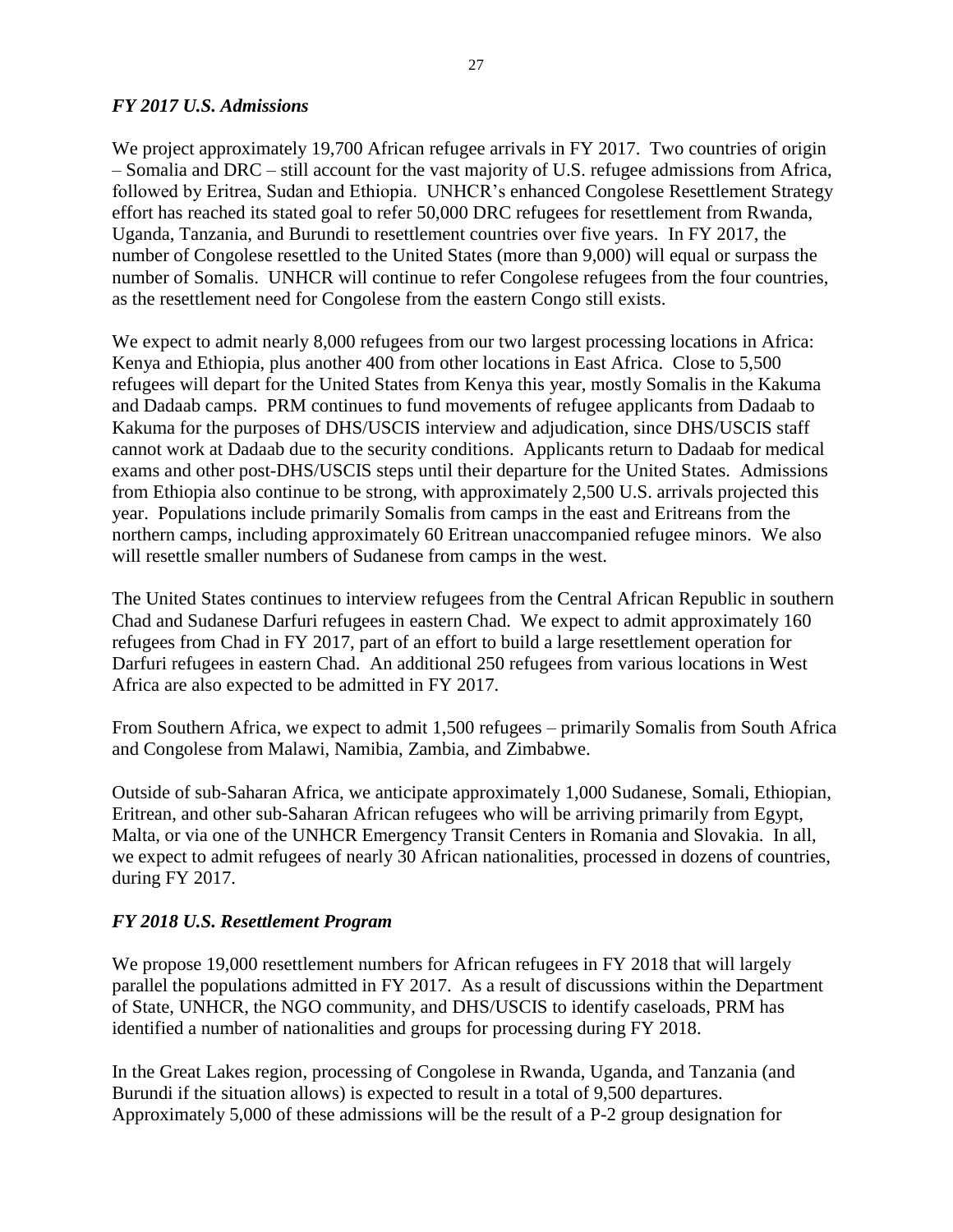Congolese refugees in Tanzania and Rwanda. Departures from Uganda and Burundi will result in 4,500 arrivals. It is yet to be determined whether the violence in Burundi that has prevented processing of Congolese there will result in lower arrival numbers from Burundi in FY 2018.

From East Africa, we expect to resettle just over 3,000 refugees each from Kenya and Ethiopia, primarily Somalis, Eritreans, and South Sudanese. We also expect UNHCR to continue referring Eritrean unaccompanied refugee minors at a rate of about 50 per year from refugee camps in northern Ethiopia.

From southern Africa, we expect to admit 1,500 refugees consisting primarily of Somalis from South Africa and Congolese from Mozambique, Malawi, Namibia, Zambia, and Zimbabwe.

In eastern Chad, UNHCR is establishing infrastructure for a robust resettlement program for Sudanese Darfuris with funding from PRM. This will be in addition to the continued processing of Central African Republic refugees from southern Chad. Total admission numbers from West Africa and Chad are expected to be approximately 1,000.

Outside of sub-Saharan Africa, we anticipate 1,000 Sudanese, Somali, Ethiopian, Eritrean and other sub-Saharan African refugees will be admitted from Egypt and Malta, and through the Emergency Transit Centers in Slovakia and Romania.

|  |  |  |  | Proposed FY 2018 Africa program to include arrivals from the following categories: |
|--|--|--|--|------------------------------------------------------------------------------------|
|  |  |  |  |                                                                                    |

| <b>Priority 1 Individual Referrals</b> | 13,500            |
|----------------------------------------|-------------------|
| <b>Priority 2 Groups</b>               | 5,000             |
| <b>Priority 3 Family Reunification</b> | <i><b>500</b></i> |
| <b>Total Proposed Ceiling</b>          | 19,000            |

## **EAST ASIA**

Several countries in East Asia host large and diverse refugee and asylum seeker populations. Recent years have seen important developments for these groups. Thailand, Bangladesh, and Malaysia continue to host large numbers of Burmese refugees and asylum-seekers, and thousands more are in the capital cities of Bangkok, Kuala Lumpur, and New Delhi, including Burmese, Pakistanis, Sri Lankans, West Africans, Syrians, Palestinians, and others. The number of persons of concern to UNHCR across the archipelago of Indonesia has also increased to nearly 14,443, including some 8,096 refugees, in recent years.

The U.S. government continues to press for meaningful political and democratic reforms in Burma, as well as a national ceasefire agreement with remaining ethnic minority groups. The international community is engaged in discussions regarding the voluntary return of Burmese refugees, but acknowledges that ongoing conflict with armed ethnic groups, particularly in Kachin and Shan States, peace and national reconciliation efforts, a fragile democratic transition, and limited access to humanitarian and development assistance make large-scale promoted voluntary return of refugees undertaken in conditions of safety and dignity a slow, gradual process.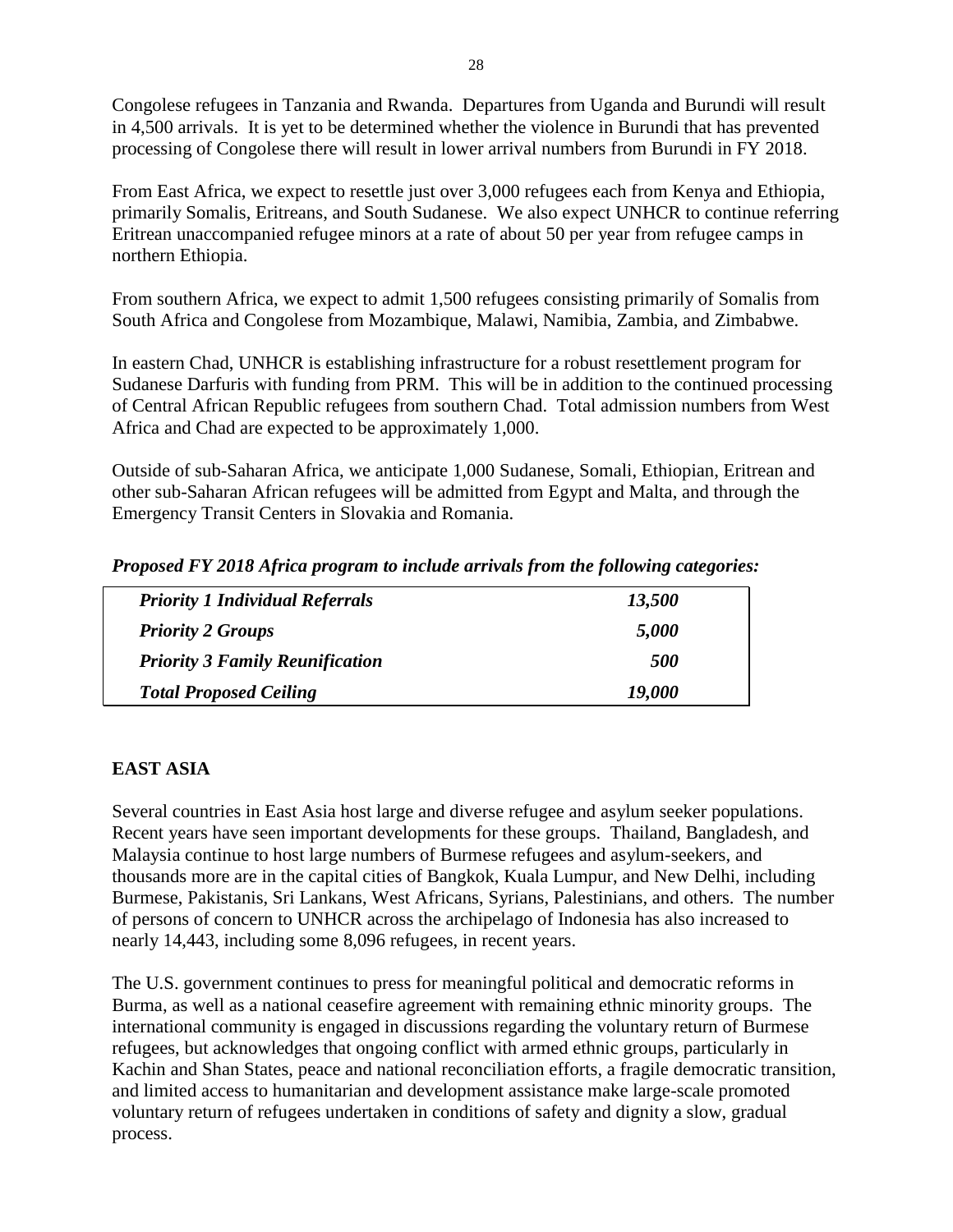The resettlement of more than 100,000 Burmese refugees from Thailand since 2006 – including more than 87 ,000 to the United States – has significantly reduced the number of Burmese refugees in the camps who are eligible for the U.S. P-2 resettlement program. After more than a decade of large-scale resettlement, we have arrived at the residual caseload of the group resettlement program with specific eligibility criteria for Burmese refugees who were reregistered by UNHCR in 2005 and formally registered by the Royal Thai Government (RTG). P-2 processing should conclude within one year with the final departures from the P-2 program departing within two years. Those who do not exercise this option will be able to remain in the camps until safe and voluntary returns are possible. The United States will continue to accept individual referrals from UNHCR for all nationalities, including registered Burmese.

Since 2006, UNHCR Malaysia has operated the second largest refugee status determination program in the world and Malaysia is currently one of the largest resettlement countries in the U.S. program with some 2,700 projected refugee departures in FY17 and more than 61,900 since 2010. As of the end of February 2017, there were 149,496 persons of concern registered with UNHCR in Malaysia of which 133,263 – or 90 percent – are from Burma. In addition, some 16,000 asylum-seekers and refugees from various countries – primarily Pakistan, Iraq, Somalia, Syria, Yemen, and Sri Lanka – are registered with UNHCR. Malaysia is not a party to the 1951 Convention relating to the Status of Refugees or its 1967 Protocol, but generally tolerates the presence of refugees.

The systematic persecution and discrimination of members of the Rohingya minority from Rakhine State, Burma have resulted in large numbers fleeing Rakhine State to seek safety in Bangladesh, Thailand, Malaysia, and other countries in the region for over five decades. The mid-2015 migrant crisis in the Indian Ocean began to unfold on May 1 when Thai authorities discovered mass graves of migrants in the south and began cracking down on migrant smuggling and human trafficking operations. The U.S. Government continues to support the ongoing regional response that stresses the need to address the root causes of the crisis in source countries, including by promoting and protecting the human rights of members of vulnerable populations in source countries.

Since attacks by the Arakan Rohingya Salvation Army (ARSA) on Burmese security positions on August 25, over 400,000 Rohingya have fled to neighboring Bangladesh, while an unknown number of internally displaced persons remain sheltering without basic needs in northern Rakhine State. There have been numerous accounts of human rights violations and abuses by Burmese security forces responding to the attacks, including coordinated burning of Rohingya villages by security forces and armed civilians, and alleged planting of mines in the path of fleeing refugees near the Burma-Bangladesh border. U.S. Ambassador to Burma Scot Marciel has raised the situation in Rakhine State at the highest levels of the Burmese government, including the urgent need to provide humanitarian assistance and media access to northern Rakhine State, a call to cease alleged violations and abuses of human rights by security forces, and the need to investigate and hold accountable those responsible.

Prior to this latest violence, another outbreak of violence in Rakhine State followed attacks on Burmese border guard posts in October 2016. The subsequent Burmese government security operations resulted in an influx of approximately 87,000 Rohingya to the Cox's Bazar district in southeastern Bangladesh. A previous large-scale influx in July of 1991 saw 250,000 Rohingya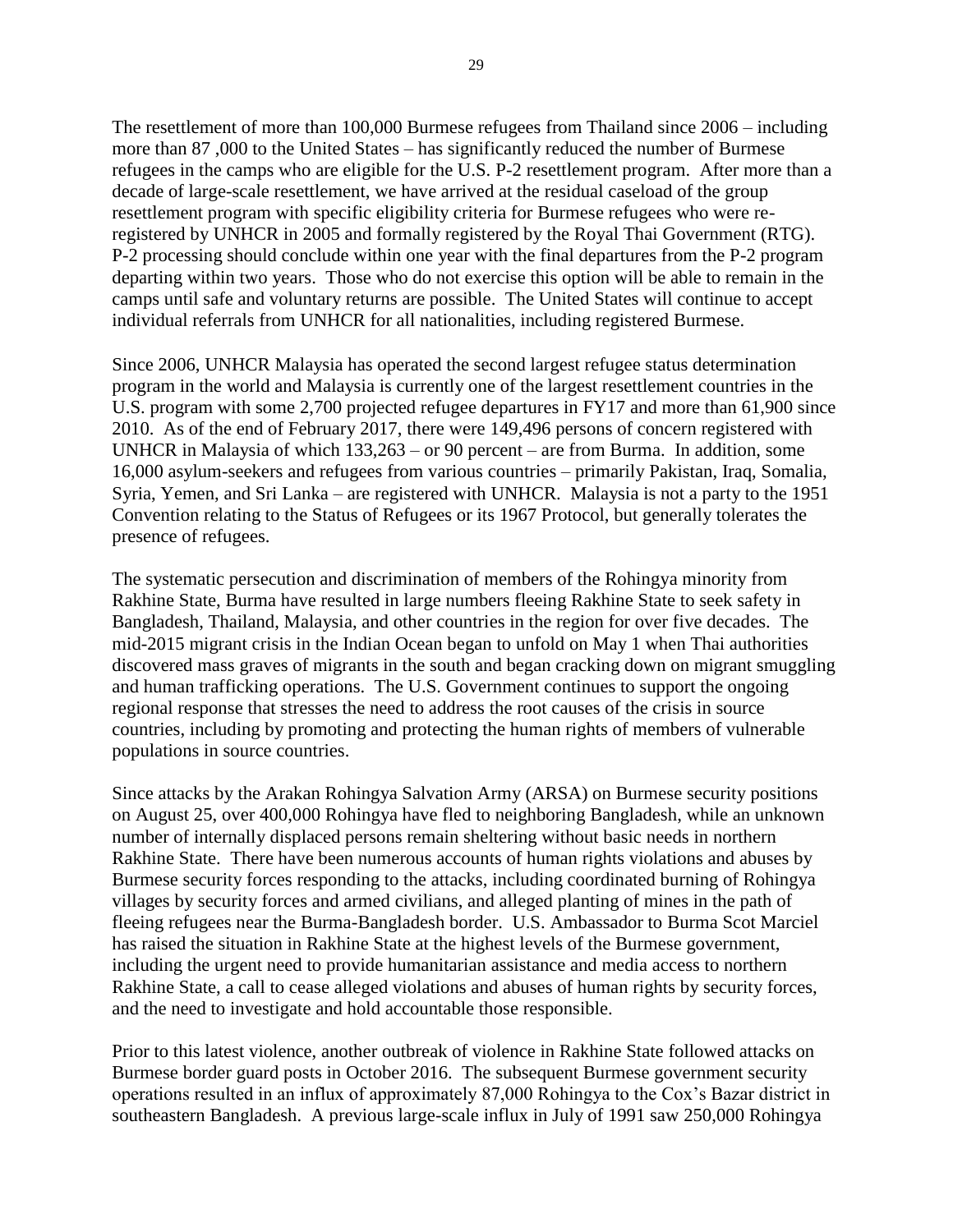flee to Cox's Bazar. Between 1992 and 2005, over 236,000 UNHCR-registered Rohingya refugees were voluntarily repatriated from Cox's Bazar to Rakhine State, most of them immediately after their arrival to Bangladesh.

Prior to the recent influx following the August 25 attacks in Rakhine State, UNHCR supported approximately 34,000 registered Rohingya refugees in two official refugee camps (Kutupalong and Nayapara) in Cox's Bazar. The IOM is the designated lead for assisting the estimated 200,000 to 500,000 undocumented Rohingya that were residing in various villages and towns outside the refugee camps and in makeshift settlement sites, prior to the October 2016 influx.

In February 2014, the Government of Bangladesh (GOB) announced its national strategy on "Myanmar Refugees and Undocumented Myanmar Nationals in Bangladesh." As part of the strategy, the GOB completed the main census of the undocumented Rohingya in June 2016, and closed in June 2017 a second iteration of the census launched to include new arrivals following the October 2016 influx. The GOB's plans to publish the census results this year have been delayed following the recent influx. The GOB has pledged to issue information cards for those who participate in the census, which we understand will ensure protection and access to basic services, including freedom of movement, access to livelihood, and education opportunities to the Rohingya. The U.S. government is encouraged by GOB commitments made in the national strategy, including the resumption of third country resettlement. We are prepared to resume resettlement activity upon notification by the GOB that we may proceed. In addition, we expect ongoing UNHCR referrals of urban Burmese in India.

As reflected in the North Korean Human Rights Act, the United States remains deeply concerned about the human rights situation of North Koreans both inside the Democratic People's Republic of Korea (DPRK) and in various countries in the region. The United States began resettling interested, eligible North Korean refugees and their family members in 2006 and remains committed to continuing this program.

## *Religious Freedom*

Although many governments in East Asia do not restrict religious freedom, religious believers face serious persecution in several countries. The DPRK, China, and Burma are currently designated by the Secretary of State as CPCs under the International Religious Freedom Act of 1998 for engaging in or tolerating systematic, ongoing, and egregious violations of religious freedom.

The DPRK severely restricts religious freedom, including organized religious activity, except for that which is supervised tightly by officially recognized groups linked to the government. Although the DPRK constitution provides for "freedom of religious belief," people in the DPRK cannot exercise religious freedom in practice. Information about the day-to-day life of religious persons in the country is limited. Religious and human rights groups outside of the country have provided numerous reports that members of underground churches have been beaten, arrested, tortured, or killed because of their religious beliefs.

While the constitutions of China, Burma, and Vietnam provide for freedom of religion, in practice, these governments restrict or repress religious activities of some members of religious communities in a manner inconsistent with their commitments to uphold freedom of religion.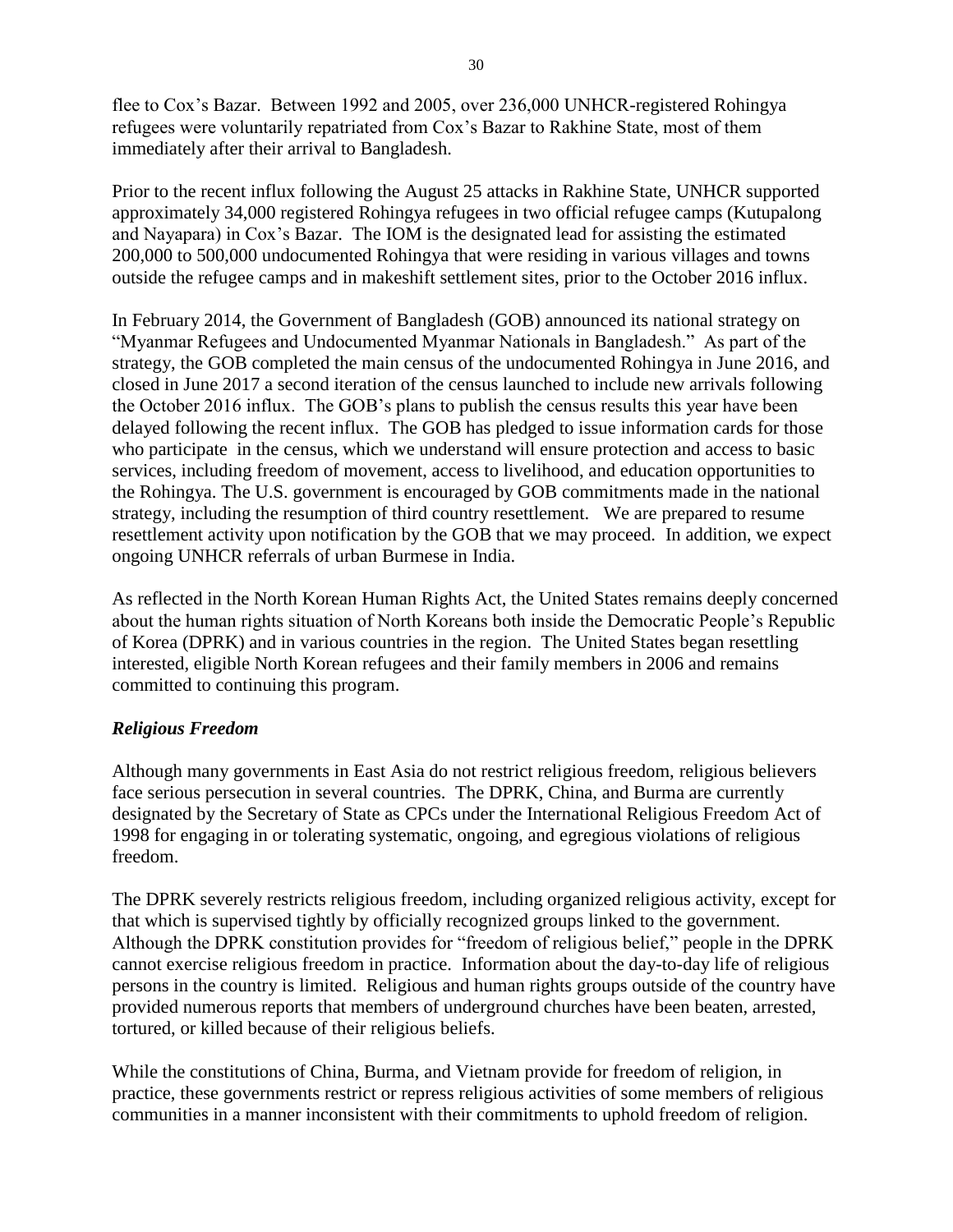The Chinese government continues to harass and interfere with unregistered religious groups, most notably the unofficial Catholic churches loyal to the Holy See, Protestant "house churches," some Muslim groups (especially ethnic Uighur Muslims in the Xinjiang Uighur Autonomous Region), members of the Falun Gong, and Tibetan Buddhists reverent to the Dalai Lama. In September 2016, the Chinese government issued draft amendments to religious affairs regulations that, if enacted, would significantly expand government oversight of religious speech and education and increase criminal penalties for unregistered religious activities. China additionally reprimanded members of government-sanctioned churches for advocacy on behalf of their church communities. Certain religious or spiritual groups are banned by law. The criminal law defines some banned groups as "evil cults" and those belonging to them can be sentenced to prison or administrative detention. This includes Falun Gong and some other qigong-based groups, in addition to some Christian groups. Although legislation officially abolished the Reeducation through Labor system in December 2013, religious believers have been harassed, arrested, detained in "black jails" without due process and sentenced to long jail terms. There have been credible allegations of torture.

In Burma, the government implemented considerable political and economic reforms, resulting in improved respect for many human rights. However, the government continues to discriminate against members of religious minority groups. Members of some ethnic groups, including those not formally recognized as citizens – such as the Muslim Rohingya in northern Rakhine State – are not protected under anti-discrimination laws. In 2012, intercommunal conflict led to the death of nearly 200 Rohingya and the displacement of 140,000 people. Throughout 2013-2017 isolated incidents of violence against Rohingya individuals continued to take place, including after the October 9, 2016 attacks on three border guard posts. Rohingya and some international organizations have reported allegations of severe human rights violations and abuses against Rohingya Muslims during security operations in northern Rakhine State during late 2016 and 2017.

Government authorities, through various policies and practices, subjected Rohingya Muslims to physical abuse, arbitrary arrest and detention, restrictions on religious practice and travel, and discrimination in employment, social services, and access to citizenship. Religious minority populations, including Muslims, Christians, and other religious minorities, experienced arrest and detention, restrictions on religious practice, and various forms of discrimination. At the same time, the government continued to support interfaith dialogue.

Vietnam and the United States signed an agreement on religious freedom in May 2005, under which Vietnam committed to improving the protection of religious freedom in Vietnam. As a result of the progress Vietnam made after signing the agreement, the U.S. Government removed Vietnam from the CPC list in November 2006. While there have been some improvements, Vietnam's religious freedom record has been mixed. Progress has been made with regard to the registration/recognition of religious groups and congregations and many religious groups have experienced expanded freedom of assembly.

However, some local and provincial authorities systematically and openly use the local and national regulatory systems to slow, delegitimize, and suppress religious activities of religious groups, especially those choosing not to register with the government. Religious leaders, particularly those of groups without recognition or certificates of registration, report various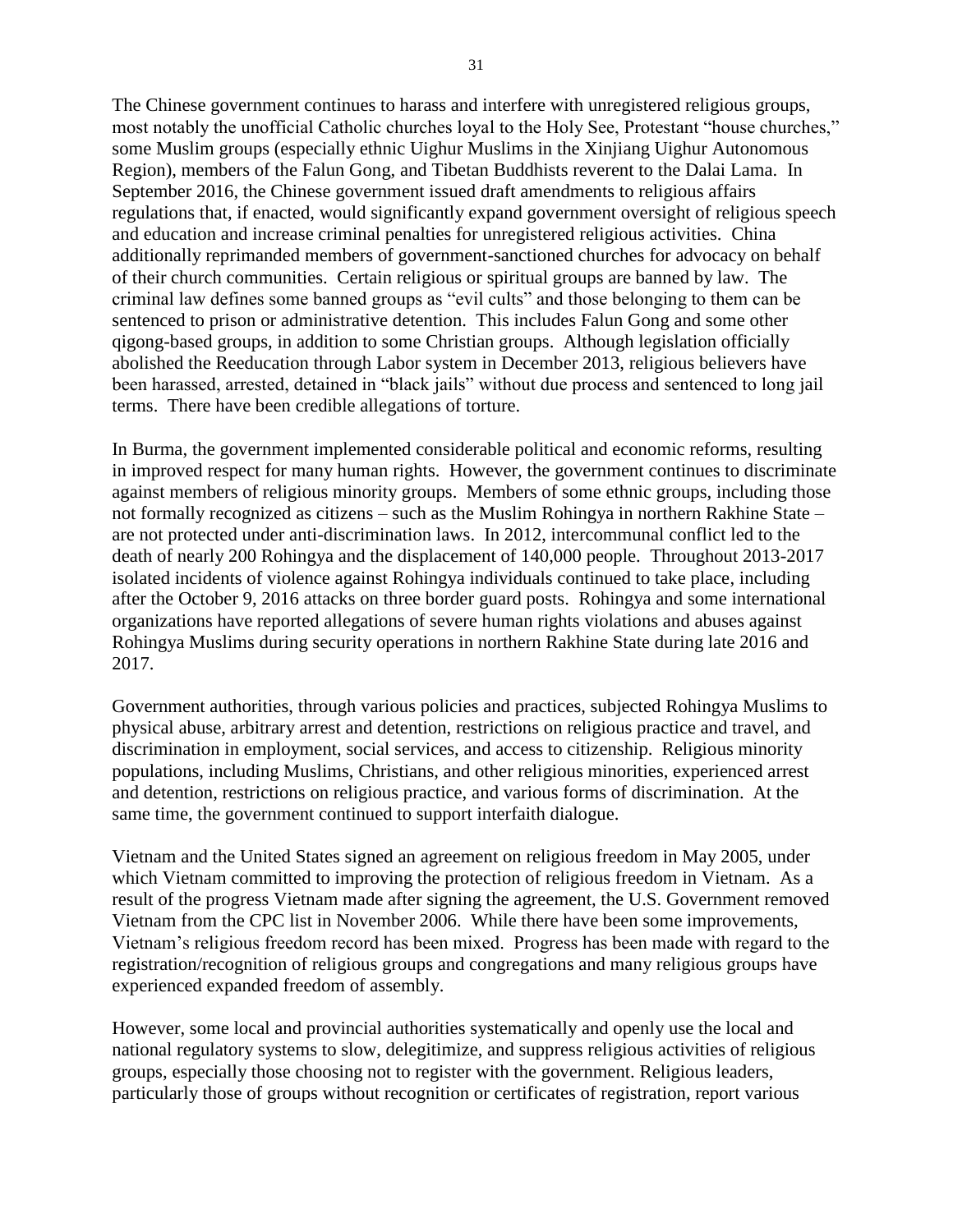forms of governmental harassment, including physical assault, short-term detention, prosecutions, monitoring, restrictions on travel, property seizure or destruction, and denials of registration and/or other permissions, especially in the Central and Northwest Highlands.

Nationals of the DPRK, Vietnam, China, Laos, and Burma have access to the USRAP. North Korean refugees also have access to family reunification processing through Priority 3.

## *Voluntary Repatriation*

Although the Burmese government has taken steps to implement democratic and political reforms, ongoing fighting continues in Kachin and northern Shan States, and tensions remain in Rakhine State since the October and November 2016 violence. The new government continues to work towards a national reconciliation and peace process but continue to face challenges. We are hopeful that substantial progress towards this goal will be made in the near future. UNHCR, together with IOM and the World Food Program (WFP), continues with its planning for facilitated returns and continues its discussions with the RTG, Burmese government, NGOs working on the Thailand-Burma border, and the Karen and Karenni refugee communities in this regard. In October 2016, the first group of 71 Burmese refugees from Thailand returned to new homes in seven locations throughout Burma. UNHCR is working with both the Thai and Burmese governments on the next groups of returnees. However, conditions are not yet conducive for large-scale, sustainable, promoted returns and refugee returnees cited concerns about the lack of access to civil documentation, education, healthcare, livelihood opportunities, and security issues. The United States and other donor governments continue to engage regularly with the Thai government concerning the future of the nine refugee camps on the Thailand-Burma border.

## *Local Integration*

Countries in the region have traditionally been reluctant to integrate refugees or to grant asylum. Local integration remains a difficult option; however, Thailand, Bangladesh, and Malaysia have made efforts to improve refugee self-reliance and inclusion following the Leaders' Summit on Refugees in September 2016 at the United Nations General Assembly. UNHCR and the international community continue to encourage these governments to make policy changes relating to refugees, and to expand humanitarian protection and assistance space for refugees, asylum seekers, and other persons of concern.

## *Third-Country Resettlement*

The United States continues to lead third country resettlement efforts in the region. Other countries, including Australia, Canada, New Zealand, and the Nordic countries, resettle refugees referred by UNHCR. In FY 2017, the United States processed UNHCR-referred refugee cases in China, the Hong Kong Special Administrative Region, Indonesia, Malaysia, Mongolia, Nauru, Papua New Guinea and Thailand.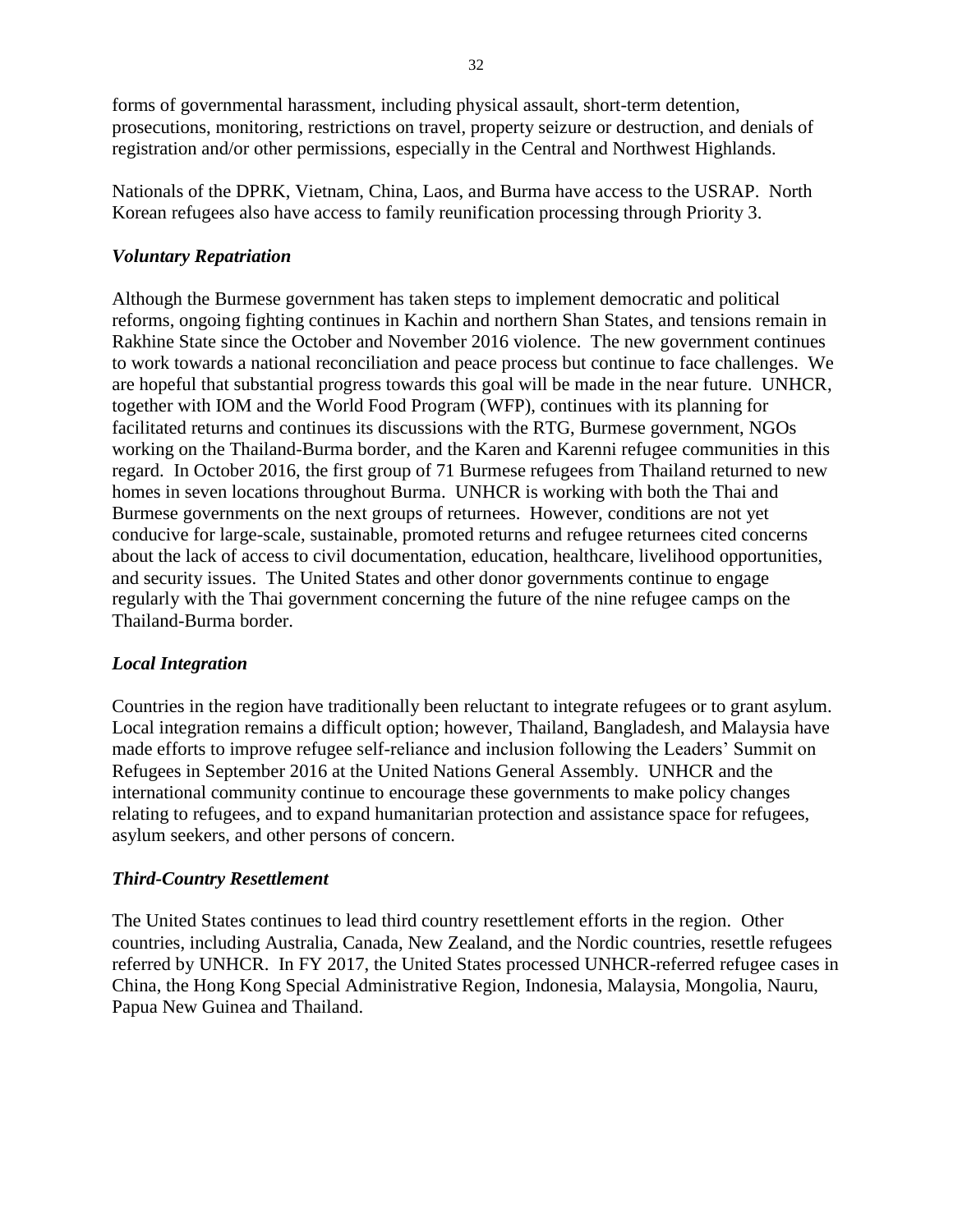#### *FY 2017 U.S. Admissions*

We expect to admit 5,200 refugees from East Asia in FY 2017. This will include more than 4,500 members of Burmese ethnic minorities living in camps along the Thai-Burma border and urban Burmese (of various ethnic minorities) in Malaysia, and some 700 urban refugees of various nationalities in the region.

## *FY 2018 U.S. Resettlement Program*

We propose 5,000 refugees from East Asia in FY 2018. This will include up to 1,750 members of Burmese ethnic minorities living in camps along the Thai-Burma border, 1,750 urban Burmese in Malaysia and some 1,500 refugees of various nationalities in the region.

#### *Proposed FY 2018 East Asia program to include arrivals from the following categories:*

| <b>Priority 1 Individual Referrals</b> | 750   |
|----------------------------------------|-------|
| <b>Priority 2 Groups</b>               | 4,150 |
| <b>Priority 3 Family Reunification</b> | 100   |
| <b>Total Proposed Ceiling</b>          | 5,000 |

## **EUROPE AND CENTRAL ASIA**

In 2016, Europe experienced humanitarian emergencies affecting at least 5.2 million refugees and forcibly displaced people in Ukraine, Turkey, and Southwest Europe. Meanwhile, the international community continued to seek solutions for the approximate 1.5 million people in protracted displacement situations due to unresolved conflicts in Nagorno-Karabakh, Georgia, and the Balkans. According to UNHCR, significant challenges persisted in providing protection and securing solutions for people of concern to UNHCR in the region, including increasing restrictions on access to territory; a lack of appropriate reception conditions; and inadequate asylum procedures. In its 2017-2018 Global Appeal, UNHCR reported that its priorities are to: 1) support governments in maintaining protection regimes that are compliant with international standards; 2) advocate for the rights of asylum seekers, refugees, and stateless people; and 3) maintain emergency responses.

**Ukraine**: In Ukraine, fighting between Ukrainian troops and combined Russia-led forces continues despite the signing of numerous ceasefire agreements. Russia's attempted annexation and occupation of Crimea, and the fighting in parts of eastern Ukraine have resulted in over 2 million people displaced from their homes, including over 1.3 million to neighboring countries. Although most IDPs have settled in regions bordering the conflict zone, they are increasingly settling in more remote areas of the country as host communities reach absorption capacity. Integration opportunities are limited for displaced individuals as displacement increases, and needs outstrip the response capacity of local governments and community groups.

**Europe Refugee and Migrant Crisis**: Widespread border closures throughout Europe, the North Atlantic Treaty Organization's (NATO) Aegean activity, and the European Union's agreement with Turkey to stem dangerous outmigration from Turkey led to the relative stabilization of Europe's refugee and migration crisis in 2016. Turkey continued to host the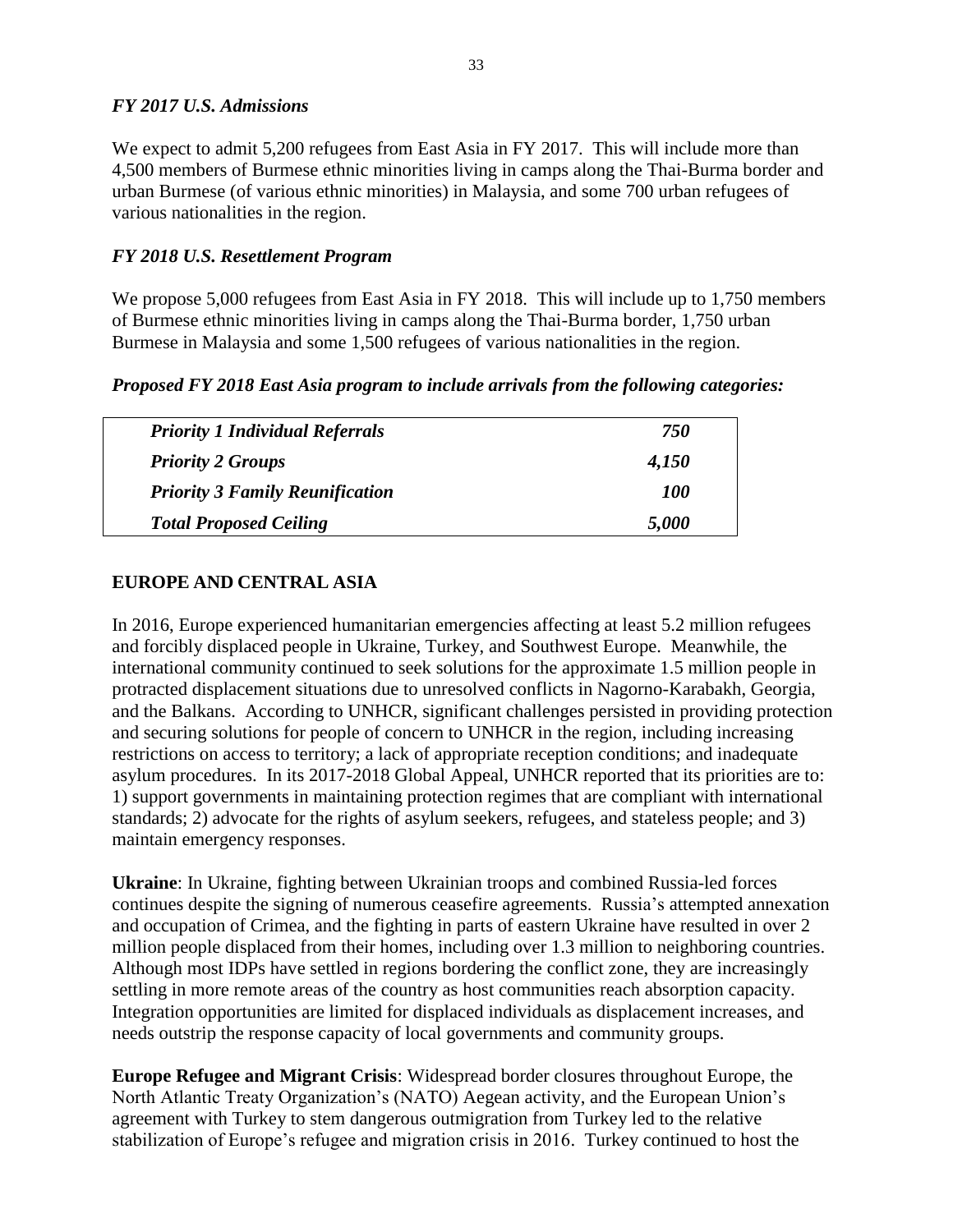largest number of refugees in the world, with more than 2.9 million Syrian refugees and at least 300,000 refugees from Iraq, Afghanistan, Iran, and elsewhere. There was a dramatic reduction in Greece arrivals while Italy arrivals kept apace at approximately 1,500 people, primarily from sub-Saharan Africa, per week. According to UNHCR, about 39 percent of arrivals in Italy received international protection status from the government. For refugees and migrants stranded in Greece, Italy, and Serbia, humanitarian needs continued, with slight improvements to reception and accommodation facilities. Greek officials estimate the country is hosting about 60,000 refugees and migrants. Italy is hosting upwards of 175,000 refugees and migrants and an additional 25,000 unaccompanied minors, severely straining asylum and reception capacities.

The challenge for Europe remains two-fold: first, providing humanitarian assistance to migrants and refugees arriving on their shores after undertaking dangerous maritime journeys and, second, integrating the more than 1.4 million people who arrived since 2015. UNHCR and IOM published a Regional Refugee and Migrant Response Plan for Europe to provide humanitarian assistance in affected countries including Turkey and Greece. The United States has contributed \$74 million to international organizations in response to the Europe Migration crisis since 2016, including providing life sustaining assistance, protection to vulnerable populations, and registration assistance in Greece and the Western Balkans. The long-term integration challenges are most acute in Germany, Sweden, Austria and Finland, which received the bulk of the asylum seekers last year. We anticipate that many other countries will face challenges (albeit at a smaller scale) as they work to follow through with commitments to relocate individuals from Greece and Italy and/or participate in voluntary resettlement programs.

Despite the fact that a majority of countries in the region are party to the 1951 Convention relating to the Status of Refugees and its 1967 Protocol, countries' compliance with these instruments remains problematic. UNHCR and other stakeholders continue to build host country protection capacity and are helping to strengthen asylum systems and protection laws in the region; however, many of these countries have been slow or reluctant to recognize and integrate refugees and other at-risk individuals. The protection provided by some governments in the region to refugees, asylum seekers, and other migrants is limited and public intolerance, including attacks against members of minority populations, is common. There are documented cases of *refoulement*. UNHCR has been working with many of these governments to establish and/or reform asylum procedures and refugee protection laws.

**Balkans**: According to UNHCR, as of April 2016, there were over 360,000 refugees and IDPs in the Balkans, almost all of whom have been displaced for a decade or longer. Over 200,000 persons of this population are displaced from Kosovo, most of whom currently live in Serbia. UNHCR estimates that more than 90,000 individuals in this group are in need of assistance. Since 2000, the overall level of return to Kosovo from Serbia has been low. While there have been over 26,000 voluntary returns of minorities to Kosovo since the conflict ended, housing, documentation issues, a lack of employment opportunity, and occasional violence directed against ethnic Serbs in Kosovo has limited continuing return prospects.

Despite the situation in Kosovo, since 2010, the countries of the region – with the assistance of the international community – made significant progress toward resolving a large part of the refugee situation in the Balkans. A November 2011 ministerial meeting in Belgrade brought together Ministers of Foreign Affairs from Serbia, Croatia, Bosnia and Herzegovina, and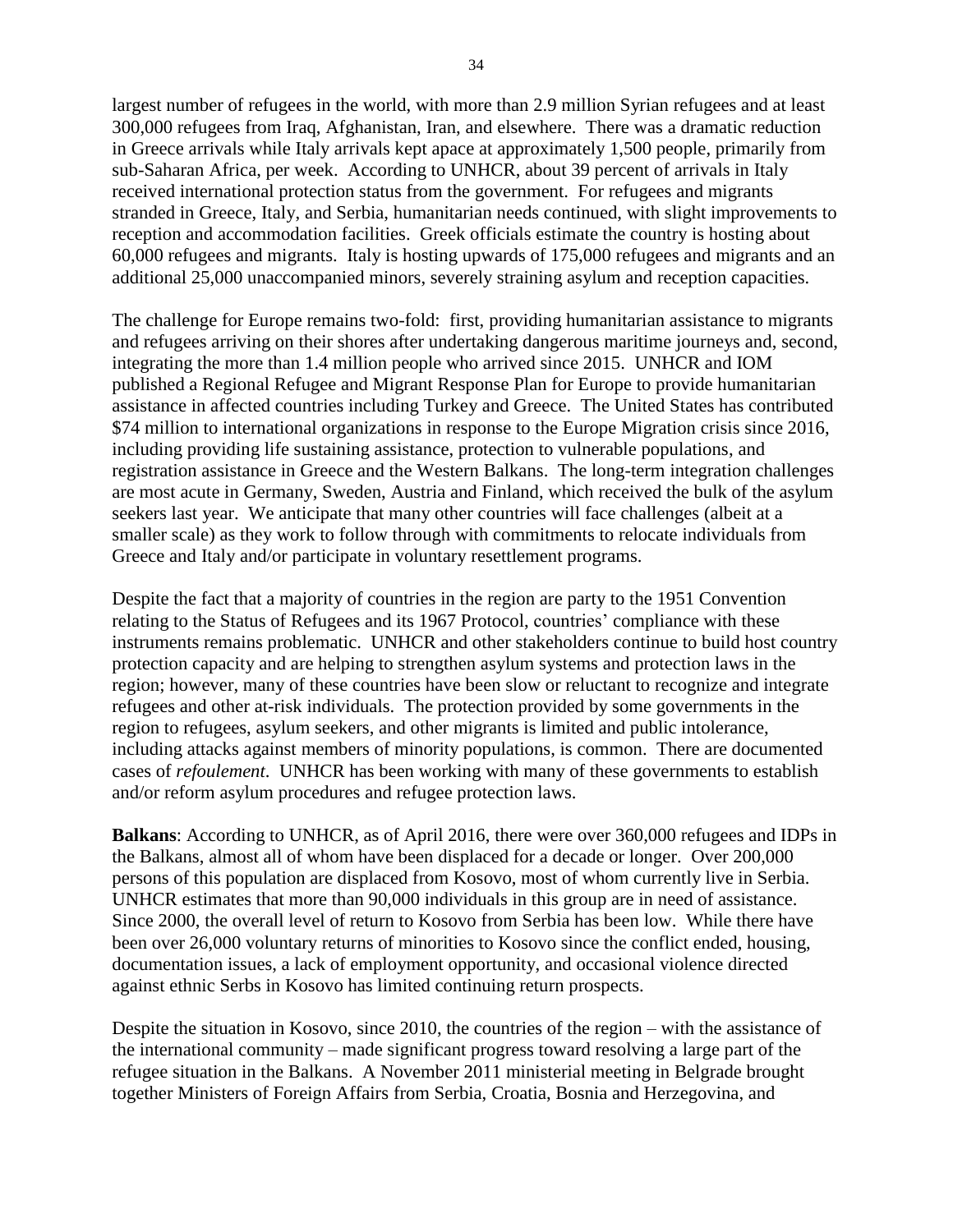Montenegro to sign a Joint Declaration expressing their collective will to resolve the protracted refugee and displacement situation. They committed their countries to a Regional Housing Program (RHP) for refugees and IDPs supported by international donors.

The RHP was designed to create durable solutions for up to 74,000 of the most vulnerable refugees and IDPs in those countries. While principally affecting housing, the RHP has established the Regional Coordination Forum to discuss other pertinent issues such as unpaid pensions, civil documentation, exchange of data and other public information. An international donors' conference in April 2012 succeeded in raising over \$340 million (€260 million) in pledges to support the RHP over five years. The United States has provided \$30 million since FY 2012, and U.S. involvement is seen as a critical ingredient to the RHP's success. With over a dozen projects approved and several well underway, we expect FY 2016 and FY 2017 to be the years where we see housing solutions to be completed and delivered to a large number of beneficiaries eligible for the RHP.

**Caucasus**: Although governments have taken important steps to assist individuals displaced by the collapse of the Soviet Union and related conflicts, IDPs and returnees still await housing compensation, restitution, or alternative accommodation provision in the North and South Caucasus. The Caucasus region, comprised of parts of Russia, Georgia, Armenia, and Azerbaijan, still hosts over 1.3 million persons of concern for PRM. The Nagorno-Karabakh War displaced over 800,000 Azerbaijanis in several waves between 1988 and 1994. Today 600,000 IDPs remain in Azerbaijan, almost 7 percent of Azerbaijan's population. The vast majority lives in temporary shelters, administrative buildings, dormitories, and hostels. The government is increasingly providing housing and livelihood support to vulnerable IDPs, but more needs to be done to support integration to aid its displaced population.

The April 2016 "Four Day War" in the Nagorno-Karabakh region displaced 1,500 vulnerable people. According to UNHCR, most were women who were pregnant, caring for young children, and/or accompanied by relatives with disabilities and the elderly. As of March 2017, approximately 500 people of the 1,500 displaced from Nagorno-Karabakh in 2016 remain in Armenia. In addition, Armenia still hosts some 360,000 ethnic Armenians who left Azerbaijan for Armenia after the Nagorno-Karabakh conflict broke out in 1988. In Armenia, the government adopted a policy of local integration towards this group of refugees. However, most of them still live in unsuitable collective housing or remote villages with insufficient access to government services. A struggling economy and the recent influx of an estimated 20,000 Syrian-Armenians have left the Armenian government few resources to address refugee concerns, and the country remains dependent on international humanitarian and development assistance.

Georgia still hosts approximately 265,000 displaced from the 1993 and 2008 wars, consequences of the breakup of the Soviet Union and the Russian occupation of two Georgian regions, Abkhazia and South Ossetia. An estimated 147,000 people have returned to their homes in the Gali district (in the Abkhazia region), secured a durable housing solution elsewhere in Georgia, or remained in their original places of residence near the South Ossetia region,

**Statelessness:** The 1990's break-up of the Soviet Union created newly independent states with sizeable populations of stateless individuals due to gaps in nationality laws and inconsistent implementation of those laws. Difficulty in establishing citizenship at the time of succession has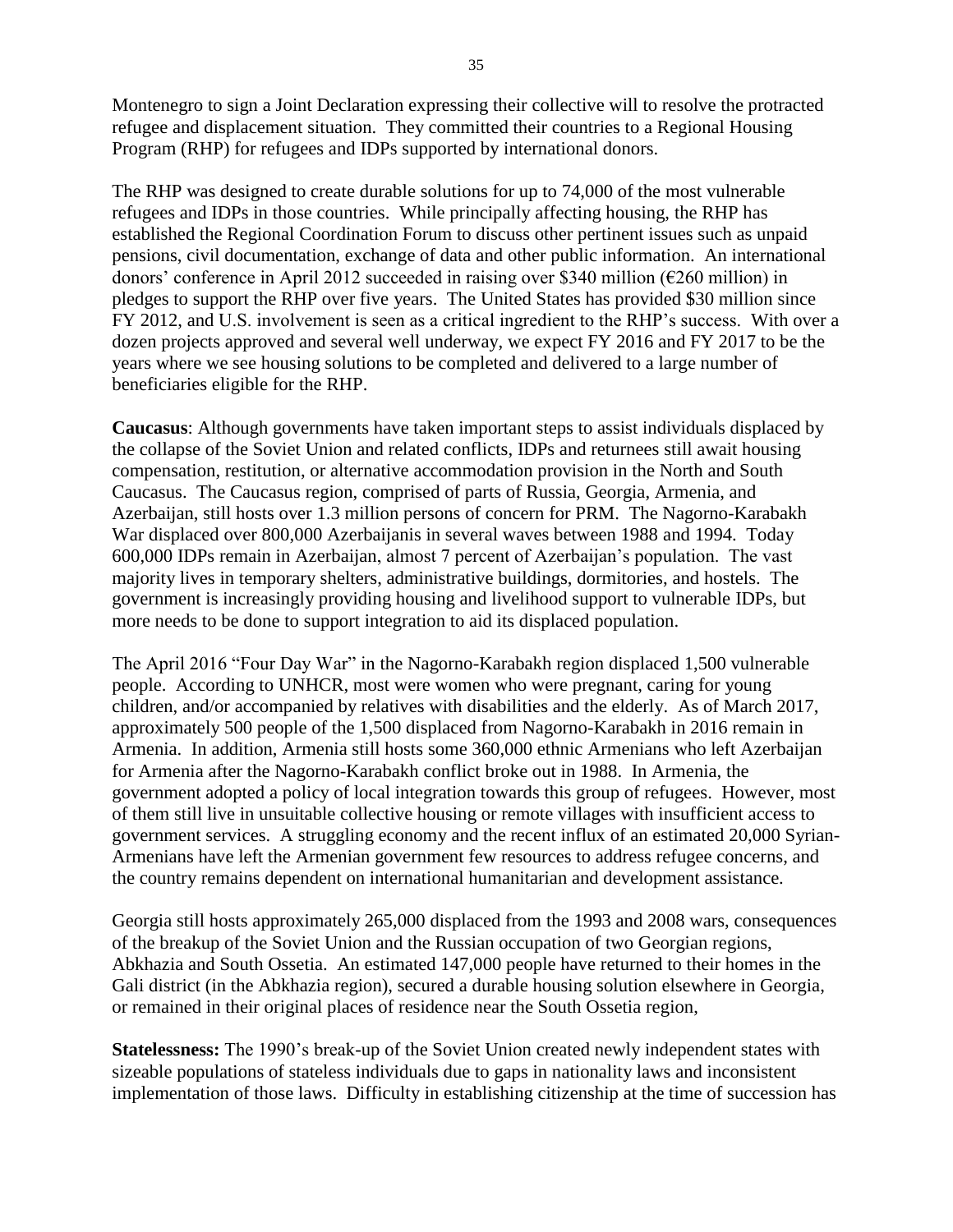created subsequent problems for children born to an undocumented parent(s). The problem of statelessness remains in the region, although some states, such as Turkmenistan, have taken steps to register stateless individuals and facilitate their acquisition of nationality.

## *Religious Freedom*

The status of religious freedom varies widely across Europe and Central Asia. Some countries place legal restrictions or prohibitions on the wearing of religious attire and symbols in schools, in government employment, or in public, particularly impacting Muslims, Jews, Christians, and Sikhs.

Many countries in the region mandate the registration of religious groups. Registration typically is required to rent or own property, hold religious services, appoint military and prison chaplains, and receive state subsidies. Restitution of religious properties is an issue yet to be fully resolved. "Nontraditional" religious groups are sometimes labeled as "sects" or "cults" by their home governments and may be subject to harassment and discrimination.

In Turkey, some religious minority communities, including Alevis, face difficulties owning property, registering places of worship, and gaining exemptions from compulsory Sunni Islamic instruction. Faith-based conscientious objectors in Azerbaijan, Turkey, and Turkmenistan are sometimes arrested and prosecuted for failing to comply with laws mandating military service.

All Central Asian governments restrict religious activities and have laws that broadly define "extremism," enabling authorities to arrest and jail citizens for engaging in peaceful religious practice under the guise of combatting extremism. All Central Asian governments require religious organizations to register, regulate religious materials, and strictly control mosques. In many Central Asian countries, citizens are harassed, tortured and jailed for their religious beliefs. Uzbekistan, Tajikistan and Turkmenistan are currently designated by the Secretary of State as CPCs under the International Religious Freedom Act of 1998 for engaging in or tolerating systematic, ongoing, and egregious violations of religious freedom. In Uzbekistan, according to human rights groups, between 5,000 and 15,000 individuals are in prison on charges related to "religious extremism" or membership in an "illegal" religious group; attempts by independent groups to verify this figure have been unsuccessful. Under Tajiki law, persons under the age of 18 cannot participate in public religious activities, and a ruling by Tajikistan's highest Islamic religious body bans Hanafi Sunni women from attending mosques. In Turkmenistan, surveillance, beatings, imprisonment, arbitrary detention, searches, and confiscation of religious materials of religious minorities, as well as Muslims the government considers to be "extremist" or "Wahhabist," have been reported by human rights groups. The government of Turkmenistan has imprisoned an unknown number of Muslims for their religious beliefs, as well as conscientious objectors, primarily Jehovah's Witnesses.

There is a disturbing increase in anti-Semitism in a number of countries in the region, manifested as physical assaults and verbal harassment; hate speech over the internet; and vandalism of cemeteries, synagogues, community centers, and monuments. In January 2015, Amedy Coulibaly killed four Jewish hostages and critically injured four others at a kosher supermarket in Paris. According to media reports citing survivors of the siege, Coulibaly was explicit about wishing to kill Jews. In February 2015, a gunman killed one Jewish man and a security guard, and injured five police officers outside a synagogue in Copenhagen. In several countries, openly anti-Semitic, nationalistic political parties have gained seats in parliaments, with government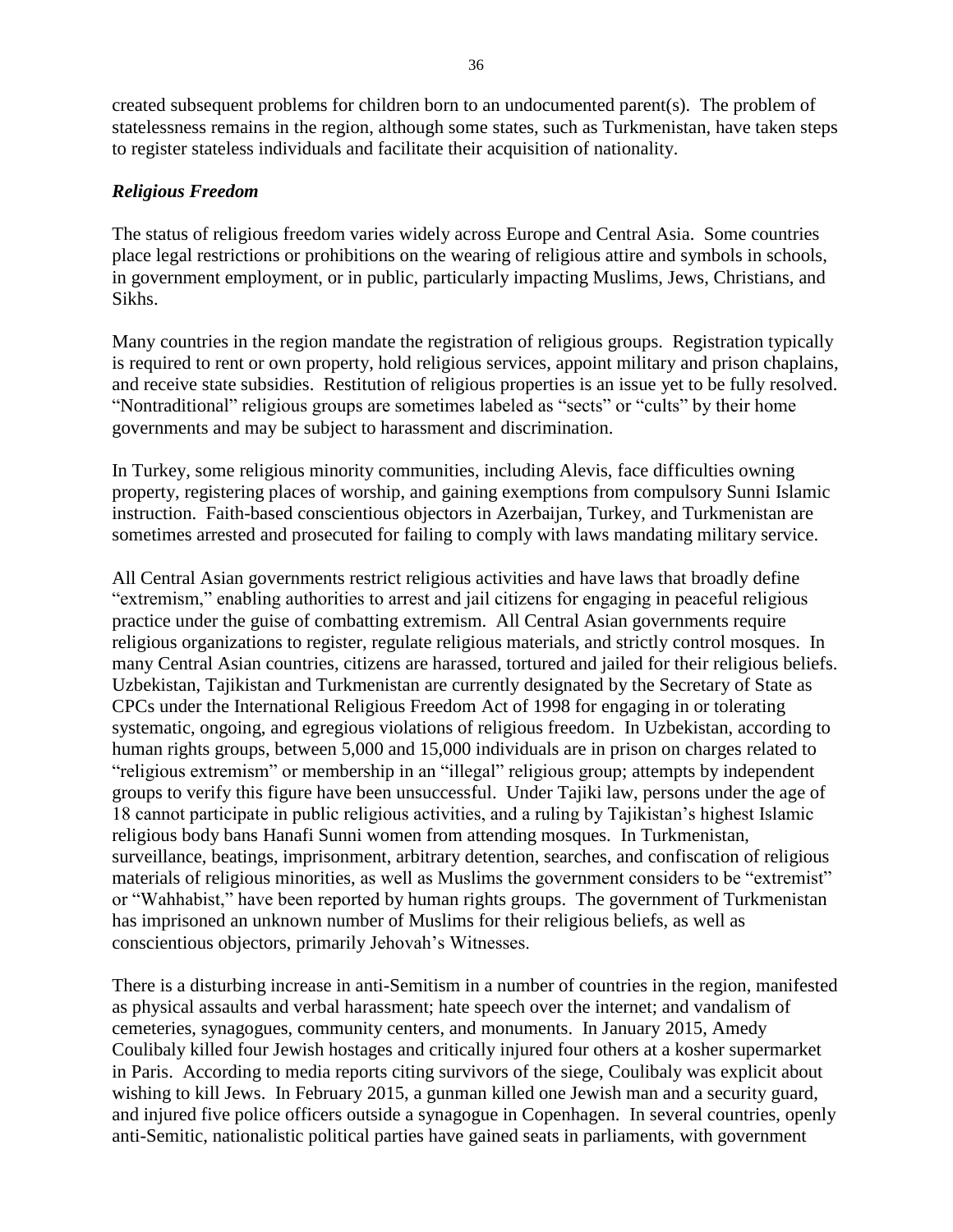officials and elected members of parliaments at times responsible for anti-Semitic statements and acts. Acts of anti-Semitism persisted among far-right organizations; various groups continued to commemorate World War II fascist leaders.

Anti-Muslim sentiment is also on the rise, with a similar trend of physical assaults and verbal harassment, hate speech, as well as vandalism directed at visibly Islamic targets such as mosques. In September 2015, Hungary's Viktor Orban painted Muslims and immigration as a threat to Europe's Christian identity. Political parties opposing Muslim immigration drew support. Bans on kosher/halal slaughter exist in several European countries, while there are increasing calls for bans or restrictions on circumcision, particularly in the Nordic countries. Both circumcision and kosher/halal slaughter are religious practices for Jews and Muslims, as well as some other religious groups.

The Russian government uses the Yarovaya amendments package to the Russian criminal code, signed in July 2016, to justify raids, arrests, and bans on religious literature of peaceful, "nontraditional" minority religious groups, including readers of Muslim theologian Said Nursi, Jehovah's Witnesses, Scientologists, Falun Gong practitioners, and some Protestant groups, even though the amendments are purportedly meant to address extremism. In July 2017, the Russian Supreme Court upheld a decision to declare Jehovah's Witnesses an extremist organization, ban their activities, and liquidate their administrative center.

Throughout Europe online hatred has become a major concern. In France and Germany cases have been brought against social media sites, such as Facebook and Twitter, for failure to address hate speech. In May 2016, Facebook, Twitter, YouTube, and Microsoft signed the European Code of Conduct, which is a set of commitments to fight illegal hate speech online. In order to effectively combat religious discrimination and hate, the European Union named two coordinators in October 2016, one to address anti-Semitism and the other to address anti-Muslim hatred.

#### *Voluntary Repatriation*

The international community continues to support efforts to create favorable conditions for the return of ethnic minorities to their homes in the Balkans. In June 2006, Serbian, Kosovo, and UN authorities signed the Protocol on Voluntary and Sustainable Return to Kosovo, which sought to improve the conditions for return by focusing on three elements: ensuring the safety of returnees, returning property to the displaced and rebuilding their houses, and creating an overall environment that sustains returns. There is still much work to be done in ensuring that those hoping to return have the means to do so.

PRM supported the return process through a grant to Danish Refugee Council in FY 2015 and to IOM in FY2016 that promoted sustainable return through income-generation activities including vocational training and the provision of agricultural inputs, as well as community development projects to facilitate inter-ethnic dialogue. International funding continues to facilitate and sustain the return and reintegration of displaced minorities from Kosovo. The Regional Housing Program will allow thousands of returns to take place in Serbia, Croatia, Bosnia and Herzegovina, and Montenegro. The program will encourage both voluntary repatriation and local integration as durable solutions.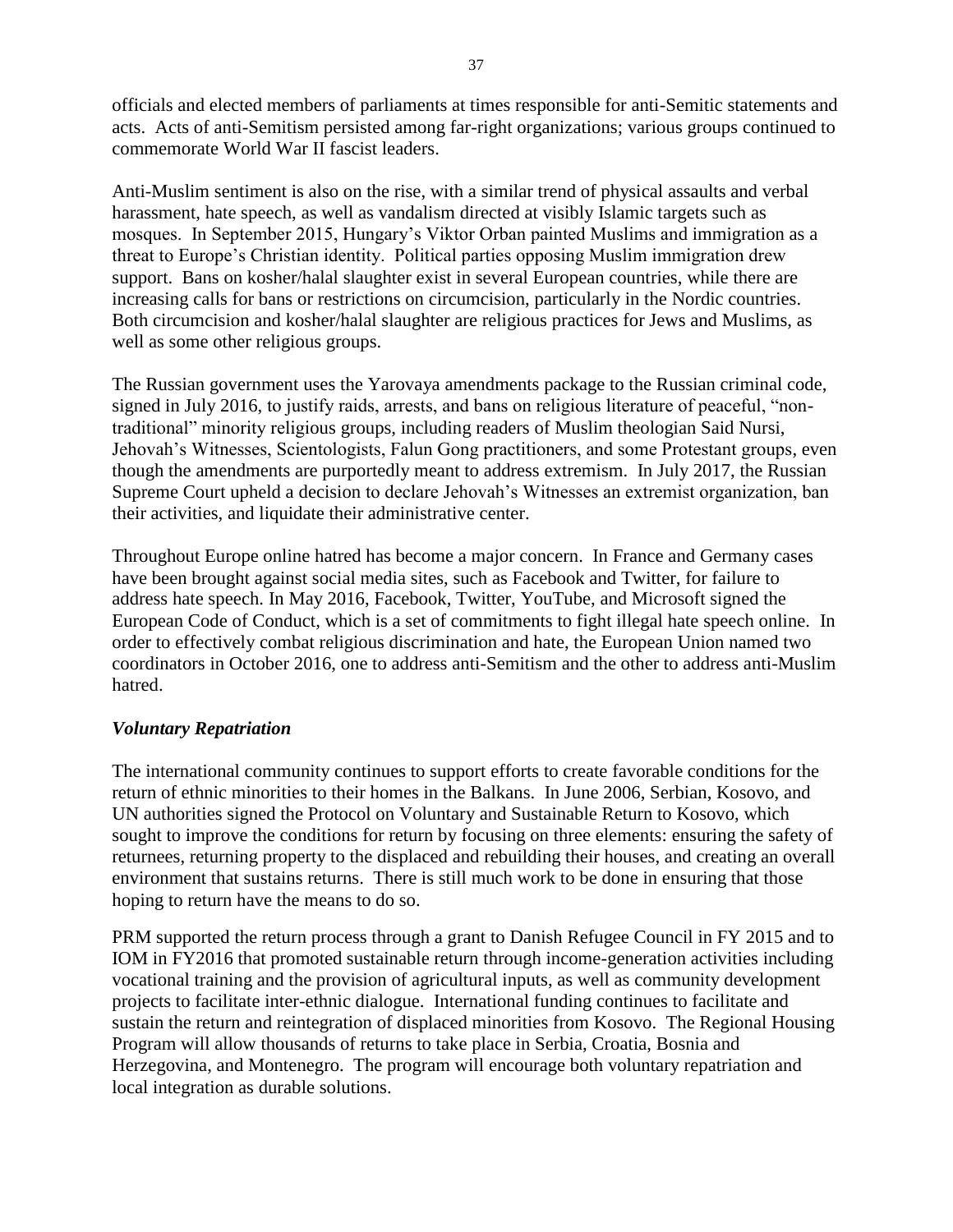#### *Local Integration*

UNHCR has led efforts to create viable asylum systems and effective legal protections for refugees in the Balkans, the Russian Federation, the South Caucasus and Central Asia. However, ineffective implementation of these laws, combined with the history of national animosities and xenophobia throughout the region, often makes effective local integration difficult for ethnic minority refugees. In Azerbaijan, a majority of refugees lack legal status, despite being recognized by UNHCR and permitted by the government to stay in the country. As such, refugees do not have access to legal employment, making local integration in Azerbaijan extremely difficult. In Russia, difficulties in acquiring citizenship remain for some former Soviet citizens who resided in Russia before 1992 and are, under Russian law, entitled to Russian citizenship. Members of groups such as Meskhetian Turks have been unable to obtain Russian citizenship and thus remain stateless.

In Russia, UNHCR focuses on quality-assurance measures to strengthen the national asylum system, including access to the asylum system at borders, and measures contributing to the Government's plans to bring its reception infrastructure and processes up to international standards. In Montenegro, the path to citizenship has been particularly slow for those displaced from Kosovo. The Regional Housing Program should provide an easier path to local integration for some of the most vulnerable, including members of Roma populations, among this group. The Government of Serbia is implementing local integration programs for refugees from Bosnia and Herzegovina and Croatia and the displaced persons from Kosovo.

## *Third-Country Resettlement*

The United States continues to accept refugees from the region. The vast majority are members of religious minorities from former Soviet Union countries who are adjudicated under the reduced evidentiary standards of the Lautenberg Amendment. While Jews comprised an average of 85 percent of the applicant pool in the early 1990s, Evangelical Christians now make up over 90 percent of the applicant pool. Around 70 percent of the Lautenberg caseload is from Ukraine. Jewish immigration to Israel from the region continues under the United Israel Appeal Program.

In addition to Lautenberg cases, the United States also accepts small numbers of UNHCR referrals from Russia and Central Asian countries. In an effort to continue processing refugees trapped in DHS-inaccessible countries such as Iran, Eritrea, and Yemen, the United States transfers UNHCR-referred cases of Afghans, Somalis, and a variety of other African nationality refugees to UNHCR Emergency Transit Centers (ETCs) in Timisoara, Romania and Humenne, Slovakia for U.S. resettlement processing. Despite being limited by the number of beds available (200 beds in Timisoara and 250 in Humenne), the USRAP has made steady use of the ETCs, although ETC transfers declined significantly in FY 2017. (*Note: these refugees are not counted against the Europe and Central Asia ceiling, but against the region that includes the country of origin of each refugee.*)

## *FY 2017 U.S. Admissions*

In FY 2017 the United States will admit an estimated 5,100 refugees from Europe and Central Asia, the majority of whom are Lautenberg religious minority cases. Applicants are being processed in Almaty, Baku, Bishkek, Dushanbe, Kyiv, Valletta, Minsk, Tbilisi, Moscow, Timisoara, Humenne and Vienna.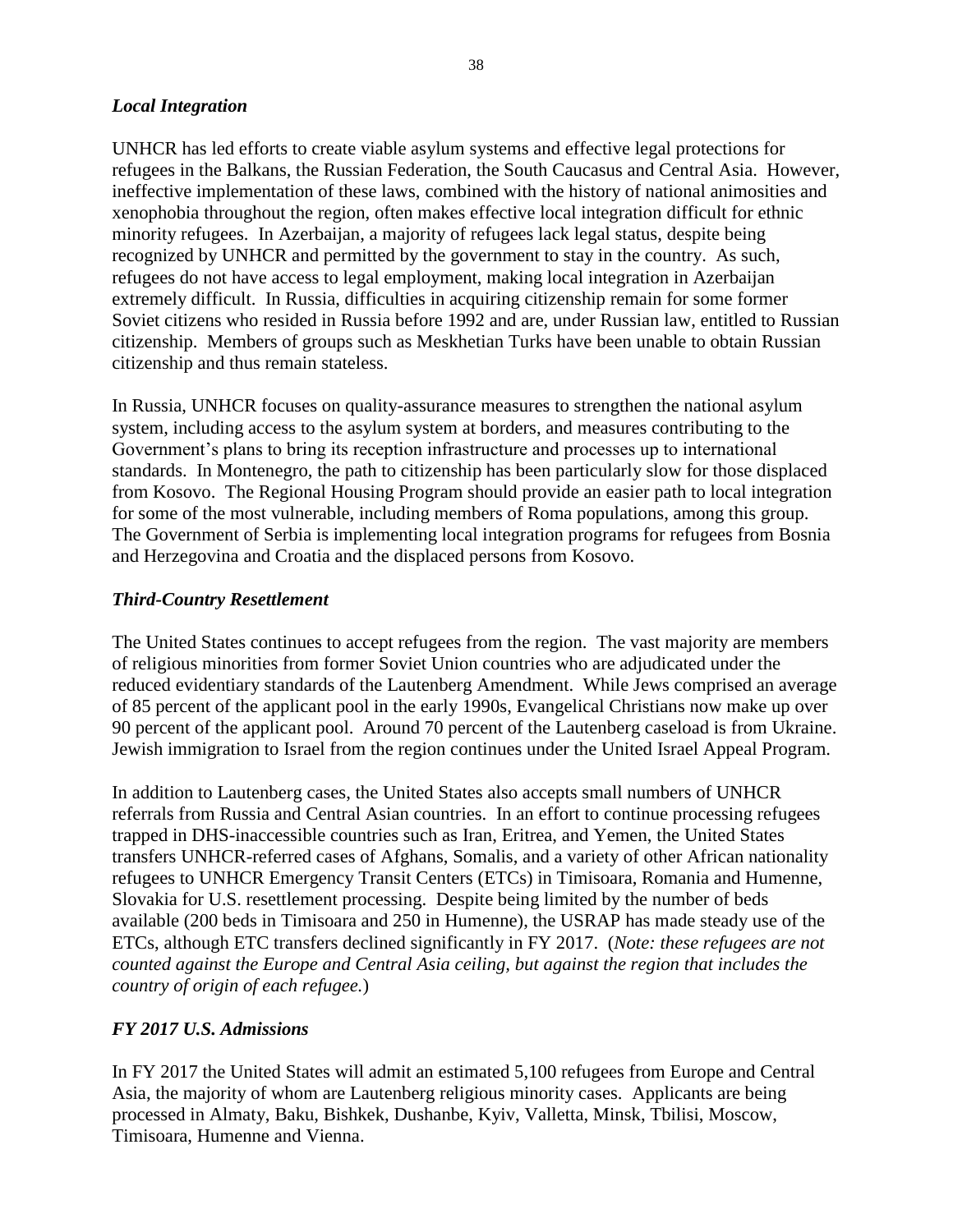## *FY 2018 U.S. Resettlement Program*

The proposed FY 2018 ceiling for refugees from Europe and Central Asia is 2,000 individuals. Priority 2 includes individuals from countries of the former Soviet Union who will be adjudicated under the reduced evidentiary standards of Lautenberg Amendment guidelines. Applications for the Lautenberg program have increased substantially since the Russia-initiated aggression against Ukraine.

*Proposed FY 2018 Europe and Central Asia program to include arrivals from the following categories:* 

| <b>Priority 1 Individual Referrals</b> | 90    |
|----------------------------------------|-------|
| <b>Priority 2 Groups</b>               | 1,900 |
| <b>Priority 3 Family Reunification</b> | 10    |
| <b>Total Proposed Ceiling</b>          | 2,000 |

# **LATIN AMERICA AND THE CARIBBEAN**

UNHCR reported in its latest 2016 mid-year statistics that the total population of concern of persons with origins in Latin America and the Caribbean is more than 7.9 million, including refugees, asylum seekers, internally displaced persons, and other persons of concern. The ongoing conflict in Colombia generates the largest numbers of refugees and IDPs in the region, and the second largest world-wide. The Government of Colombia (GOC) reports 7.2 million IDPs as of March 2017. The Colombian government's peace process with the Revolutionary Armed Forces of Colombia (Spanish acronym FARC) culminated with the two sides signing a formal peace agreement on September 26, 2016, ending more than five decades of fighting. The Colombian public rejected the agreement in a national plebiscite on October 2, however, forcing the two sides to renegotiate the agreement to include additional concessions from the FARC. The two sides signed the renegotiated deal on November 24, 2016, and the Colombian congress approved it November 30.

Despite this breakthrough, Colombians continue to be displaced by other armed groups fighting for control over lucrative coca producing areas, illegal mineral mines, and drug trafficking routes abandoned by the FARC. Over the past three years, armed actions by groups other than the FARC/National Liberation Army (Spanish abbreviation ELN) have caused more than half of all displacement in Colombia. State institutions still lack the capacity in many areas to protect the rights of, and provide public services to, displaced populations and communities at risk of displacement.

In surrounding countries, including Ecuador, Venezuela, Costa Rica, and Panama, there are approximately 340,000 Colombian asylum seekers and refugees and the number continues to rise. Ecuador has the highest number of recognized Colombian refugees and asylum seekers in Latin America. As of March 2017, the Government of Ecuador (GOE) had recognized over 60,000 refugees and UNHCR reports an additional 170,000 persons of concern. The asylum process in Ecuador is inefficient and slow, with an approval rate of around 20 percent. In 2016, UNHCR signed an agreement with the Ecuadoran Civil Registry and Ministry of Refugees to provide ID cards to refugees that would allow them to access social services. In addition, the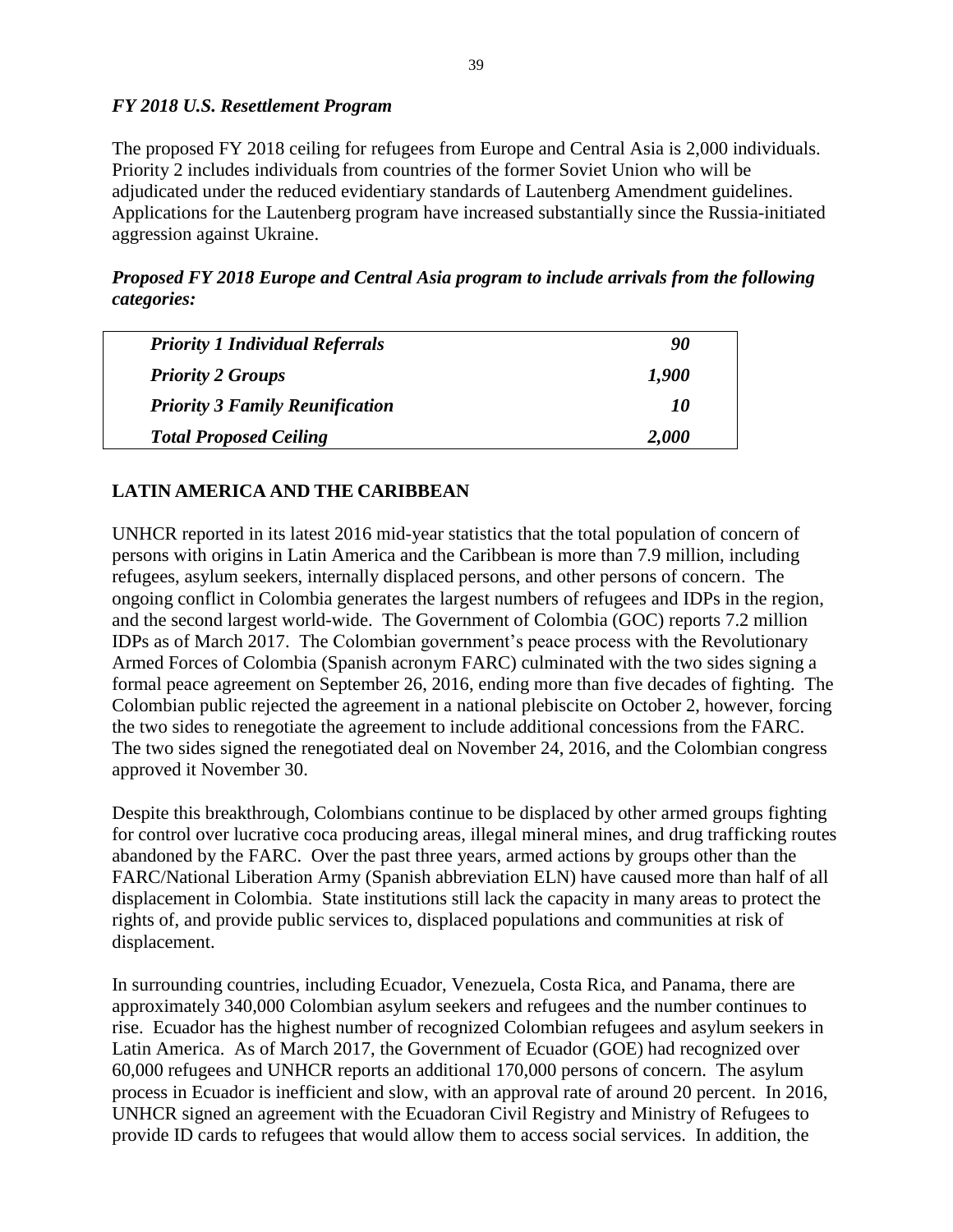Ecuadoran legislature passed its Human Mobility Law in January 2017. The law will revise existing immigration legislation to bring it in line with Ecuador's 2008 Constitution and the 1951 UN Convention on Refugees. Under the law, refugees will be given a temporary residence permit, renewable every two years, in lieu of the refugee "visas" they currently receive. UNHCR notes that the protection environment in Ecuador for refugees and asylum seekers is still challenging, citing delays in registration, labor exploitation, xenophobia, and discrimination. Other countries in the region, such as Costa Rica, Venezuela, the Dominican Republic, and Panama, also have established asylum procedures, but the registration and determination procedures are often implemented ineffectively. UNHCR is working with these countries to improve their asylum processes.

As of December 2016, the Government of Panama recognized 2,392 persons, mostly Colombians, as refugees. Approximately 6,000 people applied for asylum in 2016, but Panama conducts "eligibility screenings" prior to allowing asylum seekers access to the formal asylum process (and, ultimately, be considered for refugee status), so considerably fewer have their cases reviewed. In 2016, ONPAR, the Panamanian office in charge of refugee affairs, reviewed 784 cases for admission into the asylum process, of which only 10 cases were approved. Asylum applications typically take three to four years to process, during which time asylum seekers do not have the right to work and their access to education and basic services is limited.

In Costa Rica, refugee status determinations can take up to a year, though asylum seekers have the right to work 90 days after submitting a formal claim. Refugee applications in Costa Rica doubled in 2016 compared to 2015, reaching 4,470 by December 2016, compared to 2,203 in the previous year. The number has increased four-fold since 2013, when Costa Rica received 958 asylum petitions. According to UNHCR, however, the Costa Rican Refugee Unit only has the capacity to process only about 800-850 cases per year. As a result, processing times have increased from four months to approximately ten months.

Persons fleeing violence, including sexual and gender-based violence, from the Northern Triangle of Central America (NTCA) – the countries of El Salvador, Guatemala, and Honduras – represent the second largest population of migrants, refugees and asylum seekers in Latin America and the Caribbean. Honduras, El Salvador, and Guatemala face extreme violence, including sexual and gender-based violence, severe economic inequality and social exclusion, and widespread corruption and poverty, compelling many people to flee their homes each year.

In 2016, Costa Rica's Refugee Unit reported that 1,471 of the total 4,470 asylum applications received were from persons originating from El Salvador; overtaking the number of Colombian and Venezuelan applicants for the first time. In Mexico, asylum applications rose 156 percent in 2016 compared to 2015 – the majority of which originated from the NTCA. UNHCR estimates this number could double again in 2017 to as many 20,000 asylum seekers. The United States has also experienced this trend of increasing asylum seekers from the NTCA. DHS reported asylum applications from the NTCA rose from less than 5,000 in 2013 to more than 20,000 in 2015.

## *Religious Freedom*

In Latin America and the Caribbean, religious freedom is widely recognized and supported by government and society, though there are cases of religious intolerance. In some isolated instances, Christian groups, mainly Evangelicals, Protestants, and Mormons, have reported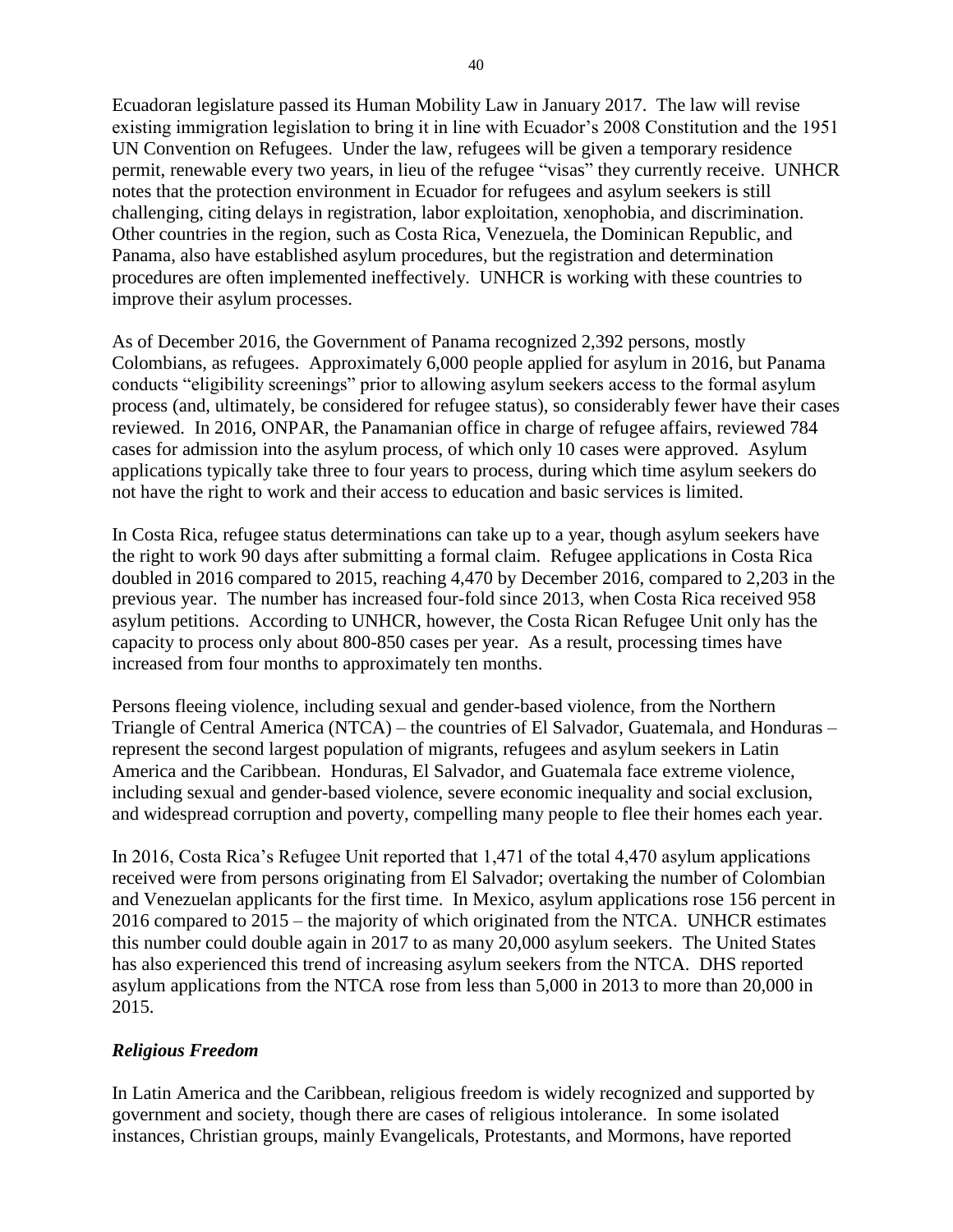impediments or complications to their practice of religion, establishment of religious institutions, and importation of religious materials. In some areas, there is harassment of Muslims, anti-Muslim speech, and marginalization of Afro and indigenous religions. In Cuba, significant government restrictions remain in place.

Although the constitution protects religious freedom, the Government of Cuba continues to monitor aspects of religious life, including interference in church affairs, surveillance of religious institutions, and harassment of outspoken church leaders. The USRAP in Havana offers Cubans who have been persecuted on a number of grounds, including their religious beliefs, the opportunity for permanent resettlement in the United States.

Priests and other religious leaders in some parts of Mexico continued to be targeted and received extortion attempts, death threats, and intimidation, often from organized criminal groups. There are also reports of local leaders pressuring Protestants to convert through forced displacement, arbitrary detention, and destruction of property in some rural and indigenous communities.

Manifestations of anti-Semitism that occurred throughout the hemisphere at times appeared correlated to the unfolding transitions to democracy in other parts of the world. In Venezuela, anti-Semitism is a growing concern, including instances of anti-Semitism in the governmentcontrolled media.

#### *Voluntary Repatriation*

Given the threats and violence in Colombia from illegal armed groups (non-state actors) and the lack of state presence to provide full protection in some areas, UNHCR has not been actively promoting repatriation of Colombian refugees. Because of this ongoing violence and inherent mistrust of the peace process by Colombian refugees and IDPs, UNHCR estimates that only 20 percent of all displaced Colombians (both refugees and IDPs) will choose to return to their places of origin.

## *Local Integration*

The Governments of Costa Rica, Ecuador, Mexico, Panama, and Venezuela have maintained policies that allow refugees in need of protection to obtain asylum and integrate locally, although the processes involved are usually slow and cumbersome. The governments' capacity to review applications and confer refugee status remains limited. Even registered refugees with the right to work struggle to find stable employment or income-generating opportunities. Refugees seeking international protection face high levels of discrimination and xenophobia, and face significant challenges accessing basic services like healthcare and education. The vast majority of refugees live in urban areas, rather than camps, making it difficult for international organizations to deliver much needed assistance. Many Colombian refugees and asylum seekers in Ecuador and Venezuela report harassment and threats by persons associated with armed Colombian groups operating along the borders with Colombia.

The Department of State is currently supporting UNHCR's efforts to assist the Dominican Republic and other Caribbean countries in developing systems for conducting refugee status determinations for asylum seekers, including Haitians. UNHCR's office in the Dominican Republic and its continued presence in Haiti have contributed greatly to its ability to address the protection needs of refugees, asylum-seekers, and displaced and stateless persons in mixed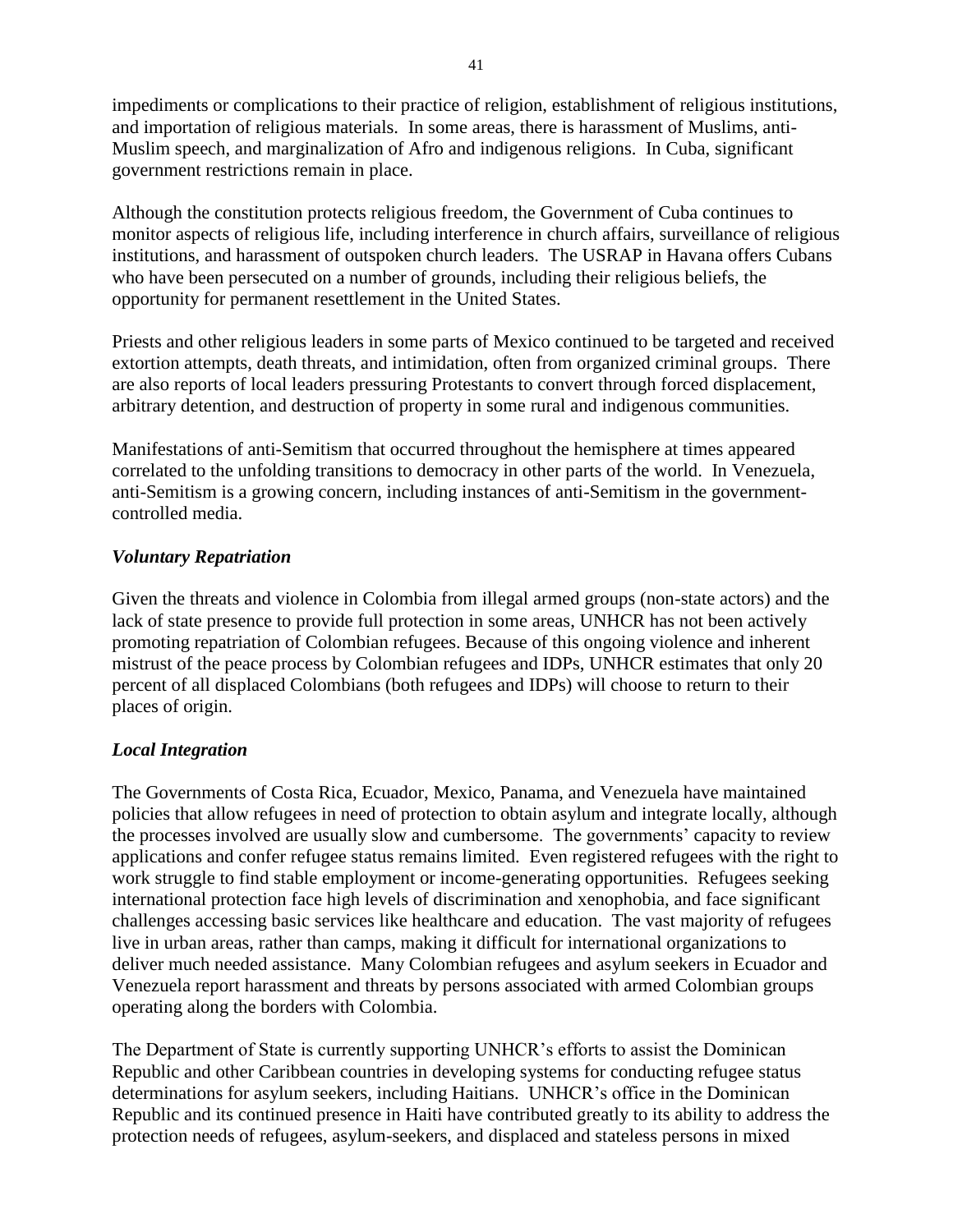migration flows throughout the region. Despite Dominican Republic restarting its refugee eligibility committee (CONARE) in 2012, the asylum process remains dysfunctional. We also remain concerned that individuals are at risk of statelessness in the Dominican Republic due to the September 2013 Constitutional Tribunal ruling.

## *Third Country and In-Country Resettlement*

In the past, local integration had been the solution best suited to regional refugee problems in Latin America. In recent years, however, third-country resettlement has become an important alternative for those who face physical risks and have urgent protection needs. Canada, New Zealand, Sweden, Denmark, Norway, and the United States offer resettlement to at-risk Colombian refugees. Under the "Solidarity Resettlement Program," a component of the Mexico Plan of Action which sought regional solutions to the Colombian refugee issue, countries in the region including Argentina, Brazil, Chile, and Uruguay are working with UNHCR to resettle a modest number of Colombian refugees.

Currently, the United States accepts referrals from UNHCR and embassies in the region and processes cases principally in Costa Rica, Cuba, Ecuador, El Salvador, Guatemala, and Honduras for possible third country resettlement. The United States has specific authority to conduct incountry processing in the nations of the Northern Triangle and Cuba, but is ending in-country processing in the Northern Triangle in FY 2018 for applicants to the Central American Minors (CAM) program. The United States also facilitates the resettlement to third countries of Cubans and Haitians interdicted by the U.S. Coast Guard in the Caribbean or who enter Guantanamo Naval Station directly and are found by DHS/USCIS to have a well-founded fear of persecution or to be more likely than not to face torture if repatriated to their country of origin. From 1996 to date, approximately 412 such protected persons have been resettled to 20 countries worldwide.

The U.S. government also operates an in-country refugee resettlement program in Cuba since 1987. The number of persons seeking refugee resettlement has decreased in recent years, and the backlog of cases pending review by the Department of State for access to the USRAP has been eliminated. The decrease in new applications reflects a shrinking pool of qualified applicants. The Refugee Section at the U.S. Embassy has not received any recent information regarding individuals who have been prevented by the Cuban government from traveling through the incountry refugee settlement program.

Cubans eligible to apply for admission to the United States through the in-country program include the following:

- 1. Former political prisoners;
- 2. Active members of persecuted religious minorities;
- 3. Human rights activists, long-standing members;
- 4. Forced labor conscripts (1965-68); and
- 5. Persons deprived of their professional credentials or subjected to other disproportionately harsh or discriminatory treatment resulting from their perceived or actual political or religious beliefs.

On December 1, 2014, PRM and DHS/USCIS launched the Central American Minors (CAM) program, an in-country refugee program in El Salvador, Guatemala, and Honduras for unmarried children under 21 of certain lawfully present parents residing in the United States. On November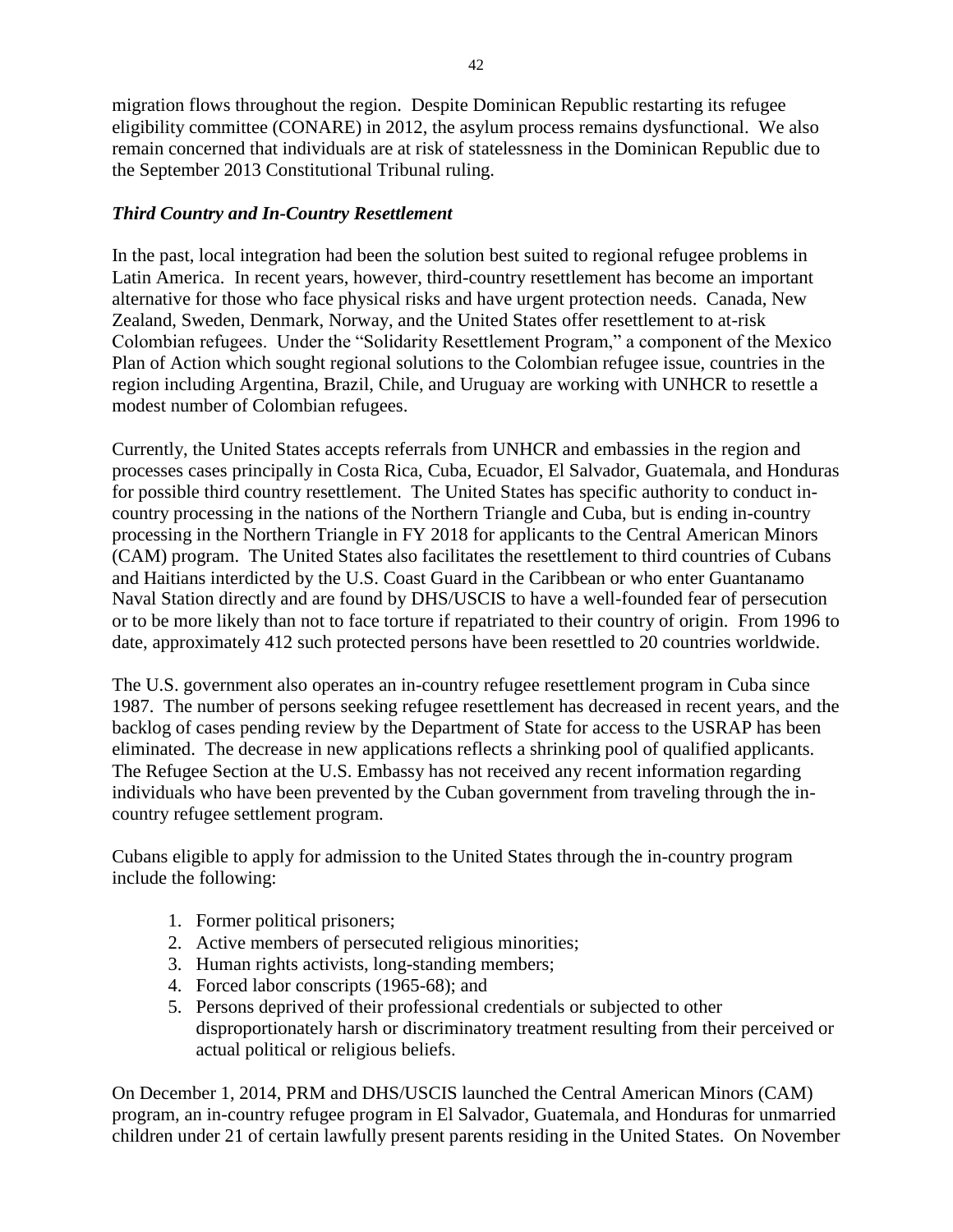15, 2016, the CAM program was expanded to allow additional categories of applicants when these family members accompany a qualifying child. The CAM program will be phased out in FY 2018 as the vast majority of individuals accessing the program were not eligible for refugee resettlement.

Instead, DHS/USCIS and the State Department will focus on more targeted refugee processing in Central America through the Protection Transfer Arrangement (PTA) with the Government of Costa Rica, UNHCR, and IOM. Through UNHCR and IOM, the U.S. government pre-screens vulnerable Salvadoran, Honduran, and Guatemalan applicants and will transfer applicants who qualify for protection to Costa Rica, where they are interviewed by DHS/USCIS and considered for resettlement to the United States. In some situations, the USRAP may decide to process UNHCR-identified cases in one of the three countries.

## *FY 2017 U.S. Admissions*

We anticipate admitting approximately 1,600 refugees from Latin America and the Caribbean during FY 2017, including Central Americans, Colombians, and Cubans.

## *FY 2018 U.S. Resettlement Program*

The proposed 1,500 ceiling for Latin America and the Caribbean for FY 2018 comprises Cuban refugees eligible for the in-country Priority 2 program; Central American Minors eligible for the in-country Priority 2 program; and UNHCR-referred Priority 1 Colombians and Central Americans.

*Proposed FY 2018 Latin America program to include arrivals from the following categories:*

| <b>Priority 1 Individual Referrals</b>          | <i>200</i> |
|-------------------------------------------------|------------|
| <b>Priority 2 Groups</b>                        | 1,250      |
| <b>Priority 3 Family Reunification Refugees</b> | 50         |
| <b>Total Proposed Ceiling</b>                   | 1,500      |

## **NEAR EAST AND SOUTH ASIA**

The Near East/South Asia region remains host to more than 12 million refugees, primarily Palestinians, Syrians, Afghans, Iraqis, Somalis, Burmese, Bhutanese, Sri Lankans, and Tibetans. Countries hosting the largest populations of refugees are Turkey, Pakistan, Lebanon, Iran, and Jordan. Few countries in the region are party to the 1951 Convention relating to the Status of Refugees and/or its 1967 Protocol. Nonetheless, many host governments tolerate the presence of refugees within their borders.

UNHCR, UNRWA, ICRC, IOM, WFP, UNICEF, and other humanitarian organizations work with refugees in the region. Some countries have provided long-term protection and/or asylum, mainly to Tibetans, Bhutanese, Sri Lankans, Palestinians, Afghans, Iraqis, Somalis, Syrians, and a handful of other nationalities. Refugees identified by UNHCR for third-country resettlement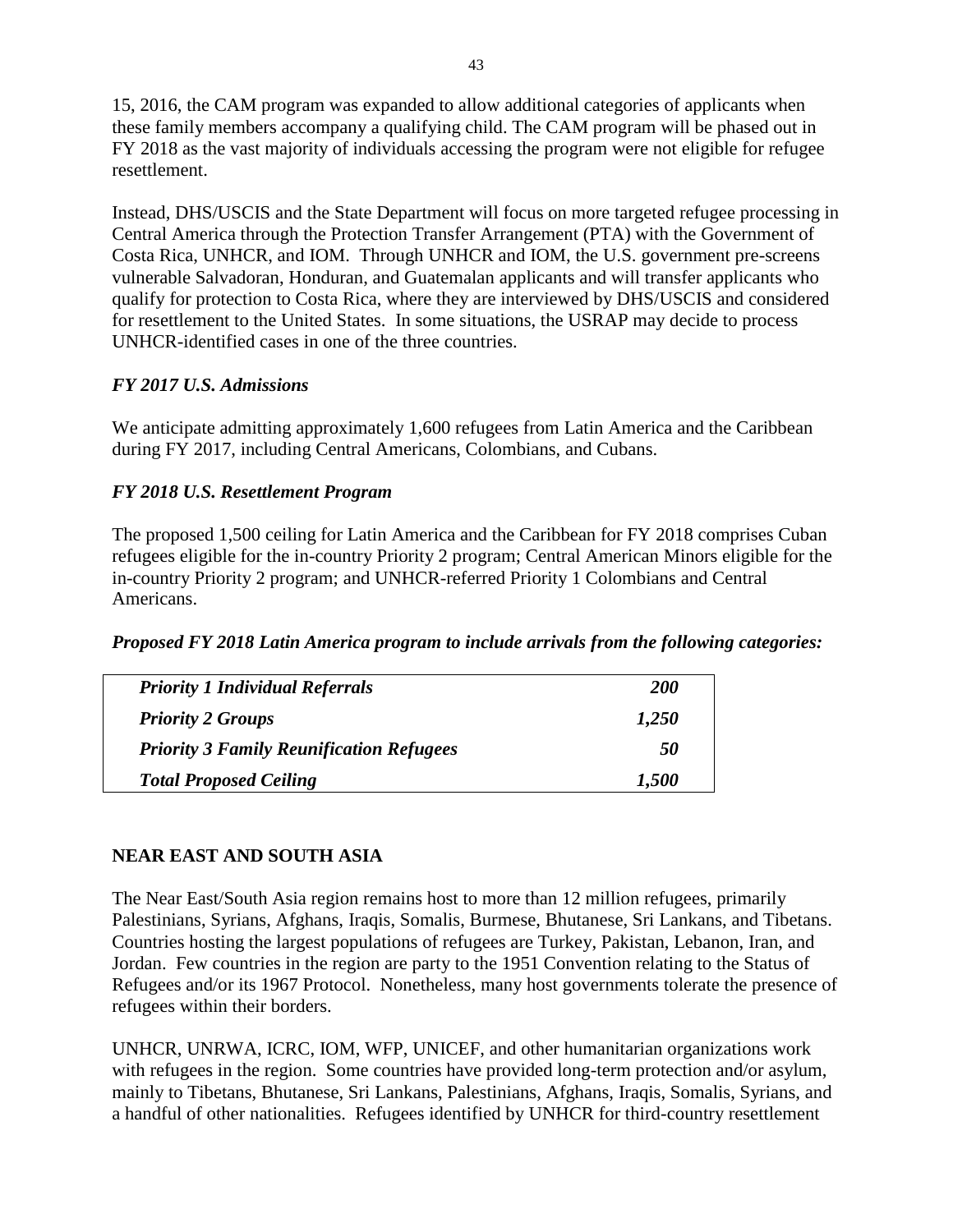include Syrians in Turkey, Lebanon, Jordan, Egypt, and Iraq; Iraqis in Jordan, Syria, Turkey, Lebanon, Egypt, Yemen, and the Gulf States; Bhutanese in Nepal; Afghans in Pakistan Iran, Turkey, Syria, and India; Iranians in Turkey and Pakistanis in Sri Lanka.

As of December 31, 2016, more than 250,000 Iraqi refugees were registered with UNHCR in the region. IOM reports that more than three million Iraqis have been displaced since January 2014 by violence in Iraq. As of March 2017, there are approximately 230,000 Syrian refugees in Iraq, as well as approximately 30,000 refugees and asylum seekers of other origins (including Palestinians and Iranian Kurds). The U.S. government is providing humanitarian assistance to displaced Iraqis in Iraq and the region through support to international and non-governmental organizations. U.S. funding seeks to ensure conflict-affected Iraqis receive shelter, water, sanitation, health care, protection, education, and livelihoods opportunities. Since the start of FY 2014, the United States has provided nearly \$1.7 billion in essential humanitarian assistance in the region.

Ongoing conflict in Syria since 2011 has caused massive displacement, both internally and to countries in the region. Inside Syria, 13.5 million Syrians require humanitarian assistance, and 6.3 million are internally displaced. An estimated 4.5 million Syrians are living in areas that are besieged or difficult to reach. Outside of Syria, neighboring countries are hosting 5.2 million refugees. Hospitals are filled to capacity, schools are running double shifts, the availability of water has decreased, and rental housing is limited communities hosting Syrians. The crisis in Syria and its spillover effects have pushed the number of Lebanese living below the extreme poverty line (\$2.40 per day) to 154,000. The number of poor Lebanese and refugees in Lebanon has risen by an estimated 110 percent since 2011. Meanwhile, the Government of Turkey reports it has spent more than \$12 billion to support refugees, through the free education and health care it provides to Syrians and construction and management of high-quality camps that host approximately 10 percent of the refugee population. Jordan is also making significant outlays and will require \$7.6 billion between 2017 and 2019 to meet refugee needs and strengthen Jordanian communities.

The U.S. government is providing humanitarian assistance to internally displaced Syrians and refugees from Syria across the region through support to international organizations, such as UNHCR, UNICEF, and ICRC, as well as through non-governmental organizations, which are providing critical assistance in virtually all sectors, including water and sanitation, shelter, education and medical care. The U.S. government, the single largest global donor, had provided nearly \$7.4 billion in critical humanitarian assistance since the start of the Syria crisis.

Despite the voluntary repatriation of over 5.8 million Afghan refugees since 2002, Pakistan continues to host approximately 1.4 million registered Afghans and estimates of undocumented Afghans have ranged from 500,000 to 1 million. Iran hosts approximately 950,000 Afghans registered as refugees, as well as significant numbers of Afghan visa holders and undocumented Afghans. Many Afghans have resided in these countries for over three and a half decades. The maintenance of asylum and protection space for those refugees who cannot yet return to Afghanistan while continuing to support voluntary repatriation, is a top priority for the U.S. government and for UNHCR. Over 11,000 Afghan refugees and asylum seekers are also registered with UNHCR in India. Identifying durable solutions remains an important component of UNHCR's strategy in India. Local integration in South Asia remains a difficult option due to opposition from most host countries.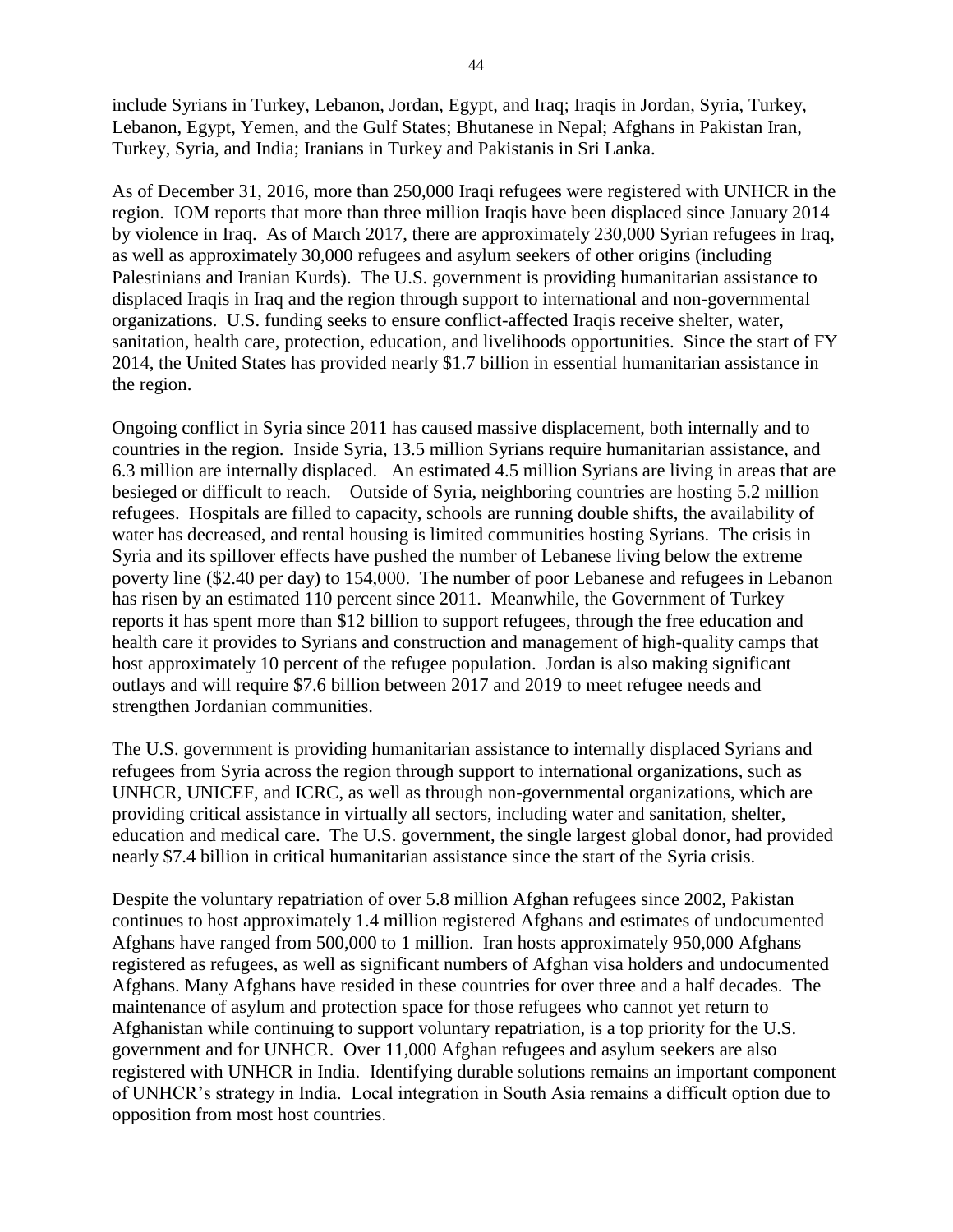Tens of thousands of ethnic Nepali Bhutanese were forced out of Bhutan in the early 1990s as a result of the Bhutanese government's policy of "one nation and one people" (also referred to as "Bhutanization"). Despite 15 rounds of formal negotiations between Bhutan and Nepal, and pressure from the United States and other governments to resolve the issue and secure the right of return for Bhutanese refugees, particularly humanitarian cases, to date none have been permitted to return. Due to concerted resettlement efforts commenced in late 2007 by the United States and other resettlement countries, over 109,000 Bhutanese refugees have departed after spending two decades in camps in eastern Nepal; of whom more than 92,500 have resettled in the United States. The U.S. government continues to press the Government of Bhutan to help resolve this protracted situation by accepting the return of eligible refugees who wish to voluntarily repatriate. Similarly, the U.S. government encourages the Government of Nepal to allow the projected 7,000-9,000 refugees who will remain in the camps following the conclusion of third country resettlement to work, gain legal status, and access public education, health care, and other services. PRM expects the refugee processing program in Nepal to wind down over the next year or two.

#### *Religious Freedom*

Persecution of religious groups is common in many countries in the Near East and South Asia that are countries of origin for refugee populations entering the United States. Some state and local governments fail to hold perpetrators of violence against members of religious groups accountable and are complicit through failure to prevent such crimes. The responses of other governments are often inadequate, which in turn can foster a sense of impunity among perpetrators of violence against members of religious communities. Although many of these countries do not have indigenous Jewish populations, societal anti-Semitism is prevalent. Governments regularly fail to condemn anti-Semitism and government and religious leaders sometimes employ anti-Semitic speech.

In some countries in the region, most notably Afghanistan, Iran, Saudi Arabia, Pakistan, and Egypt, blasphemy and defamation of religion laws are used to restrict religious liberty, constrain the rights of religious minorities, and limit freedom of expression, and those accused face prison sentences and threats of violence. In most countries in the region, efforts to proselytize Muslims are forbidden and Sharia courts decide personal status cases of Muslims. Such courts find Muslims who convert away from Islam to be apostates and sentences range from death to legal restrictions on all rights except freedom of movement.

Iran and Saudi Arabia are designated by the Department of State as CPCs under the International Religious Freedom Act of 1998 for systematic, ongoing, and egregious violations of religious freedom. Iran continues to enforce some of the world's harshest restrictions on religious freedom. Apostasy, conversion from Islam, and efforts to proselytize Muslims are punishable by death. Members of non-recognized religious groups, face harsher and more frequent forms of discrimination, home raids, arrest, harassment, and abuse by security services. Religious groups, including Sunni Muslims, Bahais, Sufis, Jews, Zoroastrians, Yarsanis, and Christians, continue to face official discrimination, harassment, and arrest. Members of the Shia community who express religious views different from those of the government are also subject to harassment and intimidation. The government continues to convict and execute of dissidents, political reformists, and peaceful protesters on the charge of moharebeh (enmity against God), anti-Islamic propaganda, and other religion-related charges, which it often links to national security.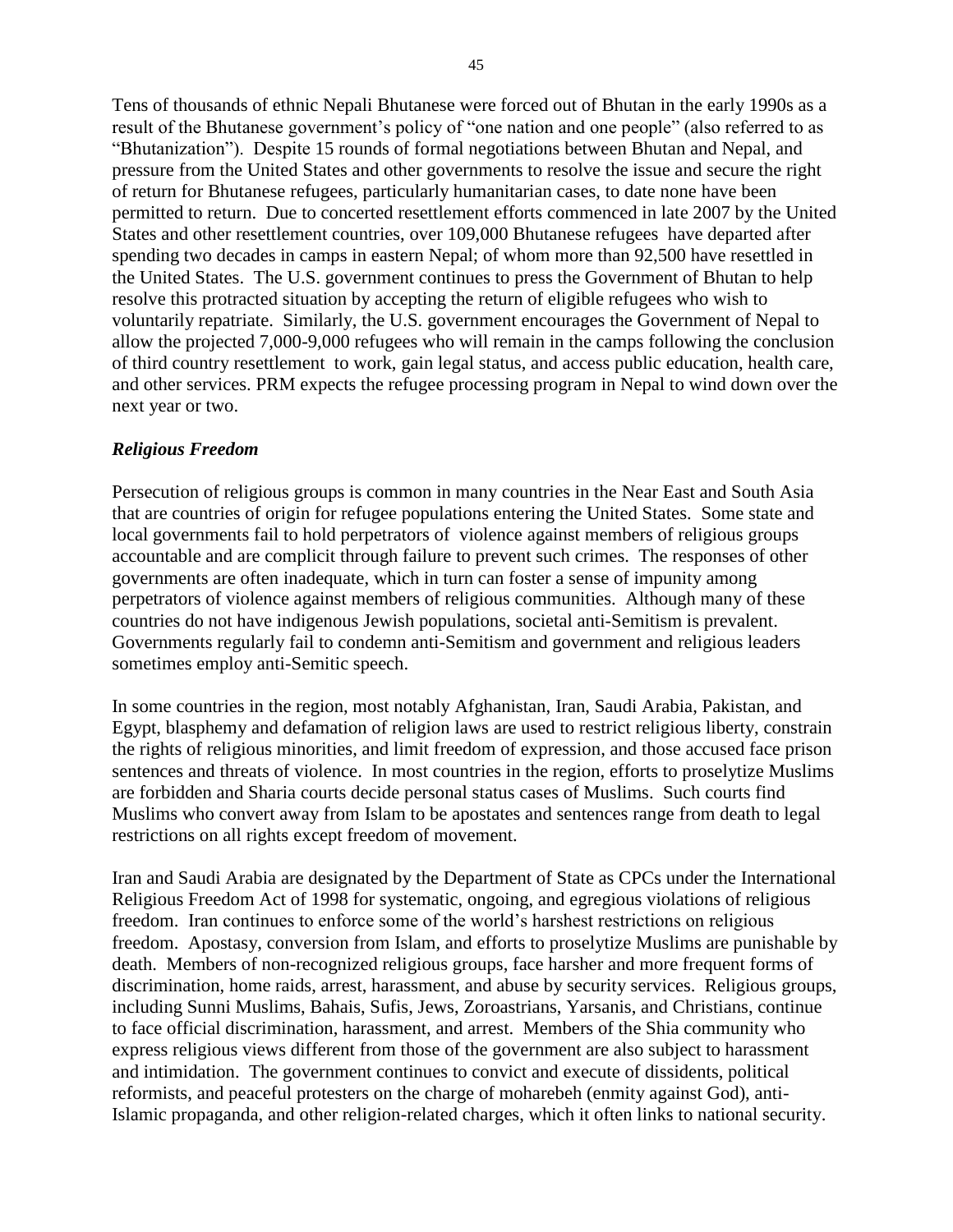Saudi Arabia prohibits the public observance of any religion other than Sunni Islam and restricts interpretations of Sunni Islam other than its own, banning some outright. In law and in practice, the government discriminates against non-practicing Sunni, Shia, and persons of other religions. Conversion from Islam is considered apostasy and punishable by death, though in practice no one accused of apostasy has been executed. Serious government restrictions result in restrictions on worship and religious teaching. There is widespread official discrimination against adherents of non-Sunni groups, including Christians, Jews, and members of "polytheistic" religions.

In Iraq, ISIS targeted many of its attacks and abuses on the basis of religious and ethnic identity. As Secretary Tillerson recently stated, ISIS is clearly responsible for genocide against Yezidis, Christians, and Shia Muslims in areas it controls or has controlled. ISIS is also responsible for crimes against humanity and ethnic cleansing directed at these same groups and in some cases also against Sunni Muslims, Kurds, and other minorities. Ongoing sectarian tensions and discrimination affect all of Iraq's religious and ethnic communities. As a result, some of these religious communities, along with their ancient languages and customs, are on the verge of disappearing.

In Syria, the Assad regime and its allies, including foreign, Shia militia allies have killed, arrested, and physically abused Sunnis populations and members of targeted religious minority groups, and intentionally destroyed their property, according to numerous reports, as part of its effort to defeat the armed insurrection mounted by armed opposition groups. Sources reported government-affiliated militias seized the homes of Sunnis with the explicit intention of permanently displacing these individuals and changing the religious demography of these areas by populating the area with Shia and Alawite residents. The government increased its targeting and surveillance of members of a variety of faith groups it deemed a threat, especially members of the country's Sunni majority. This occurred concurrently with the escalation of violent extremist activity conducted by ISIS targeted against religious minorities, including Christians, Druze, Alawites, Yezidis, and others as the civil war continues. Large-scale internal and external displacement of all sectors of the population is ongoing.

In Lebanon, the constitution requires the state to respect all religious groups and declares equality of rights and duties for all citizens without discrimination or preference, and stipulates that there be a balance of political power among the major religious groups. Sectarian violence continued during 2017, straining relations among the country's 18 officially-recognized religious groups. Despite this violence, political and religious leaders were vocal in their opposition to violent extremism and in their support of peaceful coexistence across sectarian divides. Religious leaders reported the continued operation of places of worship in relative peace and security.

In Afghanistan, religious freedom is severely restricted due to constitutional contradictions, legislative ambiguity, and interpretations of Islamic law that mandate the death penalty for apostasy and blasphemy. According to the Supreme Court, the Bahai Faith is distinct from Islam and is a form of blasphemy, which is a capital offense. Members of the Bahai Faith have reported legal discrimination and restrictions on their rituals. Individuals who converted from Islam feared repercussions. Due to their fear of government and societal reprisal, Christians avoid situations where they might appear to be proselytizing. Members of the Bahai Faith have reported legal discrimination and restrictions on their rituals. Hindus and Sikhs encounter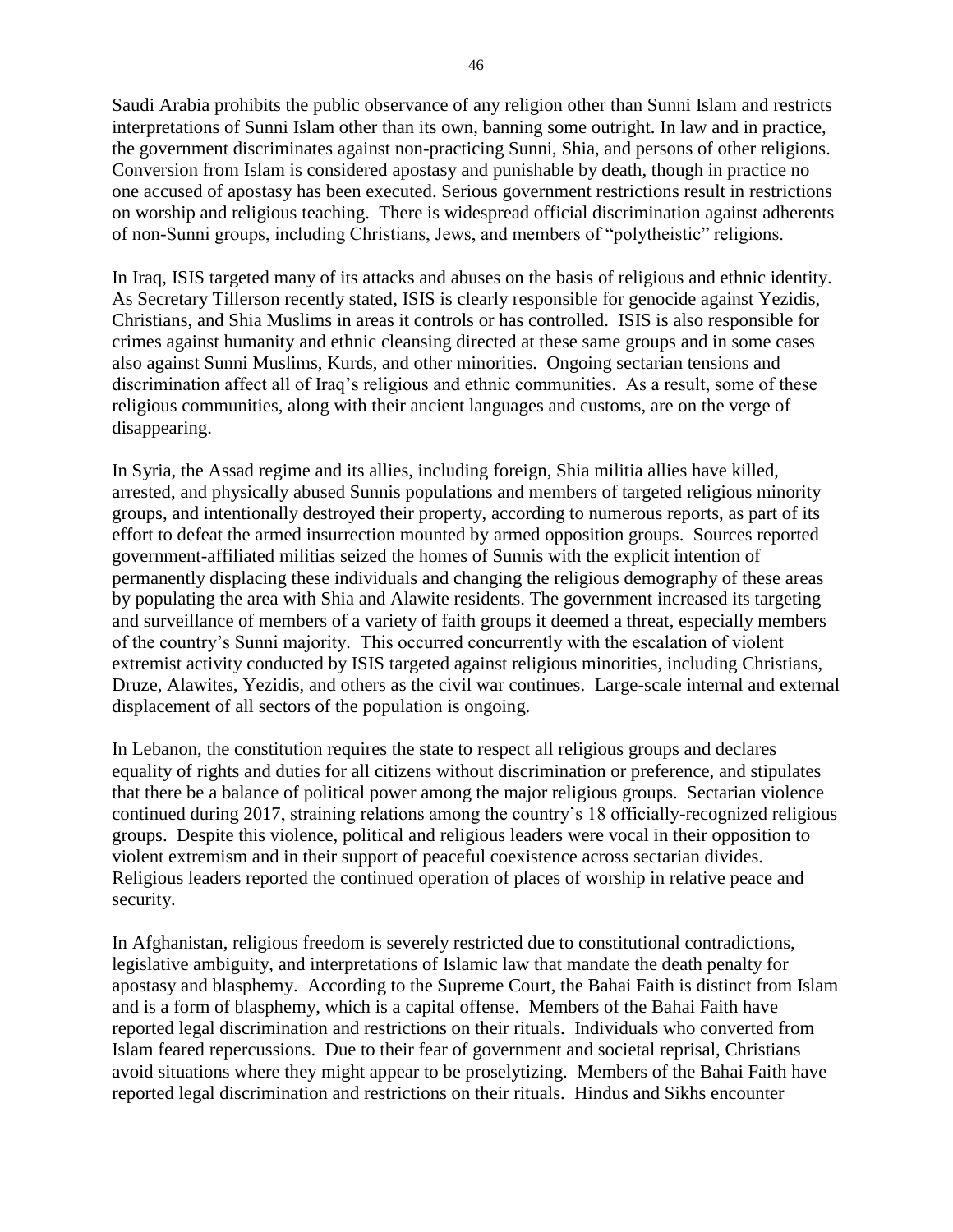problems in cremating their dead, despite police protection for their rituals. Both groups continued to express fear of retaliation if they availed themselves of legal protection in disputes with neighbors.

In Pakistan, the penal code includes blasphemy laws that carry punishments ranging from imprisonment to the death penalty. Frequent abuses of these laws disproportionately affect religious minorities, both Muslims and non-Muslims. Those accused of blasphemy in Pakistan face exceedingly difficult legal battles, although Pakistan's higher courts have exonerated a number of defendants in recent years. In 2015, Pakistan's Supreme Court suspended the death sentence in the case of Asia Bibi, a particularly high-profile blasphemy case and reaffirmed the death sentence for an individual, Mumtaz Qadri, convicted of murdering Punjab Governor Salman Taseer over Taseer's comments criticizing the blasphemy law. The constitution and penal code maintain that members of the Ahmadiyya Muslim Community are not Muslims and may not call themselves Muslims or assert they are adherents of Islam. The penal code bans Ahmadis from preaching or propagating their religious beliefs, proselytizing, or "insulting the religious feelings of Muslims." The punishment for violation of these provisions is imprisonment for up to three years and a fine. Sectarian terrorist groups regularly target the predominantly Shia Hazara community, resulting in hundreds of violent attacks annually. Terrorist groups also target members of other religious minority communities and their places of worship. Members of religious minority communities have stated the government has been inconsistent in safeguarding minority rights, and discrimination against Christians, Hindus, Sikhs, and Ahmadis persist.

In Bangladesh, militant groups claiming affiliation with transnational terrorist groups, such as Al-Qaida and ISIS, have targeted secular bloggers and members of religious minorities, including those accused of converting from Islam to another religion. There are frequent societal attacks against members of minority religious groups, including Hindus, and looting of their religious sites and their members' homes.

In India, members of minority groups who have been victims of religiously motivated violence or other animus have sometimes complained of police inaction, including failure to register, investigate, and prosecute alleged crimes. As noted in the Department of State's most recent International Religious Freedom Report, India continues to experience religiously motivated incidents, including killings, assaults, riots, restrictions on the right to practice religion and proselytize, and attacks against property. Violence, including sometimes lethal attacks on Muslims due to alleged cow slaughter, remains a significant concern.

The USRAP provides resettlement access in various ways to refugees who suffer religious persecution. Nationals of any country, including CPCs, may be referred to the USRAP through a Priority 1 referral by UNHCR or a U.S. embassy for reasons of religious persecution. Under the Lautenberg-Specter Amendment, Iranian religious minorities designated as Priority 2 category members are considered under a reduced evidentiary standard for establishing a well-founded fear of persecution.

## *Voluntary Repatriation*

Since 2002, over 5.8 million Afghan refugees have returned to Afghanistan, mostly from Pakistan and Iran. Over 4.7 million have been assisted by UNHCR in the largest repatriation operation in UNHCR's history. Due to a number of factors, including pressures placed on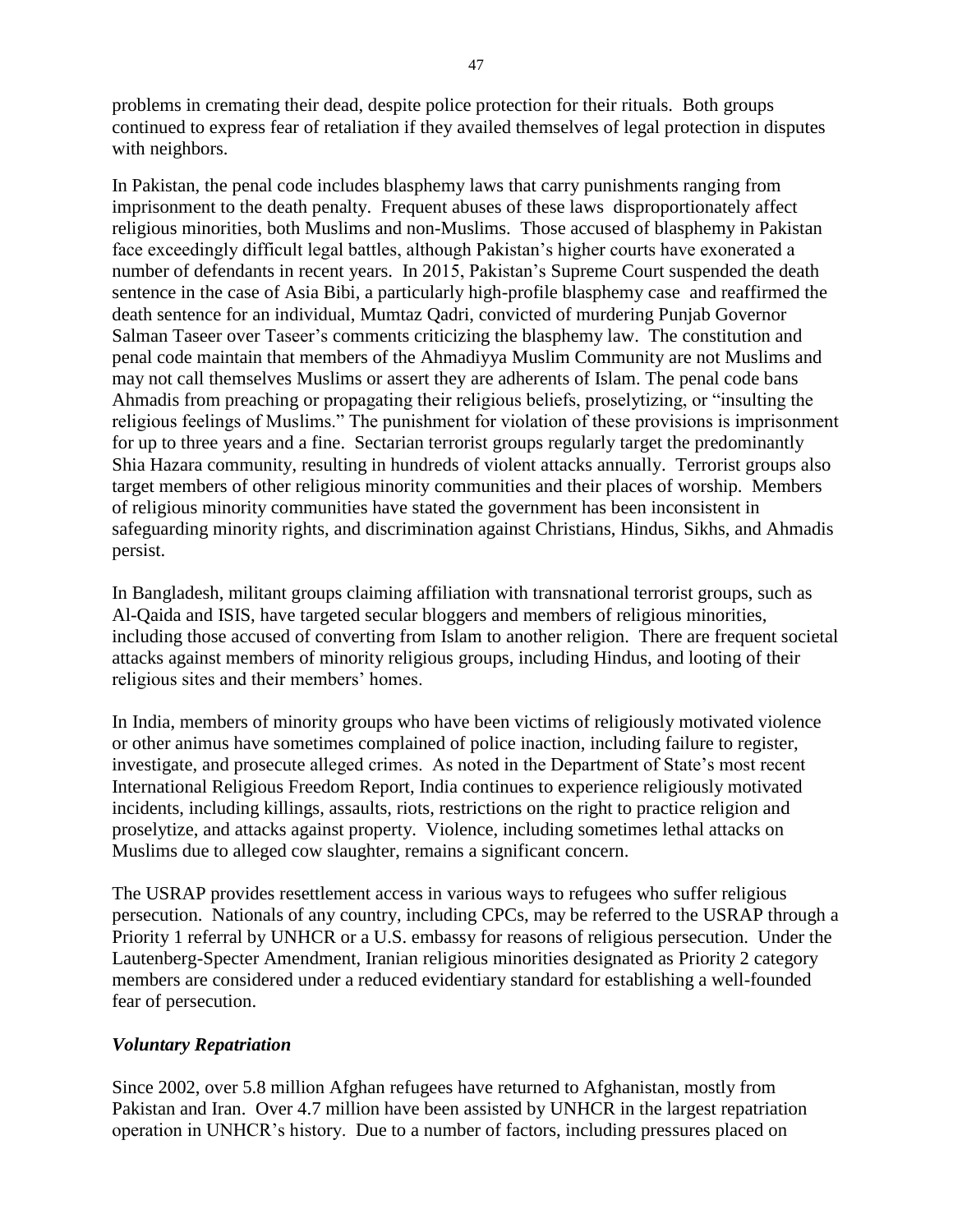refugees in Pakistan, voluntary repatriation to Afghanistan increased dramatically in 2016 with over 370,000 refugees returning from Pakistan. Returned refugees represent roughly 20 percent of Afghanistan's total population and overwhelm the country's capacity to absorb them.

It is unlikely that all of the remaining 2.3 million registered Afghans in Pakistan and Iran will repatriate in the near future. UNHCR and IOM report the continuing migration of Afghans in both directions across the Afghanistan-Pakistan border is part of a larger process of economic and social migration that has been occurring for centuries. However, this has changed somewhat with Pakistan's implementation of stricter border controls. UNHCR is working with the Governments of Afghanistan, Pakistan, and Iran and the international community to develop policies and programs to manage voluntary returns. They are also working to better manage the residual Afghan population in Pakistan by working toward longer-term protection and migration solutions. IOM is seeking a greater role in border management and in developing regional mechanisms for economic migration that would bolster protection for Afghans. The Government of Afghanistan is working to increase its capacity in helping returnees integrate into Afghan economic and social structures and at the same time prioritizes continued protection for Afghan citizens still seeking refuge abroad. UNHCR, together with the Governments of Afghanistan, Iran, and Pakistan, continues to work toward implementing UNHCR's *Solutions Strategy for Afghan Refugees to Support Voluntary Repatriation, Sustainable Reintegration and Assistance to Host Countries* (SSAR). The SSAR provides for the orderly, voluntary return of Afghan refugees and emphasizes the need to integrate returned refugees into their communities fully.

Stabilizing the displaced Afghan population  $-e.g.$  integrating returning refugees and IDPs into Afghan society and preserving asylum space for refugees in neighboring countries – is critical to regional stability, as is addressing irregular migration. The Afghan government has also adopted a national IDP policy which seeks to address protection, assistance, and durable solutions for displaced populations within its borders. With assistance from UNHCR and others, the Afghan government began implementing the IDP policy in 2015.

UNHCR in India facilitates the voluntary return of Sri Lankan and Afghan refugees. With the end of the conflict in Sri Lanka in 2009, more than 13,000 refugees have returned with UNHCR assistance, and the number of Tamils seeking to return from India is slowly increasing. In 2016, UNHCR assisted in the voluntary return of nearly 850 Tamil refugees to Sri Lanka. As of October 2016, 66 Afghan refugees had voluntarily returned from India during the year.

The United States continues to work with other interested governments in urging the Government of Bhutan to allow for the voluntary repatriation of Bhutanese refugees to Bhutan under acceptable terms and conditions.

#### *Local Integration*

The SSAR promotes enhancing support for refugee-hosting communities and providing some alternative stay arrangements for refugees in Pakistan and Iran. On February 7, 2017 the Cabinet of the Government of Pakistan approved a series of proposals on refugees submitted including the extension of Proof of Registration (POR) cards in two, one-year increments with the first increment valid through December 31, 2017; the creation of specific visa categories for Afghans; support for a national refugee law; and the documentation of undocumented Afghans in Pakistan. These measures could improve the protection environment and provide some alternative stay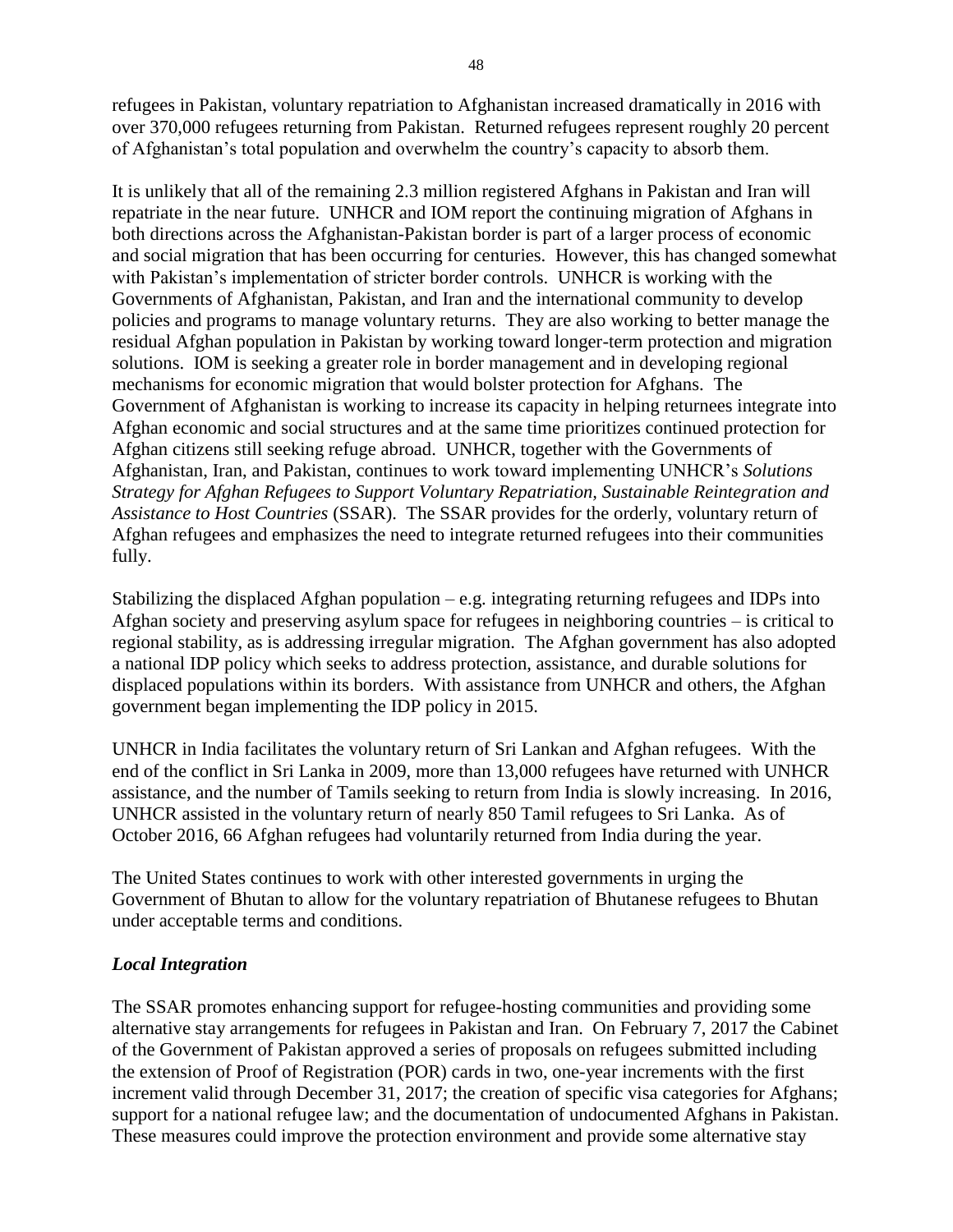arrangements; however, the only implementation to date has been the extension of POR cards. The United States will continue to work with UNHCR and the Government of Pakistan to preserve asylum space and promote alternative stay arrangements. However, at present, local integration is not an option for most of the Afghan refugees.

Local integration is currently not an option for Iraqi refugees who settled in the region, though Jordan, Syria, and Lebanon have preserved first asylum and protection space for Iraqi refugees. Syria hosted approximately 22,000 UNHCR-registered Iraqi refugees as of December 31, 2015. Jordan and Lebanon host approximate 62,000 and 18,000 Iraqi refuges respectively. Both countries closely manage their borders, requiring Iraqis to obtain visas before entering, which effectively limits the number of Iraqis able to seek asylum as not all are able to secure visas.

Iraqis in Syria, Lebanon and Jordan are not legally defined as refugees, but rather as guests or, in the case of Jordan, asylum seekers. These governments allow UNHCR to register Iraqis. With help from the international community, the governments of Syria, Lebanon, and Jordan have allowed Iraqi students to enroll in public schools, though they are often required to pay fees, which may be prohibitively expensive for refugees without international assistance, and enrollment numbers are low. Similarly Iraqi refugees in Syria, Lebanon and Jordan have access to the public health care systems, but are required to pay fees to access services. Iraqi refugees in Lebanon and Syria are not legally allowed to work, though many do so in the gray economy. Although Iraqis, like all foreigners in Jordan, can work legally in several labor sectors, few have obtained the necessary work permits because these require possession of residency permits, which the Government of Jordan is not issuing to Iraqis.

More than 1.5 million Iraqi IDPs have returned to their homes, as areas previously under ISIS control are liberated. It is important for displaced Iraqis to be able to access services in their areas of displacement, as many will be unable to return to their homes in the near future due to ongoing conflict, damaged homes and infrastructure, and unexploded ordnance.

While Turkey ratified the 1951 UN Refugee Convention and acceded to its 1967 Protocol, the Turkish government acceded to the Protocol with a geographic limitation acknowledging refugees only from Europe. While nearly all asylum seekers are thus not considered refugees under Turkish law, the Turkish government grants temporary refuge and temporary local integration possibilities to refugees recognized by UNHCR usually pending their referral to a potential resettlement country. As of March 2016, there were over 250,000 refugees, as well as those pre-registered and registered with UNHCR, the majority from Iraq and Afghanistan. UNHCR-recognized refugees and asylum seekers in Turkey are assigned to one of 64 satellite cities. Provincial governments are responsible for meeting refugees' basic needs, including by providing access to employment, healthcare, and education, although support varies from one location to another. The 2.95 million Syrians that Turkey hosts are not counted under these regulations as they are afforded temporary protection status instead of conditional refugee status.

Turkey's "Foreigners and International Protection Law" regulates the entry, exit, and the stay of migrants in the country, along with the scope of international protection for those who seek asylum in Turkey. The law went into full implementation on April 11, 2014, creating a new entity within the Ministry of Interior, the Directorate General for Migration Management (DGMM). DGMM is responsible for implementing most aspects of the law, including temporary protection registration and exit permit issuance. DGMM continues to build up staff size and capacity, expand its regional scope, and refine roles and responsibilities with other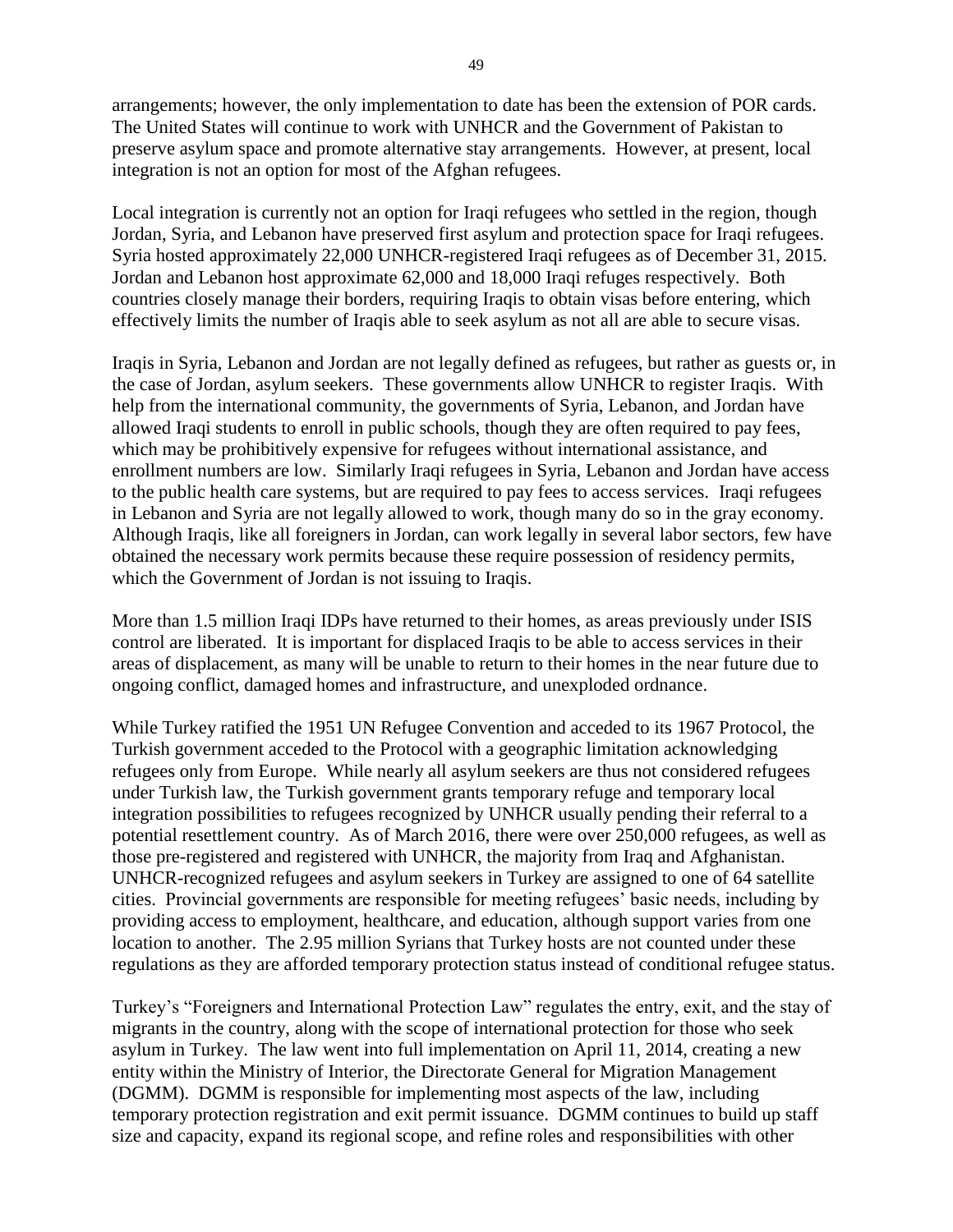Turkish agencies in emergency response for refugees. Legislation passed in 2016 allows Syrian refugees legal access to work. Syrians must reside in Turkey for six months and need an employer-sponsored work permit from the Ministry of Labor – a \$140 expense few employers are willing to pay. Further restrictions limit refugees to working in the province where they are registered, and restrict Syrian employment at any company to less than 10 percent of the total staff. Together with Turkey's high unemployment rate and large informal sector, the result is that very few Syrian refugees are working legally in Turkey.

Despite the increasing number of asylum seekers and refugees, India does not have a clear national policy for the treatment of refugees, and UNHCR has a limited mandate in the country. India permits UNHCR to assist asylum seekers and urban refugees in New Delhi and some other cities, primarily Burmese, Afghans, and Somalis. UNHCR-recognized asylum seekers and urban refugees are eligible to apply for long-term visas that, if granted, are renewable for five years and, provide work authorization and access to higher education and public services. India recognizes and aids certain groups, including Sri Lankan refugees in the 112 camps in Tamil Nadu and Tibetan refugees in the 39 settlements and other urban areas throughout the country. The Government of India provides support and benefits to registered Tibetan and Sri Lankan refugees. It also grants work authorization and other rights to documented Tibetans. However, Sri Lankan refugees in India do not receive work authorization from the central government but have authorization from the state government to work in the state of Tamil Nadu.

#### *Third-Country Resettlement*

The USRAP anticipates the continued processing in this region of Syrians and Iraqis, and, to a lesser extent, Bhutanese, Afghans, and Iranians, during FY 2018.

In the Near East, the United States recognizes that the possibility of third-country resettlement must be available to the most vulnerable Iraqi and Syrian refugees, and has processing facilities in Amman, Baghdad, Beirut, Cairo, and Erbil and Istanbul. The U.S. Embassy in Syria is shuttered and interviews are not currently taking place in Damascus.

The majority of Syrian referrals to the United States are processed in Jordan, Turkey, and Egypt, and to a lesser extent in Lebanon and Erbil, the Kurdistan region of Iraq, and elsewhere. As of February 2017, UNHCR had referred over 65,000 Syrians for U.S. resettlement consideration. In FY 2016, the United States admitted 12,587 Syrian refugees.

The United States has been resettling Iraqis in large numbers since 2007. While many Iraqis gain access to the USRAP via a referral from UNHCR, direct access to the USRAP for Iraqis with close U.S. affiliations is also available in a limited number of countries in the region. The Refugee Crisis in Iraq Act, enacted January 28, 2008, created categories of Iraqis who are eligible for direct access (Priority 2) to the USRAP, both inside and outside Iraq. Individuals who meet the following criteria may seek direct access to USRAP in Algeria, Bahrain, Egypt, Iraq, Israel, Jordan, Kuwait, Lebanon, Morocco, Oman, Qatar, Saudi Arabia, and the United Arab Emirates:

- 1. Iraqis who work/worked on a full-time basis as interpreters/translators for the U.S. Government, MNF-I in Iraq, or U.S. Forces-Iraq;
- 2. Iraqis who are/were employed by the U.S. Government in Iraq;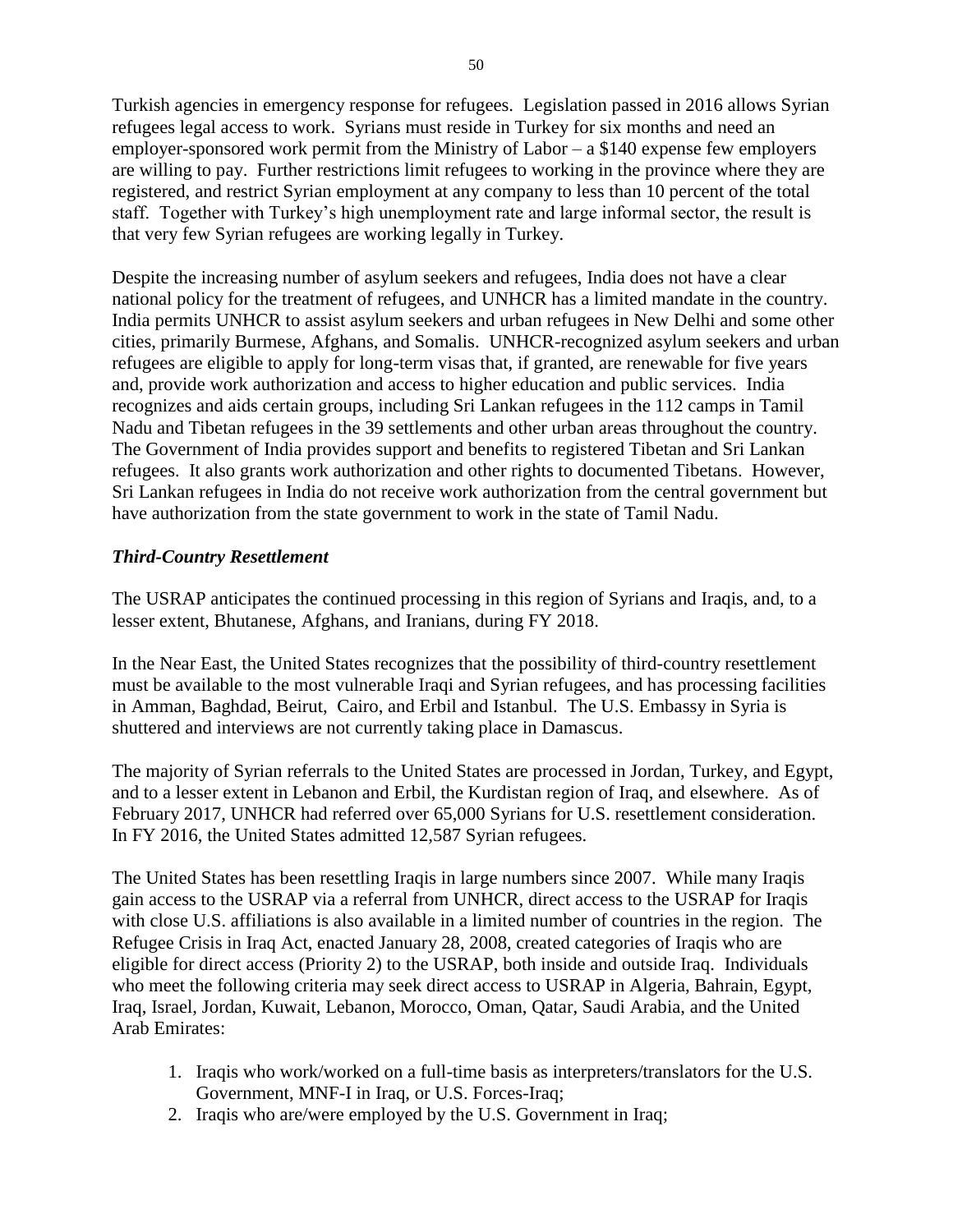- 3. Iraqis who are/were employees of an organization or entity closely associated with the U.S. mission in Iraq that has received U.S. Government funding through an official and documented contract, award, grant or cooperative agreement;
- 4. Iraqis who are/were employed in Iraq by a U.S.-based media organization or nongovernmental organization; and
- 5. Spouses, sons, daughters, parents, and siblings of individuals described in the four categories above, or of an individual eligible for a Special Immigrant Visa as a result of his/her employment by or on behalf of the U.S. Government in Iraq, including if the individual is no longer alive, provided that the relationship is verified.

In addition to the above, the Refugee Crisis in Iraq Act provides direct access to the USRAP to Iraqis who have close family members in the United States, which has been defined as beneficiaries of approved I-130 Petition for Alien Relative petitions, as well as to their derivatives.

Although security and logistical challenges associated with operating in Iraq limit in-country processing capacity, refugee processing in Iraq remains a high priority for the United States, as it directly benefits Iraqis associated with U.S. efforts in Iraq.

The United States is also working closely with UNHCR to expand an important resettlement P-1 program from Northern Iraq for survivors of ISIS atrocities, many of whom are Yezidi, Christian, and other religious minorities.

In February 2016, direct access (Priority 2) to the USRAP was extended to Syrian beneficiaries of approved I-130 Petition for Alien Relatives and their derivatives. Processing is available in Algeria, Bahrain, Egypt, Iraq, Israel, Jordan, Kuwait, Lebanon, Morocco, Oman, Qatar, Saudi Arabia, and the United Arab Emirates.

Since the United States is unable to conduct refugee resettlement directly from Iran, we partner with the Government of Austria to allow for certain Iranian religious minority applicants (Bahais, Zoroastrians, Jews, Mandaeans, and Christians) to travel from Iran to Austria for their U.S. resettlement processing. These refugees are considered under a reduced evidentiary standard for establishing a well-founded fear of persecution granted by the Lautenberg-Specter Amendment. The Amendment was reauthorized for a one-year extension on May 5, 2017. New applications will be accepted through September 30, 2017. In Turkey, the United States also processes Iranian religious minorities, including the Bahai who qualify for special procedures involving a "fast-track" refugee status determination and referral by UNHCR.

Resettlement processing of the group resettlement program for Bhutanese refugees in Nepal is reaching a successful conclusion. The final UNHCR referrals were received on December 31, 2016 and the vast majority of refugee departures will conclude this fiscal year. As of April 2017, UNHCR had referred over 120,500 Bhutanese refugees for resettlement to eight countries and more than 108,700 of these Bhutanese refugees have been resettled to these countries – over 92,500 resettled in the United States – since late 2007.

In India, UNHCR refers some 300-400 individuals per year, with priority given to those it deems most vulnerable. The majority of referrals are Burmese. UNHCR also refers a very limited number of refugees out of Sri Lanka, mostly Pakistanis. We continue to explore modalities for processing vulnerable Tibetan refugees in the region.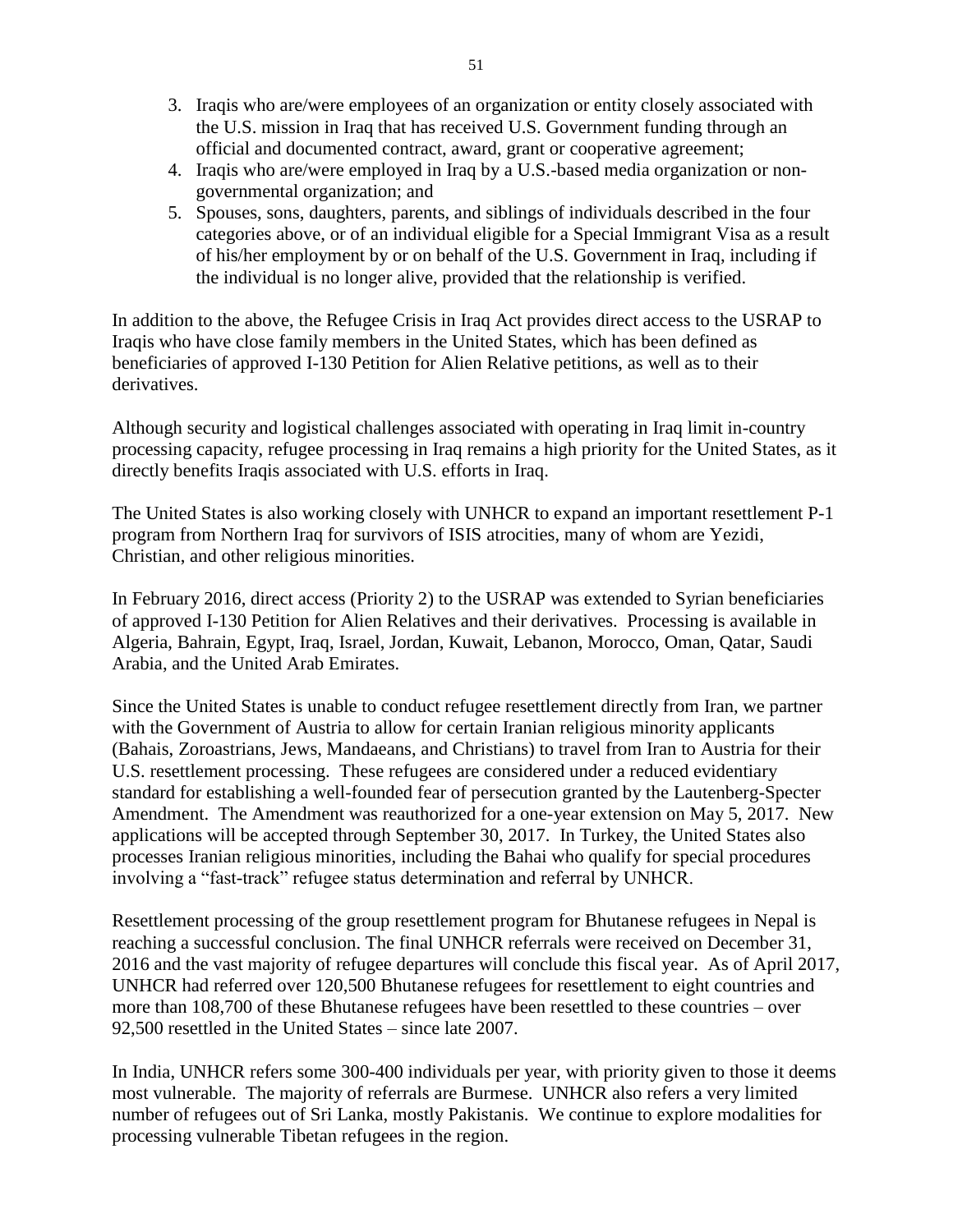## *FY 2017 U.S. Admissions*

We estimate the admission of almost 22,000 refugees from the Near East region in FY 2017. These will include up to 7,000 Iraqis, 6,500 Syrians, 3,500 Bhutanese, 1,200 Iranians, and approximately 500 Afghans, including Afghan refugees in Iran processed through UNHCR Emergency Transit Centers in Slovakia and Romania.

## *FY 2018 U.S. Resettlement Program*

The proposed regional ceiling for refugees from the Near East and South Asia for FY 2018 is 17,500 including vulnerable Syrians, Iraqis, Bhutanese, Iranians, Pakistanis, and Afghans. We expect Priority 1 UNHCR referrals for all of the aforementioned nationalities, including individuals from various and diverse religious and ethnic groups in the region, such as Assyrians, Yezidis, Mandeans, Iranian Kurds, Syrian Kurds, and Ahmadi Muslims. Many Iraqis, Syrians, and Iranians will also access the USRAP through specific Priority 2 programs.

*Proposed FY 2018 Near East/ South Asia program to include arrivals from the following categories:* 

| <b>Priority 1 Individual Referrals</b> | 8,400      |
|----------------------------------------|------------|
| <b>Priority 2 Groups</b>               | 9,000      |
| <b>Priority 3 Family Reunification</b> | <i>100</i> |
| <b>Total Proposed Ceiling</b>          | 17,500     |
|                                        |            |

## *V. REFUGEE AND ASYLEE ASSIMILATION*

Successful assimilation of refugees into U.S. society directly benefits refugees, asylees, and communities, while it also serves the national interest of the United States by helping to establish a safe and secure homeland. Assimilation facilitates the ability of refugees and asylees to make positive contributions to the United States and the communities where they live. With these benefits in mind, PRM, DHS/USCIS, and ORR are working to enhance efforts to promote refugee and asylee assimilation and integration. Improved assimilation of refugees and asylees will not only boost their ability to be successful in the United States, but will also help to better secure our communities by fostering a cohesive society based upon shared civic ideals, an appreciation of our history, and an understanding of the English language.

The education and work history of each refugee is included in information shared with resettlement agencies prior to a refugee's arrival which leads to placement supporting the most optimal outcomes for refugees. The Department of State requires that a clear plan of action for each refugee, including children, is developed and implemented within the first 30 days after arrival in the United States. This plan is based on an assessment of individual needs and indicates the initial employability for each refugee. For each employable adult, the principal objective of the service plan is assisting the refugee to obtain early employment.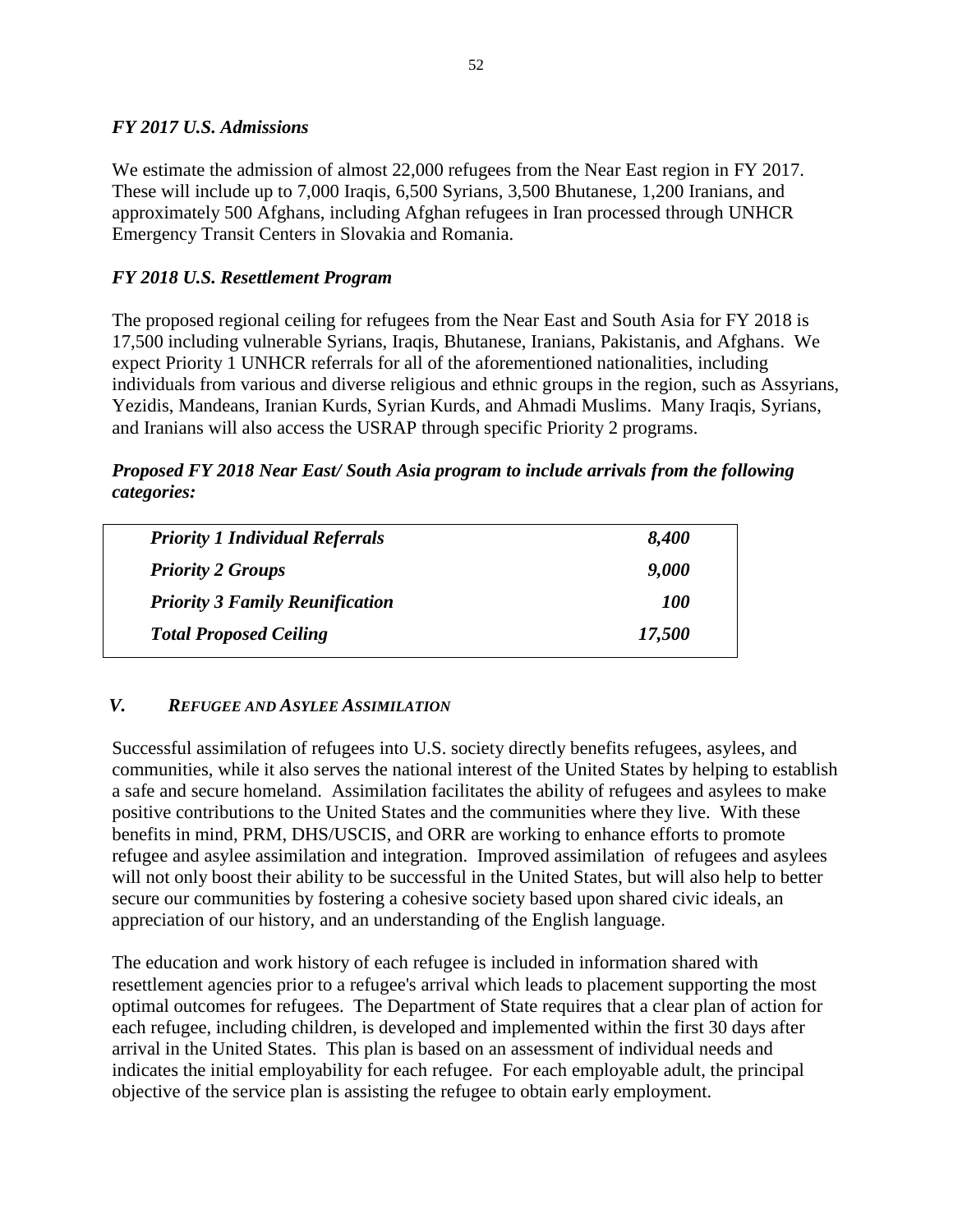Employment outcomes at each locality are assessed annually and considered as one of several factors during the review of proposals for resettlement. The U.S. government will continue to seek to improve outcomes in coordination with federal and local entities.

In addition to working collaboratively on these concepts, each agency is pursuing individualized efforts to support refugee assimilation.

The Department of State will improve the delivery of post-arrival cultural orientation by ensuring that each local resettlement affiliate has an effective policy for the delivery of required cultural orientation, as well as a sound mechanism for assessing refugee understanding of cultural orientation topics. PRM will also ensure that the required local refugee resettlement quarterly consultations include the development and implementation of a community strategy to support refugee integration.

HHS will continue to support self-sufficiency and assimilation of newly arriving refugees through its social service program. In the coming year, the program will combine social service and targeted assistance funding to allow states and providers more flexibility to address specific needs. ORR is looking to expand youth services focused on mentoring, social skills and job skill development. Given the growing number of refugees with advanced skills, ORR is proposing to launch a pilot program to support career laddering in partnership with local employers and universities. ORR will continue to focus on health and emotional wellness through screening and technical assistance to ensure refugee needs are addressed in support of self-sufficiency and integration into their community. ORR will also use technical assistance providers to further develop efforts to promote civic education and involvement, with an eye toward full citizenship.

DHS/USCIS intends to pursue several integration-related initiatives in FY 2018:

*Grant Funding.* Since fiscal year 2009, DHS/USCIS has received congressional authority to award competitive grant funding to organizations to support citizenship and immigrant assimilation efforts. Subject to congressional authority, DHS/USCIS is considering prioritizing grant-funded programs that focus on integrating newly arrived refugees and recently approved asylees through a variety of critical assimilation services. Additionally, DHS/USCIS is exploring awarding grant funds to local governments that are partners in resettling refugees or hosting asylees to support effective settlement and assimilation programming. DHS/USCIS will also work to develop and refine a method to assess the efficacy of such federal grant funding in promoting local assimilation efforts.

*Informational Brochure.* DHS/USCIS is working to develop an informational brochure for refugees and asylees containing information on critical resettlement resources, including available English language learning opportunities, lawful permanent residence and citizenship, and U.S. civic values. This brochure will be translated into several languages and distributed to refugees at designated ports of entry, to asylees through DHS/USCIS asylum offices, and through other appropriate and available channels.

#### *VI. ANTICIPATED SOCIAL, ECONOMIC, AND DEMOGRAPHIC IMPACT OF REFUGEE ADMISSIONS*

In accordance with the Refugee Act of 1980, ORR produces an Annual Report to Congress that presents ORR's activities, expenditures, and policies, and information about the individuals receiving ORR benefits and services, which addresses this issue in greater detail. The Annual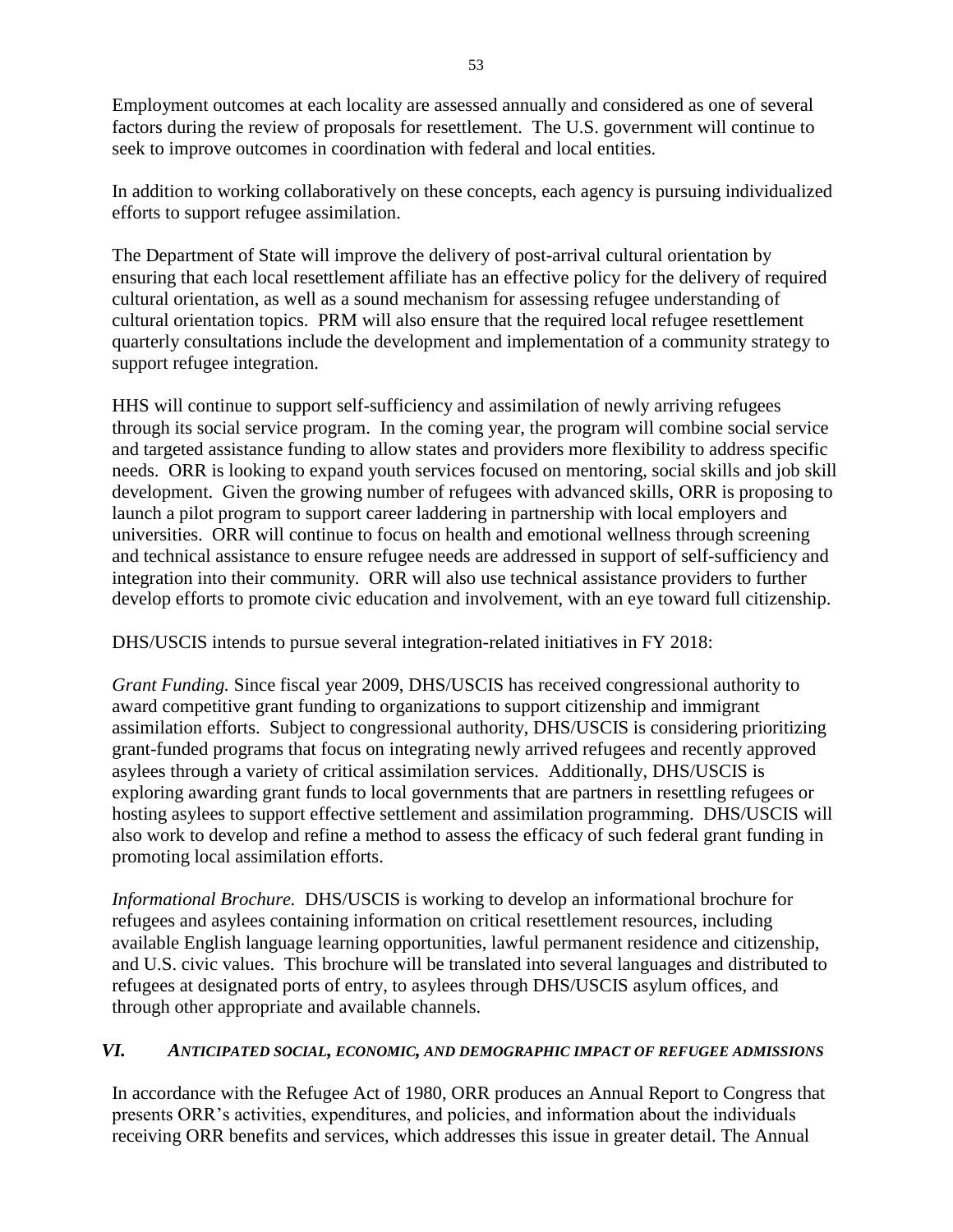Report to Congress also includes data from the Annual Survey of Refugees (ASR), which provides insight into the social, economic, and demographic impact of refugee admissions. The ASR collects basic demographic information such as age, level of education, English language proficiency and training, job training, labor force participation, work experience, and barriers to employment. Other data are collected by family unit, including information on housing, income, and utilization of public benefits.

ORR published the results of the 49<sup>th</sup> Annual Survey of Refugees in the 2015 Annual Report to Congress. Data from the 2015 Annual Survey of Refugees (ASR) highlights responding families' progress toward self-sufficiency during their initial five years in the United States. Survey respondents demonstrated noticeable gains in English language proficiency and workforce participation, and a decreased reliance on public benefits. After being in the United States for only two years, male respondents were employed at a rate roughly on par with the U.S. population. ORR will release the results of the most recent Annual Survey of Refugees in its forthcoming Annual Report to Congress.

On March 6, 2017, the President released a memorandum directing the Secretary of State – in consultation with the Secretary of Health and Human Services, the Secretary of Homeland Security, and the Director of the Office of Management Budget – to submit a report detailing the estimated long-term costs of the USRAP at the Federal, State, and local levels, along with recommendations about how to curtail those costs. The Presidential Memorandum also directs the Secretary of State, in consultation with the Director of the Office of Management and Budget, to produce a report estimating how many refugees are being supported in countries of first asylum (near their home countries) for the same long-term cost as supporting refugees in the United States, taking into account the full lifetime cost of Federal, State, and local benefits, and the comparable cost of providing similar benefits elsewhere. The Department of State is currently preparing both reports for submission to the President.

## *VII. REFUGEE ADMISSIONS FOR FISCAL YEAR 2016*

In FY 2016, the USRAP admitted 84,994 refugees from 68 countries. More than half were originally from either Democratic Republic of the Congo or Syria. (See Table V.)

The demographic characteristics of refugee arrivals from the 20 largest source countries (representing close to 100 percent of total arrivals) in FY 2016 illustrate the variation among refugee groups. The median age of all FY 2016 arrivals was 24 years and ranged from 18 years for arrivals from the Republic of South Sudan to 37 years of age for arrivals from Cuba and Iran. In FY 2016, 49.1 percent of all arriving refugees were female and 50.9 percent of all arriving refugees were male. Males predominated among refugees from Sudan (59.2 percent), Pakistan (55.4 percent), and Rwanda (52.8 percent). (See Table VI.)

Of the total arrivals in FY 2016, some 11.7 percent were under the age of five, 32.6 percent were of school age, 57.6 percent were of working age, and 2.2 percent were of retirement age. (See Table VII.) Considerable variation among refugee groups can be seen among specific age categories. Refugees under the age of five ranged from a high of 15.8 percent among Burundi arrivals to a low of 2.7 percent of those from Iran. The number of school-aged children (from 5 to 17 years of age) varied from a high of over 42.8 percent of arrivals from the Republic of South Sudan to a low of 13 percent of those from Iran. The number of working-aged refugees (16 to 64 years of age) varied from a high of 84.8 percent of those from El Salvador to a low of 46.3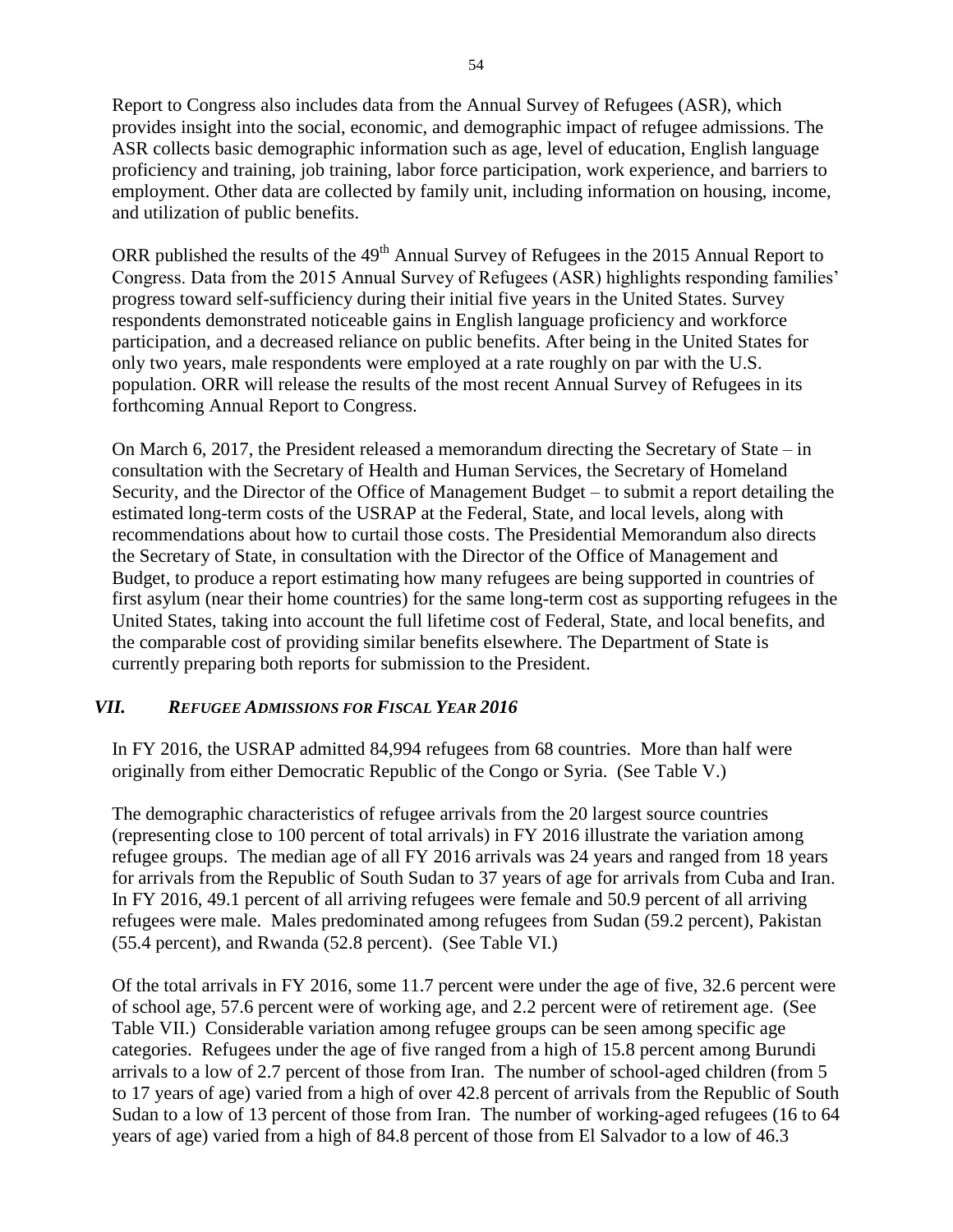percent of individuals from Syria. Retirement-aged refugees (65 years or older) ranged from a high of 11.1 percent of arrivals from Iran to a low of less than 1 percent of those from El Salvador.

During FY 2016, 61 percent of all arriving refugees resettled in 12 states. The majority were placed in California (9.3 percent), followed by Texas (9.2 percent), New York (5.9 percent), Michigan (5 percent), Ohio (4.9 percent), and Arizona (4.8 percent). The states of North Carolina (3.9 percent), Washington (3.8 percent), Pennsylvania (3.8 percent), Illinois (3.7 percent), Georgia (3.5 percent), and Florida (3.5 percent) also were in the top twelve states where refugees were resettled. (See Table VIII.)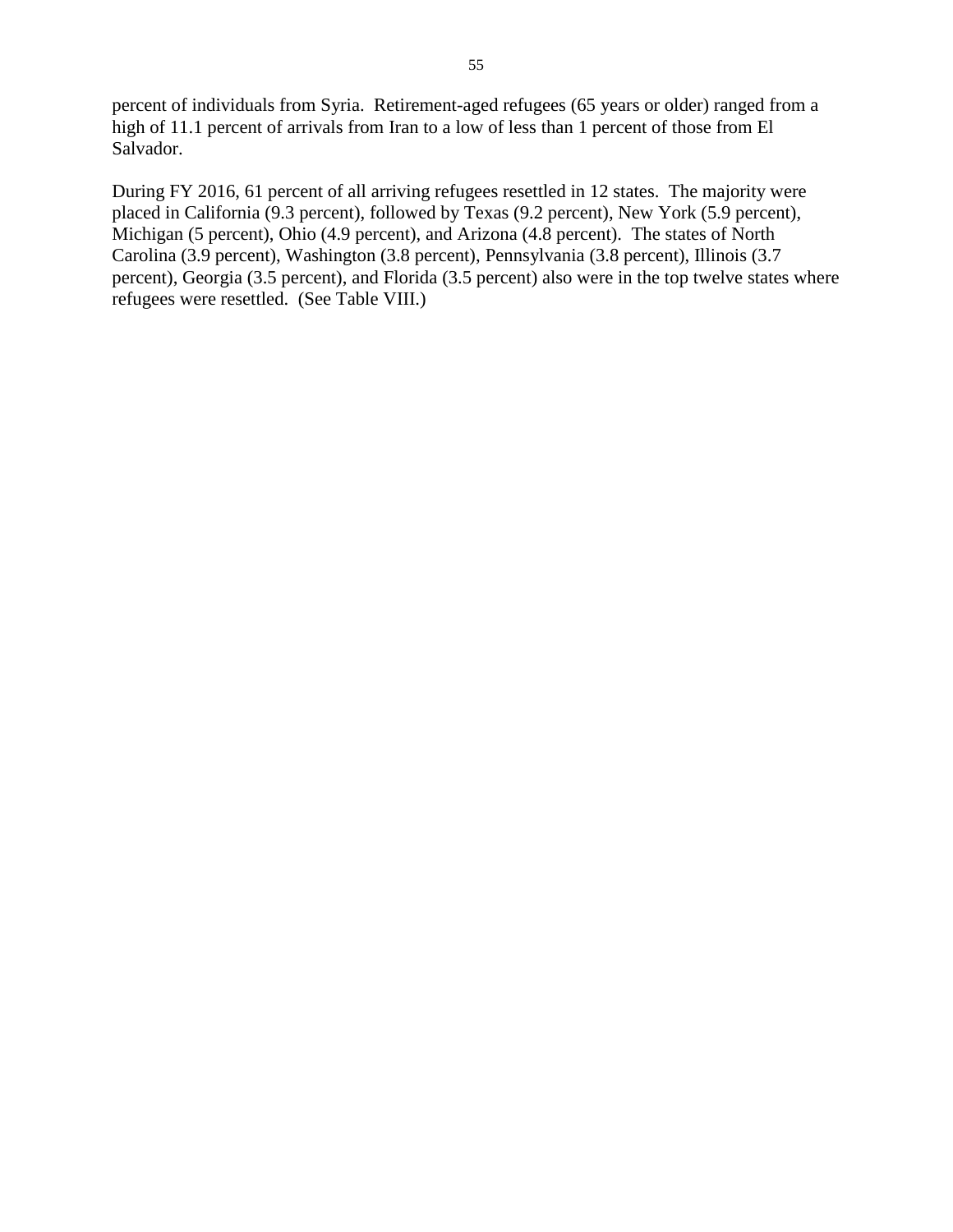| <b>Country of Origin</b> | <b>Arrival Number</b> | % of Total |
|--------------------------|-----------------------|------------|
| Afghanistan              | 2,737                 | 3.22%      |
| Angola                   | 3                     | 0.00%      |
| Bangladesh               | $\mathbf{1}$          | 0.00%      |
| Belgium                  | $\mathbf{2}$          | 0.00%      |
| Bhutan                   | 5,817                 | 6.84%      |
| <b>Burma</b>             | 12,347                | 14.53%     |
| Burundi                  | 694                   | 0.82%      |
| Cambodia                 | 18                    | 0.02%      |
| Cameroon                 | 14                    | 0.02%      |
| Central African Republic | 401                   | 0.47%      |
| Chad                     | $\overline{2}$        | 0.00%      |
| China                    | 57                    | 0.07%      |
| Colombia                 | 529                   | 0.62%      |
| Congo                    | 16                    | 0.02%      |
| Cuba                     | 354                   | 0.42%      |
| Dem. Rep. Congo          | 16,370                | 19.26%     |
| Egypt                    | 21                    | 0.02%      |
| El Salvador              | 364                   | 0.43%      |
| Eritrea                  | 1,949                 | 2.29%      |
| Ethiopia                 | 1,131                 | 1.33%      |
| Former Soviet Union*     | 3,947                 | 4.64%      |
| Former Yugoslavia*       | 3                     | 0.00%      |
| Gabon                    | $\overline{2}$        | 0.00%      |
| Guatemala                | $8\,$                 | 0.01%      |
| Guinea                   | 5                     | $0.01\%$   |

## **TABLE V Refugee Arrivals By Country of Origin Fiscal Year 2016**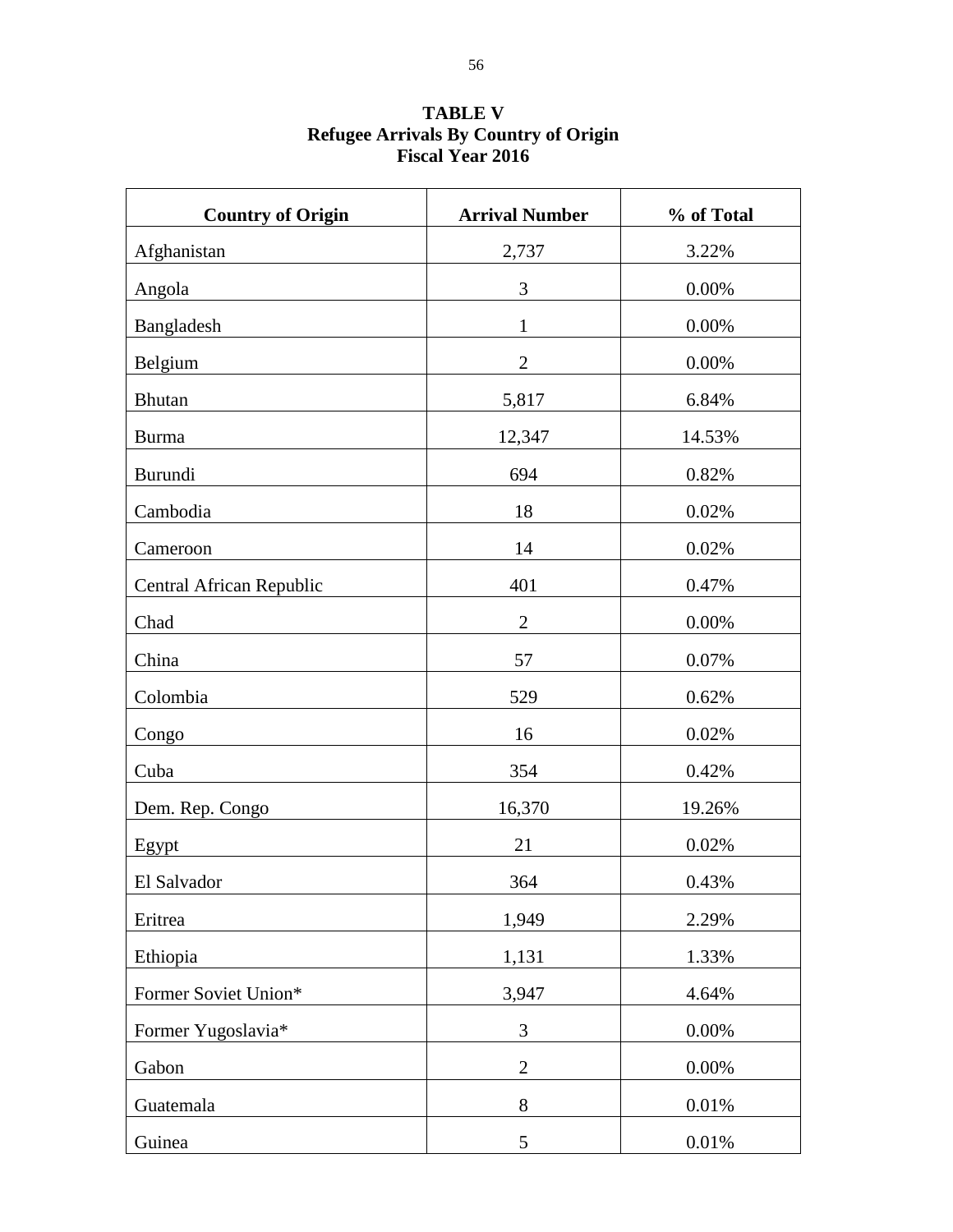| Honduras            | 84               | 0.10%    |
|---------------------|------------------|----------|
| India               | $\overline{4}$   | $0.00\%$ |
| Indonesia           | $\tau$           | $0.01\%$ |
| Iran                | 3,750            | 4.41%    |
| Iraq                | 9,880            | 11.62%   |
| <b>Ivory Coast</b>  | 79               | 0.09%    |
| Jamaica             | $\mathbf{1}$     | 0.00%    |
| Jordan              | 6                | 0.01%    |
| Kenya               | $\sqrt{6}$       | $0.01\%$ |
| Korea, North        | 14               | 0.02%    |
| Kuwait              | $\mathbf{2}$     | 0.00%    |
| Laos                | $\boldsymbol{7}$ | $0.01\%$ |
| Liberia             | 16               | 0.02%    |
| Libya               | $\mathbf{1}$     | 0.00%    |
| Malaysia            | $\overline{4}$   | 0.00%    |
| Mali                | 6                | 0.01%    |
| Mongolia            | $\mathbf{1}$     | 0.00%    |
| Nepal               | 33               | 0.04%    |
| Nigeria             | $\boldsymbol{7}$ | 0.01%    |
| Norway              | $\overline{2}$   | 0.00%    |
| Pakistan            | 545              | 0.64%    |
| Palestine           | 50               | 0.06%    |
| Rep. of South Sudan | 189              | 0.22%    |
| Rwanda              | 140              | 0.16%    |
| Saudi Arabia        | $\overline{2}$   | 0.00%    |
| Senegal             | 16               | 0.02%    |
| Sierra Leone        | 3                | 0.00%    |
| Somalia             | 9,020            | 10.61%   |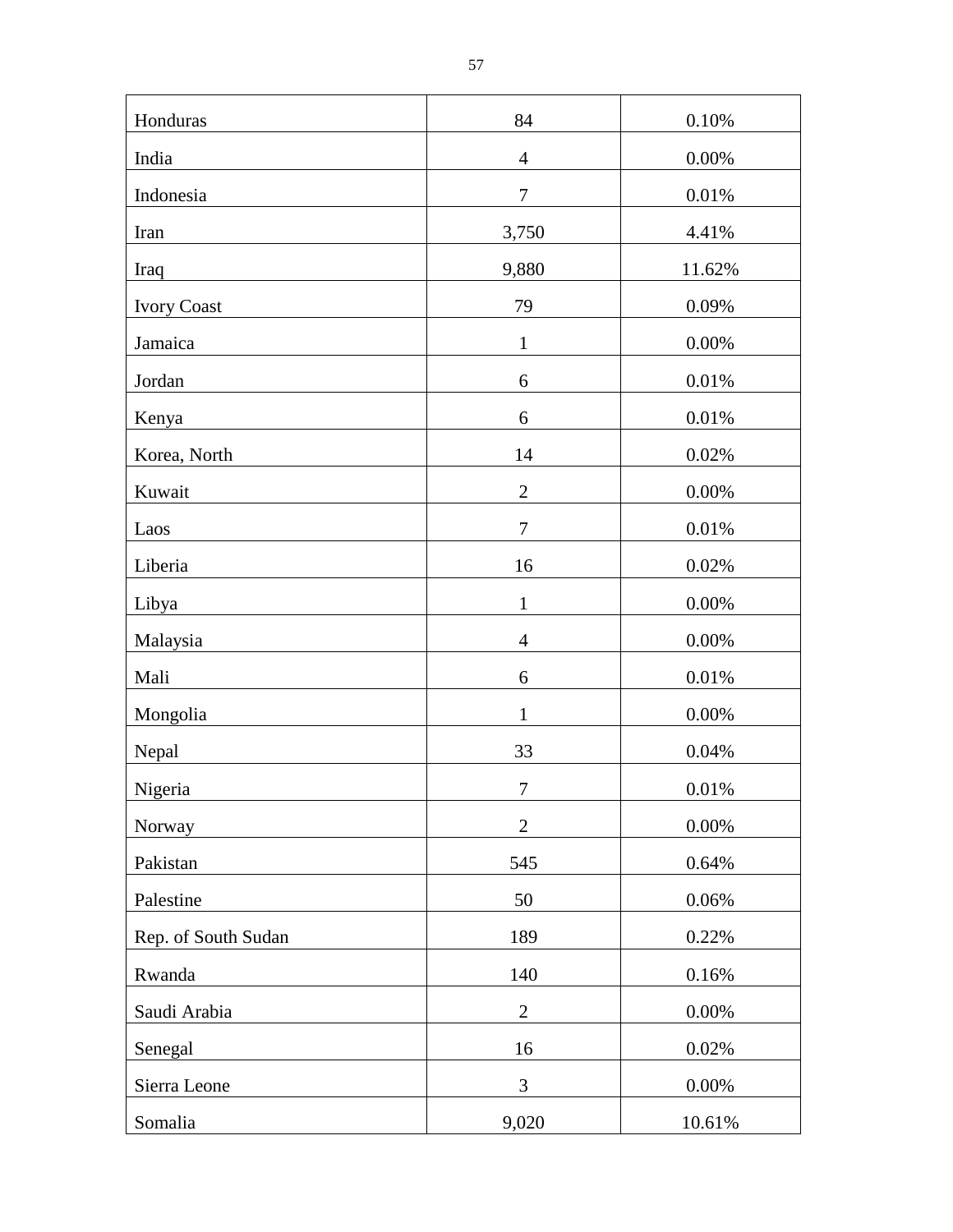| Sri Lanka (Ceylon)          | 91           | 0.11%    |
|-----------------------------|--------------|----------|
| Sudan                       | 1,458        | 1.72%    |
| Sweden                      | $\mathbf{2}$ | 0.00%    |
| Syria                       | 12,587       | 14.81%   |
| Tanzania                    | $\mathbf{1}$ | 0.00%    |
| Thailand                    | 5            | 0.01%    |
| Tibet                       | $\mathbf{1}$ | 0.00%    |
| Togo                        | 19           | $0.02\%$ |
| Tunisia                     | $\mathbf{1}$ | 0.00%    |
| Uganda                      | 65           | 0.08%    |
| <b>United Arab Emirates</b> | $\mathbf{1}$ | 0.00%    |
| Vietnam                     | 58           | 0.07%    |
| Yemen                       | 26           | 0.03%    |
| Zambia                      | $\mathbf{1}$ | $0.00\%$ |
| Zimbabwe                    | 11           | 0.01%    |
| <b>TOTAL</b>                | 84,994       | 100.00%  |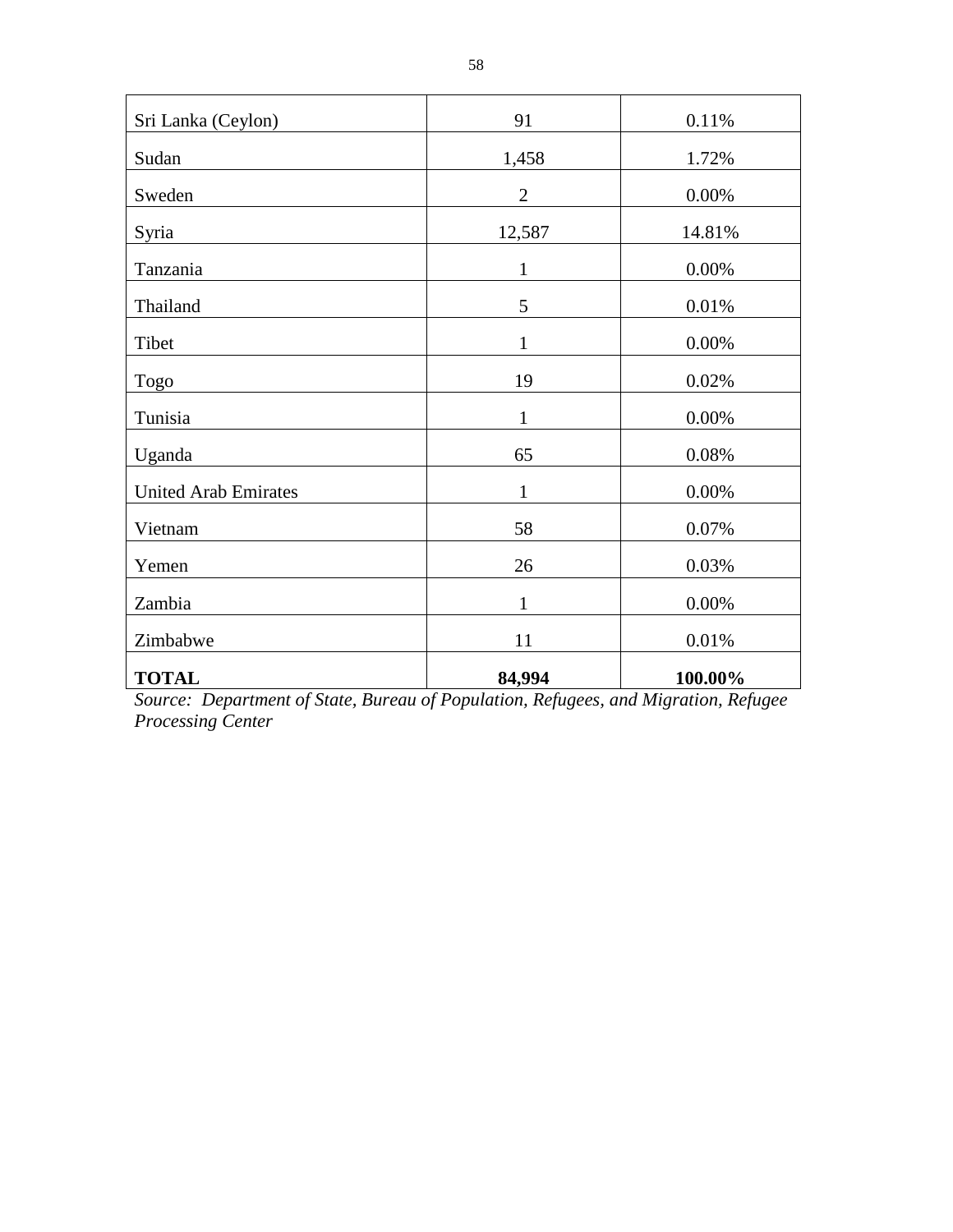## **TABLE VI**

| <b>Rank</b><br># of |                                 | <b>Refugees</b> | <b>Median</b> | $\frac{0}{0}$  | $\frac{0}{0}$ |
|---------------------|---------------------------------|-----------------|---------------|----------------|---------------|
| Arrivals)           | <b>Country of Origin</b>        | <b>Admitted</b> | Age           | <b>Females</b> | <b>Males</b>  |
| 1                   | Dem. Rep. Congo                 | 16,370          | 20            | 49.35%         | 50.65%        |
| $\overline{2}$      | Syria                           | 12,587          | 20            | 47.80%         | 52.20%        |
| $\overline{3}$      | <b>Burma</b>                    | 12,347          | 22            | 47.20%         | 52.80%        |
| $\overline{4}$      | Iraq                            | 9,880           | 25            | 48.89%         | 51.11%        |
| 5                   | Somalia                         | 9,020           | 20            | 50.86%         | 49.14%        |
| 6                   | <b>Bhutan</b>                   | 5,817           | 27            | 51.30%         | 48.70%        |
| $\overline{7}$      | Former Soviet Union*            | 3,947           | 28            | 52.04%         | 47.96%        |
| 8                   | Iran                            | 3,750           | 37            | 49.92%         | 50.08%        |
| 9                   | Afghanistan                     | 2,737           | 22            | 51.44%         | 48.56%        |
| 10                  | Eritrea                         | 1,949           | 23            | 47.36%         | 52.64%        |
| 11                  | Sudan                           | 1,458           | 23            | 40.74%         | 59.26%        |
| 12                  | Ethiopia                        | 1,131           | 22            | 48.81%         | 51.19%        |
| 13                  | Burundi                         | 694             | 19            | 49.71%         | 50.29%        |
| 14                  | Pakistan                        | 545             | 25            | 44.59%         | 55.41%        |
| 15                  | Colombia                        | 529             | 23            | 51.98%         | 48.02%        |
| 16                  | <b>Central African Republic</b> | 401             | 19            | 50.37%         | 49.63%        |
| 17                  | El Salvador                     | 364             | 19            | 60.16%         | 39.84%        |
| 18                  | Cuba                            | 354             | 37            | 51.13%         | 48.87%        |
| 19                  | Republic of South Sudan         | 189             | 18            | 54.50%         | 45.50%        |
| 20                  | Rwanda                          | 140             | 26            | 47.14%         | 52.86%        |
| 21                  | <b>All Other Countries</b>      | 785             | 25            | 47.13%         | 52.87%        |
| <b>TOTAL</b>        |                                 | 84,994          | 24            | 49.10%         | 50.90%        |

# **Median Age and Gender of Refugee Arrivals, Fiscal Year 2016**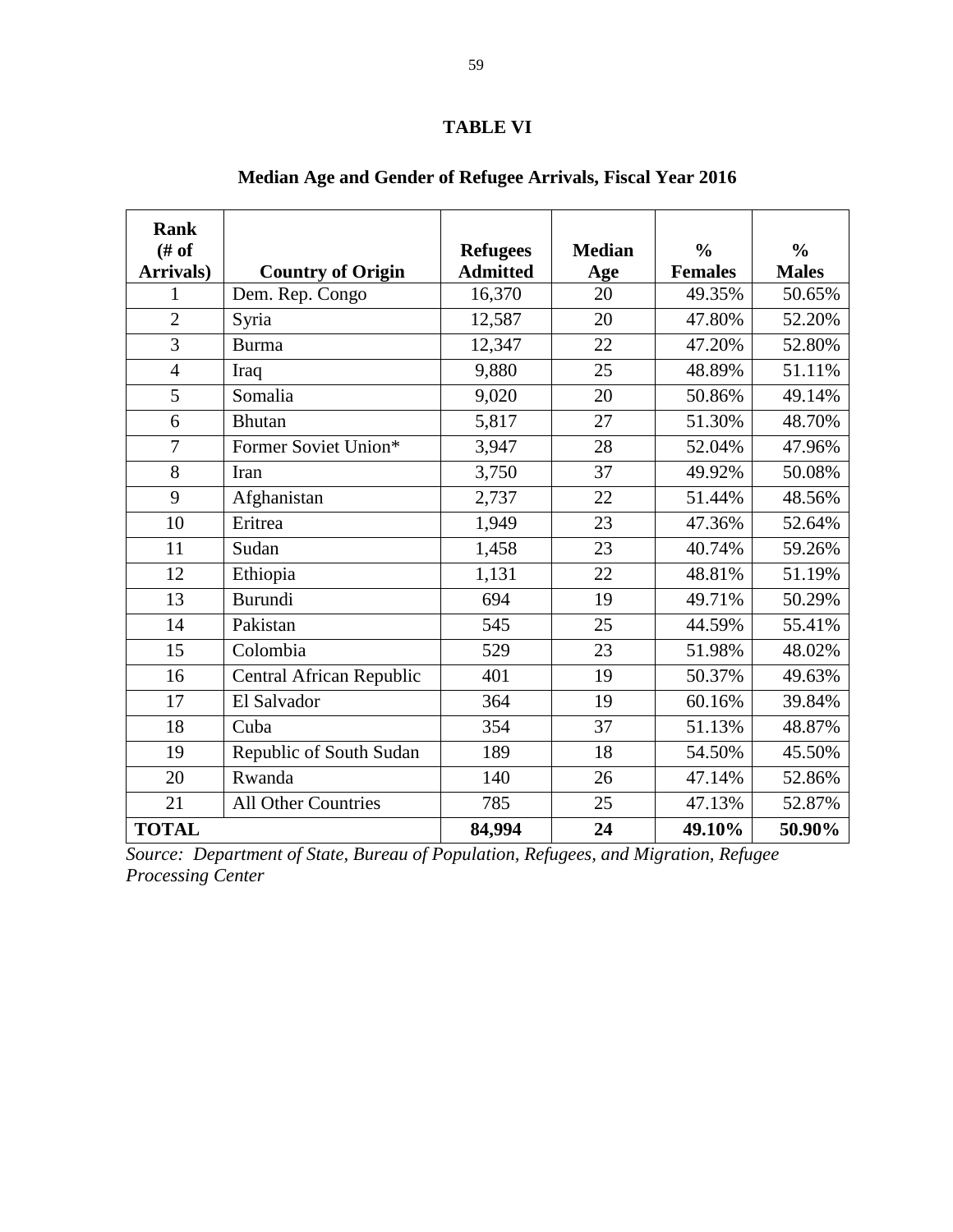#### **TABLE VII**

| <b>Rank</b><br># of |                          | <b>Under 5</b> | <b>School</b><br>Age | <b>Working</b><br>Age | <b>Retirement</b><br>Age |
|---------------------|--------------------------|----------------|----------------------|-----------------------|--------------------------|
| Arrivals)           | <b>Country of Origin</b> | <b>Yrs</b>     | $(5-17)$             | $(16-64)$             | $(=0r > 65)$             |
| 1                   | Dem. Rep. Congo          | 12.60%         | 40.78%               | 51.39%                | 1.15%                    |
| $\overline{2}$      | Syria                    | 14.94%         | 41.69%               | 46.30%                | 0.82%                    |
| 3                   | <b>Burma</b>             | 15.67%         | 26.73%               | 59.46%                | 1.53%                    |
| $\overline{4}$      | Iraq                     | 10.19%         | 27.66%               | 61.98%                | 3.40%                    |
| $\overline{5}$      | Somalia                  | 11.27%         | 36.70%               | 55.58%                | 1.16%                    |
| 6                   | <b>Bhutan</b>            | 8.89%          | 23.67%               | 67.18%                | 3.61%                    |
| $\overline{7}$      | Former Soviet Union*     | 10.97%         | 25.26%               | 61.69%                | 5.27%                    |
| 8                   | Iran                     | 2.77%          | 13.04%               | 74.96%                | 11.17%                   |
| 9                   | Afghanistan              | 7.71%          | 37.85%               | 60.72%                | 1.64%                    |
| 10                  | Eritrea                  | 8.06%          | 29.50%               | 66.09%                | 0.82%                    |
| 11                  | Sudan                    | 10.91%         | 29.01%               | 62.07%                | 0.48%                    |
| 12                  | Ethiopia                 | 11.85%         | 29.53%               | 62.16%                | 0.71%                    |
| 13                  | Burundi                  | 15.85%         | 37.03%               | 51.15%                | 0.58%                    |
| 14                  | Pakistan                 | 8.26%          | 29.54%               | 63.67%                | 1.65%                    |
| 15                  | Colombia                 | 10.40%         | 31.95%               | 59.92%                | 0.38%                    |
| 16                  | Central African Republic | 14.96%         | 37.91%               | 49.63%                | 1.50%                    |
| 17                  | El Salvador              | 6.32%          | 21.70%               | 84.89%                | 0.27%                    |
| 18                  | Cuba                     | 3.39%          | 20.06%               | 70.90%                | 10.45%                   |
| 19                  | Republic of South Sudan  | 13.23%         | 42.86%               | 49.74%                | 0.53%                    |
| 20                  | Rwanda                   | 5.00%          | 35.71%               | 67.14%                | 0.71%                    |
| 21                  | All Other Countries      | 5.86%          | 24.46%               | 73.38%                | 1.40%                    |
| <b>TOTAL</b>        |                          | 11.77%         | 32.60%               | 57.62%                | 2.24%                    |

## **Select Age Categories of Refugee Arrivals, Fiscal Year 2016**

NOTE: Totals may exceed 100 percent due to overlapping age categories.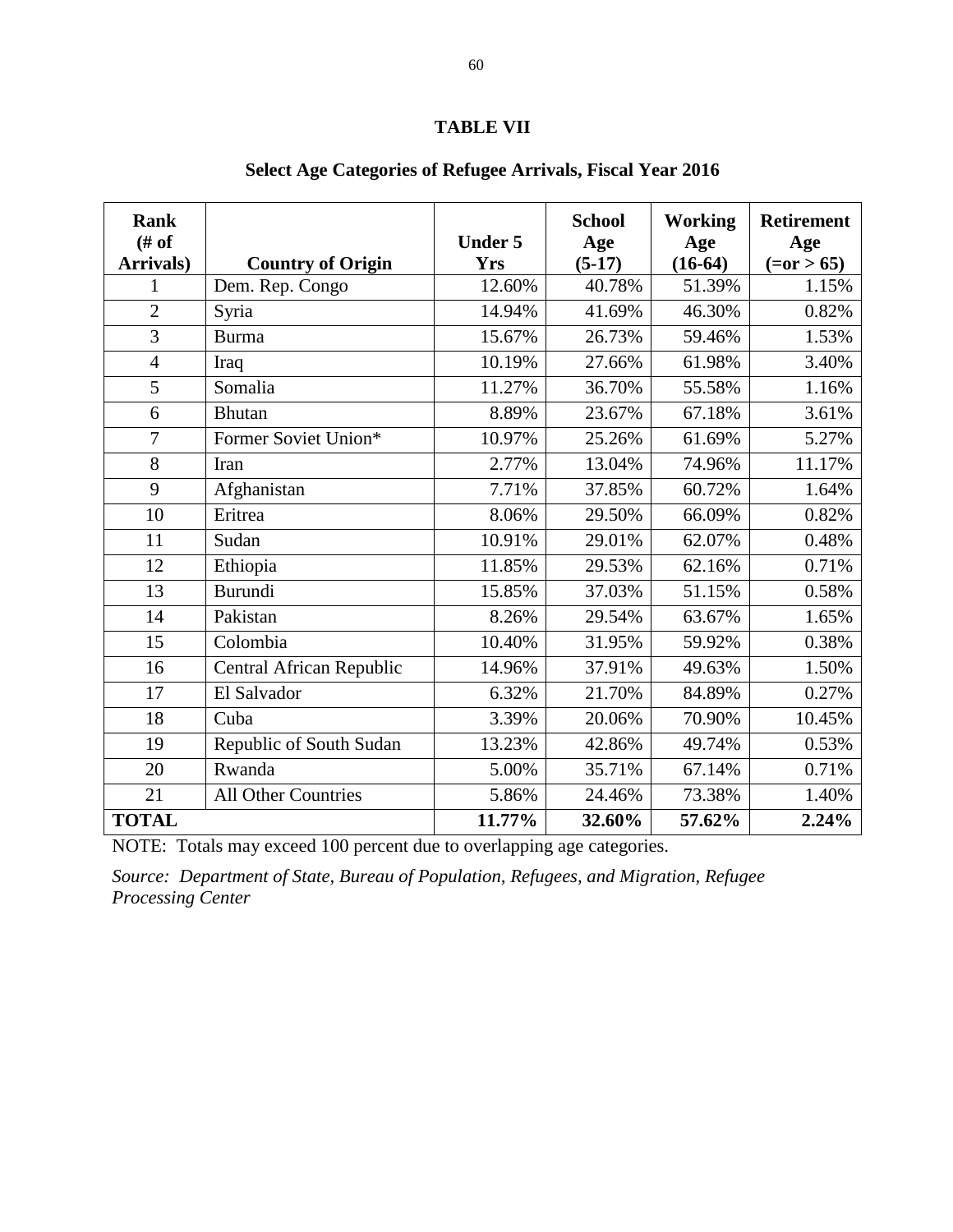# **TABLE VIII**

# **Refugee Arrivals By State of Initial Resettlement, Fiscal Year 2016**

|                      | <b>Refugee</b>   | <b>Amerasian</b> | <b>Total</b>     | $%$ of<br><b>Total Arrivals</b> |
|----------------------|------------------|------------------|------------------|---------------------------------|
| <b>STATE</b>         | <b>Arrivals</b>  | <b>Arrivals</b>  | <b>Arrivals</b>  | to U.S.                         |
| Alabama              | 120              | $\overline{0}$   | 120              | 0.14%                           |
| Alaska               | 128              | $\overline{0}$   | 128              | 0.15%                           |
| Arizona              | 4,107            | 3                | 4,110            | 4.84%                           |
| Arkansas             | 8                | $\overline{0}$   | 8                | 0.01%                           |
| California           | 7,909            | $\overline{0}$   | 7,909            | 9.31%                           |
| <b>CNMI</b>          | $\boldsymbol{0}$ | $\boldsymbol{0}$ | $\boldsymbol{0}$ | 0%                              |
| Colorado             | 1,647            | $\boldsymbol{0}$ | 1,647            | 1.94%                           |
| Connecticut          | 819              | $\overline{0}$   | 819              | 0.96%                           |
| Delaware             | $\overline{0}$   | $\overline{0}$   | $\overline{0}$   | 0%                              |
| District of Columbia | 6                | $\overline{0}$   | 6                | 0.01%                           |
| Florida              | 2,983            | $\overline{0}$   | 2,983            | 3.51%                           |
| Georgia              | 3,017            | $\overline{0}$   | 3,017            | 3.55%                           |
| Guam                 | $\overline{0}$   | $\overline{0}$   | $\overline{0}$   | 0%                              |
| Hawaii               | $\overline{0}$   | $\overline{0}$   | $\overline{0}$   | 0%                              |
| Idaho                | 1,135            | $\overline{0}$   | 1,135            | 1.34%                           |
| Illinois             | 3,125            | $\overline{0}$   | 3,125            | 3.68%                           |
| Indiana              | 1,893            | $\boldsymbol{0}$ | 1,893            | 2.23%                           |
| Iowa                 | 995              | $\boldsymbol{0}$ | 995              | 1.17%                           |
| Kansas               | 914              | $\boldsymbol{0}$ | 914              | 1.08%                           |
| Kentucky             | 2,405            | $\overline{0}$   | 2,405            | 2.83%                           |
| Louisiana            | 173              | $\boldsymbol{0}$ | 173              | 0.20%                           |
| Maine                | 607              | $\overline{0}$   | 607              | 0.71%                           |
| Maryland             | 1,653            | $\overline{0}$   | 1,653            | 1.94%                           |
| Massachusetts        | 1,734            | $\overline{0}$   | 1,734            | 2.04%                           |
| Michigan             | 4,258            | $\boldsymbol{0}$ | 4,258            | 5.01%                           |
| Minnesota            | 2,635            | $\overline{0}$   | 2,635            | 3.10%                           |
| Mississippi          | 13               | $\overline{0}$   | 13               | 0.02%                           |
| Missouri             | 2,072            | $\boldsymbol{0}$ | 2,072            | 2.44%                           |
| Montana              | 27               | $\boldsymbol{0}$ | 27               | 0.03%                           |
| Nebraska             | 1,441            | $\boldsymbol{0}$ | 1,441            | 1.70%                           |
| Nevada               | 753              | $\boldsymbol{0}$ | 753              | 0.89%                           |
| New Hampshire        | 515              | $\boldsymbol{0}$ | 515              | 0.61%                           |
| New Jersey           | 536              | $\overline{0}$   | 536              | 0.63%                           |
| New Mexico           | 342              | $\boldsymbol{0}$ | 342              | 0.40%                           |
| New York             | 5,026            | $\boldsymbol{0}$ | 5,026            | 5.91%                           |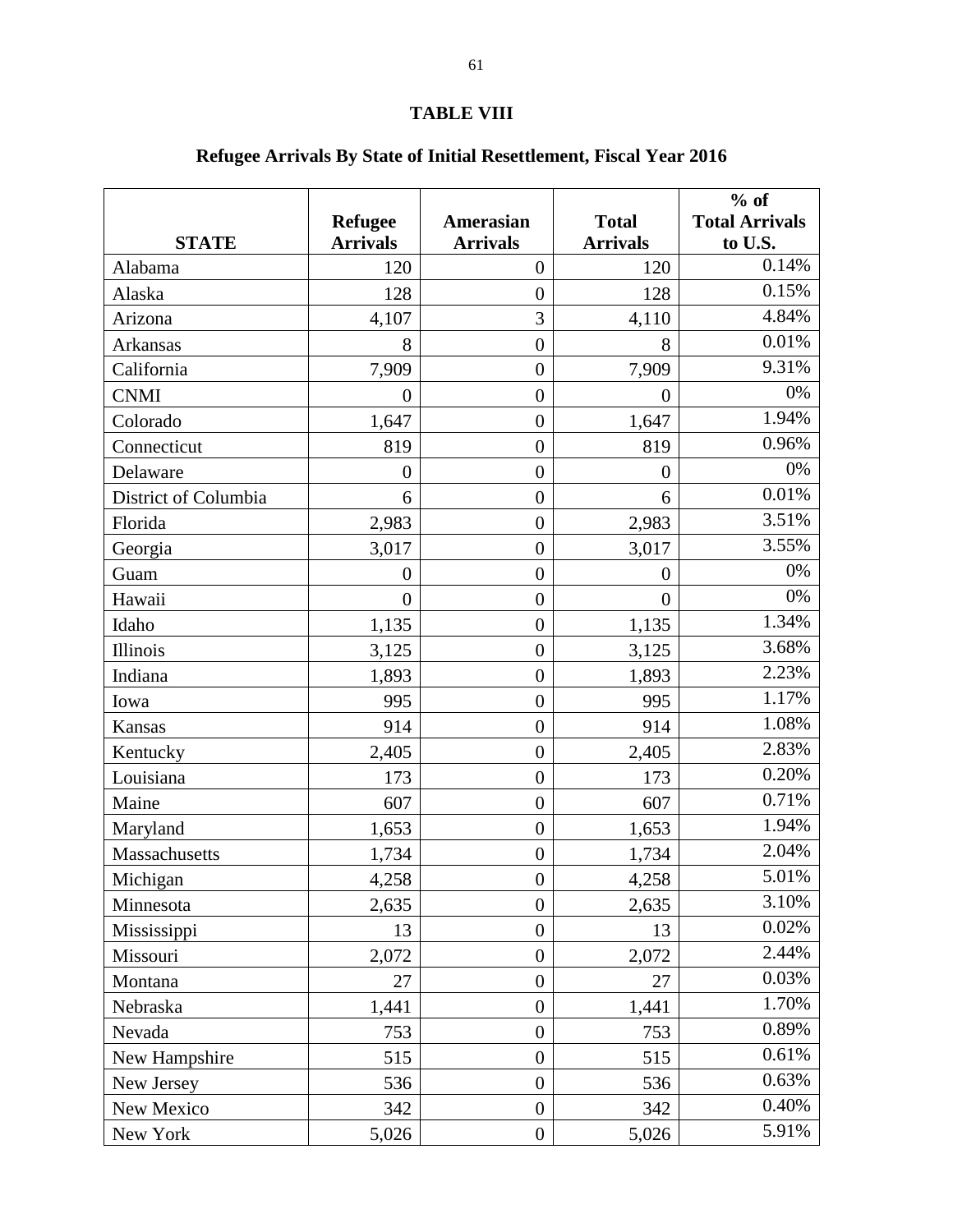|                |                  |                  |                 | % of Total         |
|----------------|------------------|------------------|-----------------|--------------------|
|                | <b>Refugee</b>   | <b>Amerasian</b> | <b>Total</b>    | <b>Arrivals to</b> |
| <b>STATE</b>   | <b>Arrivals</b>  | <b>Arrivals</b>  | <b>Arrivals</b> | U.S.               |
| North Carolina | 3,342            | $\overline{0}$   | 3,342           | 3.93%              |
| North Dakota   | 540              | $\overline{0}$   | 540             | 0.64%              |
| Ohio           | 4,194            | $\overline{0}$   | 4,194           | 4.93%              |
| Oklahoma       | 534              | $\overline{0}$   | 534             | 0.63%              |
| Oregon         | 1,293            | $\overline{0}$   | 1,293           | 1.52%              |
| Pennsylvania   | 3,219            | $\overline{0}$   | 3,219           | 3.79%              |
| Puerto Rico    | $\theta$         | $\overline{0}$   | $\overline{0}$  | 0%                 |
| Rhode Island   | 337              | $\overline{0}$   | 337             | 0.40%              |
| South Carolina | 350              | $\overline{0}$   | 350             | 0.41%              |
| South Dakota   | 426              | $\overline{0}$   | 426             | 0.50%              |
| Tennessee      | 1,959            | $\overline{0}$   | 1,959           | 2.30%              |
| Texas          | 7,802            | $\overline{0}$   | 7,802           | 9.18%              |
| Utah           | 1,192            | $\overline{0}$   | 1,192           | 1.40%              |
| Vermont        | 386              | $\overline{0}$   | 386             | 0.45%              |
| Virginia       | 1,471            | $\overline{0}$   | 1,471           | 1.73%              |
| Virgin Islands | $\boldsymbol{0}$ | $\overline{0}$   | $\overline{0}$  | 0%                 |
| Washington     | 3,230            | 3                | 3,233           | 3.80%              |
| West Virginia  | 25               | $\overline{0}$   | 25              | 0.03%              |
| Wisconsin      | 1,691            | $\overline{0}$   | 1,691           | 1.99%              |
| Wyoming        | 1                | $\overline{0}$   |                 | $0.00\%$           |
| <b>Total</b>   | 84,988           | 6                | 84,994          | 100.00%            |

Note: Arrival figures do not reflect secondary migration.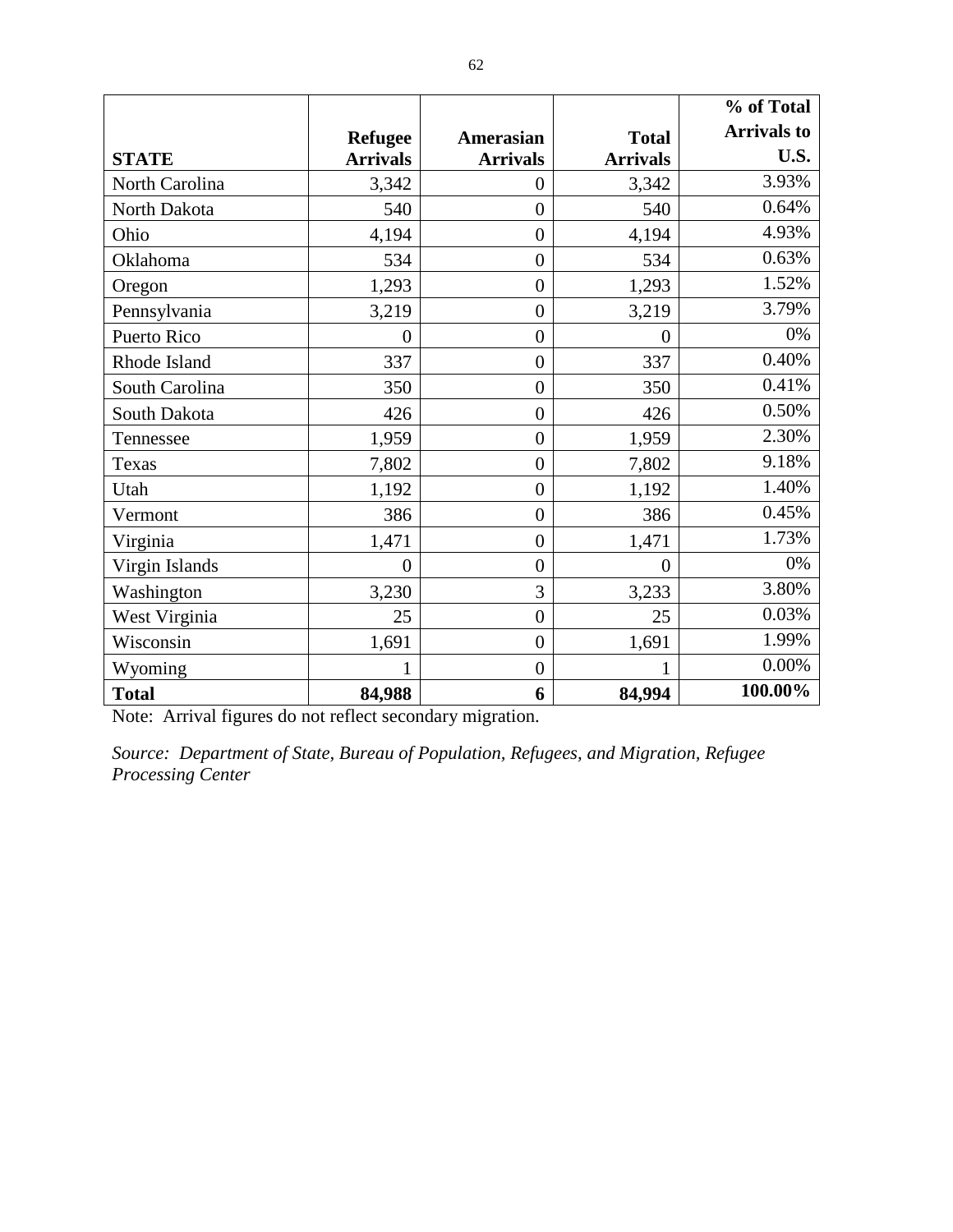## **TABLE IX ESTIMATED AVAILABLE FUNDING FOR REFUGEE PROCESSING AND RESETTLEMENT FY 2017 AND FY 2018 (\$ MILLIONS)**

|                                                    | <b>ESTIMATED</b>    | <b>ESTIMATED</b>       |  |  |  |
|----------------------------------------------------|---------------------|------------------------|--|--|--|
| <b>AGENCY</b>                                      | <b>FY 2017</b>      | <b>FY 2018</b>         |  |  |  |
|                                                    | <b>AVAILABILITY</b> | <b>AVAILABILITY(BY</b> |  |  |  |
|                                                    | (BY DEPARTMENT)     | <b>DEPARTMENT</b> )    |  |  |  |
| <b>DEPARTMENT OF HOMELAND SECURITY</b>             |                     |                        |  |  |  |
| United States Citizenship and Immigration Services |                     |                        |  |  |  |
| Refugee Processing <sup>1</sup>                    | \$67.8<br>\$64.1    |                        |  |  |  |
| <b>DEPARTMENT OF STATE</b>                         |                     |                        |  |  |  |
| Bureau of Population, Refugees, and Migration      |                     |                        |  |  |  |
| Refugee Admissions $^{2,3}$                        | \$583.9             | \$472                  |  |  |  |
| <b>DEPARTMENT OF HEALTH AND HUMAN SERVICES</b>     |                     |                        |  |  |  |
| Administration for Children and Families,          |                     |                        |  |  |  |
| <b>Office of Refugee Resettlement</b>              |                     |                        |  |  |  |
| Refugee Resettlement <sup>4</sup>                  | \$697.2             | \$479.3                |  |  |  |
| <b>ESTIMATED TOTAL AVAILABILITIES</b>              | \$1,348.9           | \$1,015.4              |  |  |  |

 $1$  FY 2018: Includes cost factors to reflect Headquarters facilities rent related to the refugee resettlement program, staffing, general expense and following-to-join refugee processing, in addition to certain International Cooperative Administrative Support Services (ICASS) and Capital Security Cost Sharing (CSCS) costs. Refugee Officers may be assigned to domestic asylum processing in lieu of international refugee adjudications.

<sup>2</sup> FY 2017: Includes FY 2017 Migration and Refugee Assistance (MRA) appropriation of \$445 million, \$48.8 million in PRM carryover from FY 2016, \$80.1 million in projected IOM loan collections/carryover, and an estimate of \$10 million in prior year MRA recoveries. A portion of these funds will be carried forward into FY 2018.

 $3$  FY 2018: Includes FY 2018 MRA budget request of \$410 million, \$56 million in projected IOM loan collections/carryover, and an estimate of \$6 million in prior year MRA recoveries. Additional funds carried forward from FY 2017 will be available in FY 2018.

 $4$  FY 2017 and FY 2018: HHS's Office of Refugee Resettlement's (ORR) refugee benefits and services are also provided to asylees, Cuban and Haitian entrants, certain Amerasians from Vietnam, victims of a severe form of trafficking who have received certification or eligibility letters from ORR, and certain family members who are accompanying or following to join victims of severe forms of trafficking, and some victims of torture, as well as Iraqi and Afghan Special Immigrants and their spouses and unmarried children under the age of 21. The estimated funding for these groups is included here. However, none of these additional groups is included in the refugee admissions ceiling except Amerasians. This category does not include costs associated with the Unaccompanied Alien Children's Program, Temporary Assistance for Needy Families (TANF), Medicaid, Supplemental Security Income programs, or the Victims of Trafficking or Torture. These estimates do not include any prior year carryover funding. The estimated FY 2018 figures above reflect the President's FY 2018 Budget request.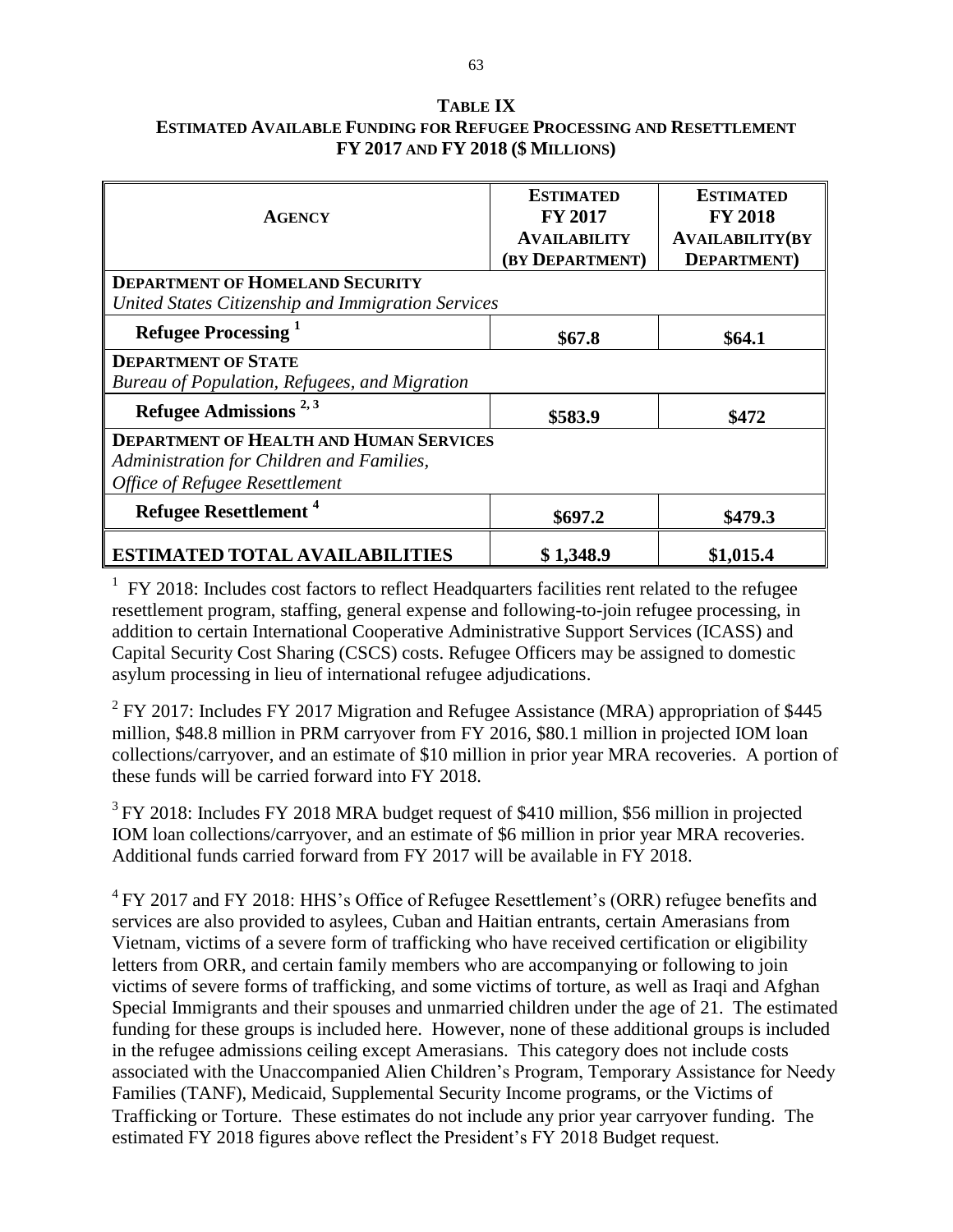**TABLE X UNHCR Resettlement Statistics by Resettlement Country CY 2016 ADMISSIONS**

| <b>RESETTLEMENT</b>  |              | <b>PERCENT OF TOTAL</b> |
|----------------------|--------------|-------------------------|
| <b>COUNTRY</b>       | <b>TOTAL</b> | <b>RESETTLED</b>        |
| <b>United States</b> | 78,340       | 62.3%                   |
| Canada               | 21,838       | 17.4%                   |
| Australia            | 7,502        | 6.0%                    |
| United Kingdom       | 5,074        | 4.0%                    |
| Norway               | 3,149        | 2.5%                    |
| Sweden               | 1,864        | 1.5%                    |
| France               | 1,328        | 1.1%                    |
| Germany              | 1,229        | 1.0%                    |
| Finland              | 926          | .01%                    |
| New Zealand          | 895          | .01%                    |
| Netherlands          | 689          | .01%                    |
| Switzerland          | 667          | .01%                    |
| Italy                | 528          | .01%                    |
| Belgium              | 456          | .01%                    |
| Ireland              | 359          | .01%                    |
| Denmark              | 315          | .01%                    |
| Spain                | 288          | .01%                    |
| Austria              | 81           | .01%                    |
| Rep. of Korea        | 64           | $.01\%$                 |
| Iceland              | 56           | .01%                    |
| Luxembourg           | 52           | .01%                    |
| <b>Brazil</b>        | 31           | .01%                    |
| Lithuania            | 25           | .01%                    |
| Czech Rep.           | 22           | $.01\%$                 |
| Japan                | 18           | $.01\%$                 |